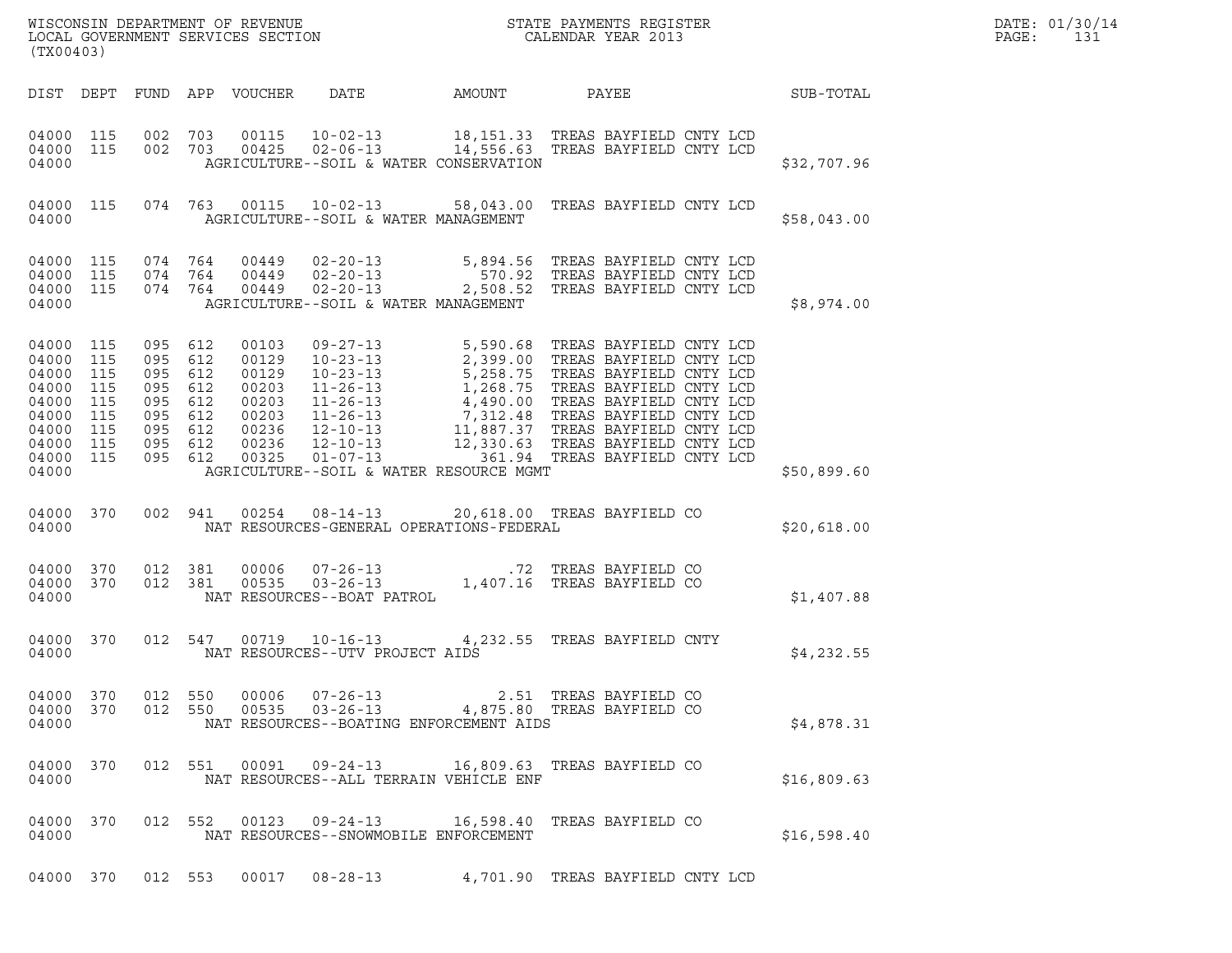| (TX00403)                                                   |                                        |                                        |                                        |                                                    |                                                                                                          |                                                                                                                      |                                                                                                                                     |              |
|-------------------------------------------------------------|----------------------------------------|----------------------------------------|----------------------------------------|----------------------------------------------------|----------------------------------------------------------------------------------------------------------|----------------------------------------------------------------------------------------------------------------------|-------------------------------------------------------------------------------------------------------------------------------------|--------------|
| DIST                                                        | DEPT                                   | FUND                                   | APP                                    | <b>VOUCHER</b>                                     | DATE                                                                                                     | AMOUNT                                                                                                               | PAYEE                                                                                                                               | SUB-TOTAL    |
| 04000<br>04000<br>04000<br>04000<br>04000<br>04000          | 370<br>370<br>370<br>370<br>370        | 012<br>012<br>012<br>012<br>012        | 553<br>553<br>553<br>553<br>553        | 00059<br>00059<br>00081<br>00118<br>00227          | $12 - 10 - 13$<br>$12 - 10 - 13$<br>$01 - 23 - 13$<br>$03 - 12 - 13$<br>$06 - 13 - 13$                   | 5,060.42<br>996.25<br>4,903.82<br>5,351.88<br>4,915.74<br>NAT RESOURCES--WILDLIFE DAMAGE CLAIMS                      | TREAS BAYFIELD CNTY LCD<br>TREAS BAYFIELD CNTY LCD<br>TREAS BAYFIELD CNTY LCD<br>TREAS BAYFIELD CNTY LCD<br>TREAS BAYFIELD CNTY LCD | \$25,930.01  |
| 04000<br>04000                                              | 370                                    | 012                                    | 564                                    | 00233                                              | $04 - 05 - 13$                                                                                           | 8,415.61<br>NAT RESOURCES--RECREATION AIDS-FISH                                                                      | TREAS BAYFIELD CO                                                                                                                   | \$8,415.61   |
| 04000<br>04000                                              | 370                                    | 012                                    | 566                                    | 00001                                              | $09 - 24 - 13$                                                                                           | NAT RESOURCES-FOREST CROP/MANAGED FOREST                                                                             | 33,950.36 TREAS BAYFIELD CO                                                                                                         | \$33,950.36  |
| 04000<br>04000<br>04000                                     | 370<br>370                             | 012<br>012                             | 572<br>572                             | 00004<br>00039                                     | $04 - 03 - 13$<br>$05 - 16 - 13$                                                                         | 47,813.99<br>46,328.61<br>NAT RESOURCES--URBAN FORESTRY/CO FORESTS                                                   | TREAS BAYFIELD CO<br>TREAS BAYFIELD CO                                                                                              | \$94,142.60  |
| 04000<br>04000                                              | 370                                    | 012                                    | 574                                    | 00091                                              | $08 - 05 - 13$                                                                                           | 54,625.00<br>NAT RESOURCES--SNOWMOBILE TRAIL AIDS                                                                    | TREAS BAYFIELD CNTY                                                                                                                 | \$54,625.00  |
| 04000<br>04000<br>04000<br>04000<br>04000<br>04000<br>04000 | 370<br>370<br>370<br>370<br>370<br>370 | 012<br>012<br>012<br>012<br>012<br>012 | 575<br>575<br>575<br>575<br>575<br>575 | 00238<br>00253<br>00296<br>00418<br>00528<br>01855 | $08 - 14 - 13$<br>$08 - 14 - 13$<br>$08 - 22 - 13$<br>$09 - 03 - 13$<br>$09 - 16 - 13$<br>$01 - 22 - 13$ | 54,550.00<br>10,309.00<br>11,121.75<br>9,356.25<br>33,345.42<br>5,226.75<br>NAT RESOURCES--SNOWMOBILE TRAIL AIDS     | TREAS BAYFIELD CO<br>TREAS BAYFIELD CO<br>TREAS BAYFIELD CNTY<br>TREAS BAYFIELD CO<br>TREAS BAYFIELD CNTY<br>TREAS BAYFIELD CNTY    | \$123,909.17 |
| 04000<br>04000<br>04000<br>04000<br>04000<br>04000<br>04000 | 370<br>370<br>370<br>370<br>370<br>370 | 012<br>012<br>012<br>012<br>012<br>012 | 576<br>576<br>576<br>576<br>576<br>576 | 00092<br>00272<br>00297<br>00367<br>00367<br>01854 | $08 - 05 - 13$<br>$08 - 19 - 13$<br>$08 - 22 - 13$<br>$08 - 23 - 13$<br>$08 - 23 - 13$<br>$01 - 22 - 13$ | 26,775.00<br>8,407.50<br>33,364.50<br>18,633.75<br>12,922.50<br>5,226.75<br>NAT RESOURCES--ALL-TERRAIN VEHICLE TRAIL | TREAS BAYFIELD CNTY<br>TREAS BAYFIELD CO<br>TREAS BAYFIELD CNTY<br>TREAS BAYFIELD CO<br>TREAS BAYFIELD CO<br>TREAS BAYFIELD CNTY    | \$105,330.00 |
| 04000<br>04000                                              | 370                                    | 012                                    | 577                                    | 03320                                              | $06 - 10 - 13$                                                                                           | 8,340.50<br>NAT RESOURCES--ALL-TERRAIN VEHICLE TRAIL                                                                 | TREAS BAYFIELD CO                                                                                                                   | \$8,340.50   |
| 04000<br>04000                                              | 370                                    | 012                                    | 582                                    |                                                    | 00002  01-24-13                                                                                          | NAT RESOURCES-NATIONAL FOREST INCOME-FED                                                                             | 301,795.86 TREAS BAYFIELD CO                                                                                                        | \$301,795.86 |
| 04000<br>04000                                              | 370                                    | 012                                    | 584                                    |                                                    |                                                                                                          | 00023  09-03-13  6,096.82  TREAS BAYFIELD CO<br>NAT RESOURCES--PMT IN LIEU OF TAXES                                  |                                                                                                                                     | \$6,096.82   |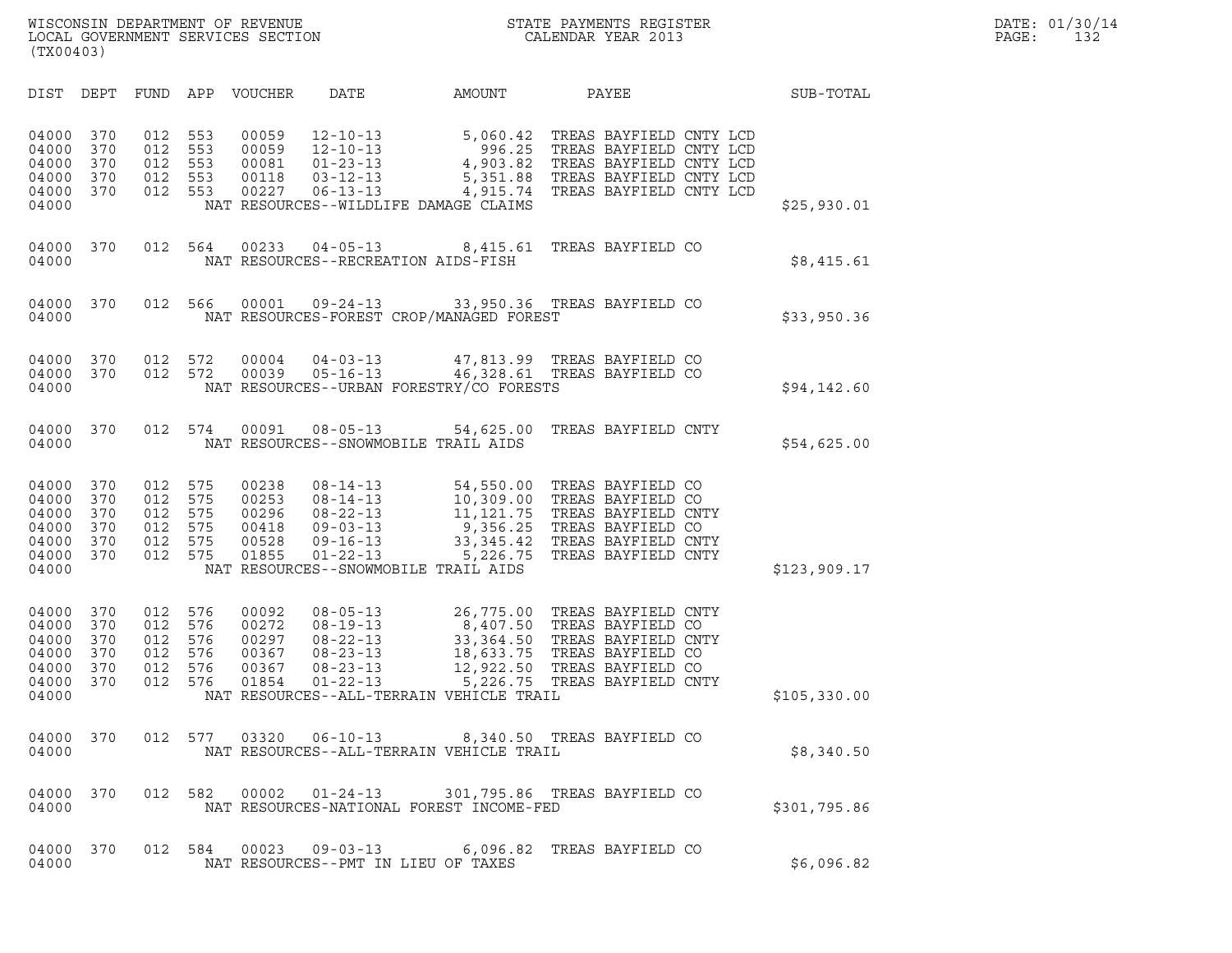| WISCONSIN DEPARTMENT OF REVENUE   | STATE PAYMENTS REGISTER | DATE: 01/30/14 |
|-----------------------------------|-------------------------|----------------|
| LOCAL GOVERNMENT SERVICES SECTION | CALENDAR YEAR 2013      | PAGE:          |

| (TX00403)                                                                                                                                                 |                                                                                                       |                                                                                                                                                                              |                           |                                                                                                                                              |                                              |                                                    | WISCONSIN DEPARTMENT OF REVENUE<br>LOCAL GOVERNMENT SERVICES SECTION THE SERVICES OF CALENDAR YEAR 2013                                                                   |              | DATE: 01/30/14<br>PAGE:<br>133 |
|-----------------------------------------------------------------------------------------------------------------------------------------------------------|-------------------------------------------------------------------------------------------------------|------------------------------------------------------------------------------------------------------------------------------------------------------------------------------|---------------------------|----------------------------------------------------------------------------------------------------------------------------------------------|----------------------------------------------|----------------------------------------------------|---------------------------------------------------------------------------------------------------------------------------------------------------------------------------|--------------|--------------------------------|
| DIST DEPT                                                                                                                                                 |                                                                                                       |                                                                                                                                                                              |                           | FUND APP VOUCHER                                                                                                                             | DATE                                         | AMOUNT PAYEE                                       |                                                                                                                                                                           | SUB-TOTAL    |                                |
| 04000 370<br>04000 370<br>04000                                                                                                                           |                                                                                                       | 012 663                                                                                                                                                                      | 012 663                   | 00697<br>01972                                                                                                                               |                                              | NAT RESOURCES--LAKES MANAGEMENT GRANTS             | 10-10-13 447.93 TREAS BAYFIELD CNTY<br>02-04-13 5,648.76 TREAS BAYFIELD CNTY LCD                                                                                          | \$6,096.69   |                                |
| 04000<br>04000<br>04000<br>04000 370<br>04000                                                                                                             | 370<br>370<br>370                                                                                     | 012 678<br>012 678<br>012 678<br>012 678                                                                                                                                     |                           | 00298<br>02114<br>02781<br>03015                                                                                                             |                                              | NAT RESOURCES--INVASIVE AQUATICE SPECIES           | 08-22-13 5,000.00 TREAS BAYFIELD CNTY LCD<br>02-19-13 2,000.00 TREAS BAYFIELD CNTY LCD<br>04-23-13 9,335.59 TREAS BAYFIELD CO<br>05-07-13 20,890.68 TREAS BAYFIELD COUNTY | \$37,226.27  |                                |
| 04000 395<br>04000                                                                                                                                        |                                                                                                       |                                                                                                                                                                              | 011 170                   | 66642                                                                                                                                        |                                              | TRANSPORTATION--COUNTY FOREST ROAD AIDS            | 02-28-13 11,896.18 TREAS BAYFIELD CO                                                                                                                                      | \$11,896.18  |                                |
| 04000 395<br>04000                                                                                                                                        |                                                                                                       |                                                                                                                                                                              | 011 174                   | 64044                                                                                                                                        | TRANSPORTATION--FLOOD DAMAGE AID             |                                                    | 02-06-13 83,978.19 TREAS BAYFIELD CO                                                                                                                                      | \$83,978.19  |                                |
| 04000<br>04000<br>04000<br>04000<br>04000<br>04000<br>04000<br>04000<br>04000<br>04000<br>04000<br>04000<br>04000<br>04000<br>04000<br>04000 395<br>04000 | 395<br>395<br>395<br>395<br>395<br>395<br>395<br>395<br>395<br>395<br>395<br>395<br>395<br>395<br>395 | 011 185<br>011 185<br>011 185<br>011 185<br>011 185<br>011 185<br>011 185<br>011 185<br>011 185<br>011 185<br>011 185<br>011 185<br>011 185<br>011 185<br>011 185<br>011 185 |                           | 61718<br>64505<br>64505<br>68433<br>69332<br>70827<br>70827<br>75855<br>79226<br>84647<br>84647<br>86147<br>92045<br>92769<br>94570<br>95772 |                                              | TRANSPORTATION--HIGHWAY SAFETY-FEDERAL             |                                                                                                                                                                           | \$23,818.15  |                                |
| 04000 395<br>04000<br>04000<br>04000                                                                                                                      | 395<br>395                                                                                            | 011                                                                                                                                                                          | 011 190<br>190<br>011 190 | 68004<br>82004<br>94004                                                                                                                      | 01-07-13<br>$07 - 01 - 13$<br>$10 - 07 - 13$ | TRANSPORTATION--GENERAL TRANSP AIDS-GTA            | 147,189.94 COUNTY OF BAYFIELD<br>294,379.88 COUNTY OF BAYFIELD<br>147,189.97 COUNTY OF BAYFIELD                                                                           | \$588,759.79 |                                |
| 04000 395<br>04000 395<br>04000                                                                                                                           |                                                                                                       | 011 278                                                                                                                                                                      | 011 278                   | 92589<br>92589                                                                                                                               | $10 - 29 - 13$<br>$10 - 29 - 13$             | 71,852.05<br>TRANSPORTATION--LRIP/TRIP/MSIP GRANTS | 150,000.00 TREAS BAYFIELD CO<br>TREAS BAYFIELD CO                                                                                                                         | \$221,852.05 |                                |
| 04000<br>04000                                                                                                                                            | 410                                                                                                   |                                                                                                                                                                              | 002 116                   |                                                                                                                                              | 11357 11-05-13<br>CORRECTIONS--LOCAL AID     |                                                    | 2,050.65 TREAS BAYFIELD CO                                                                                                                                                | \$2,050.65   |                                |
| 04000 435                                                                                                                                                 |                                                                                                       | 005 000                                                                                                                                                                      |                           | 90310                                                                                                                                        | $01 - 01 - 13$                               |                                                    | 67,349.00 BAYFIELD CO                                                                                                                                                     |              |                                |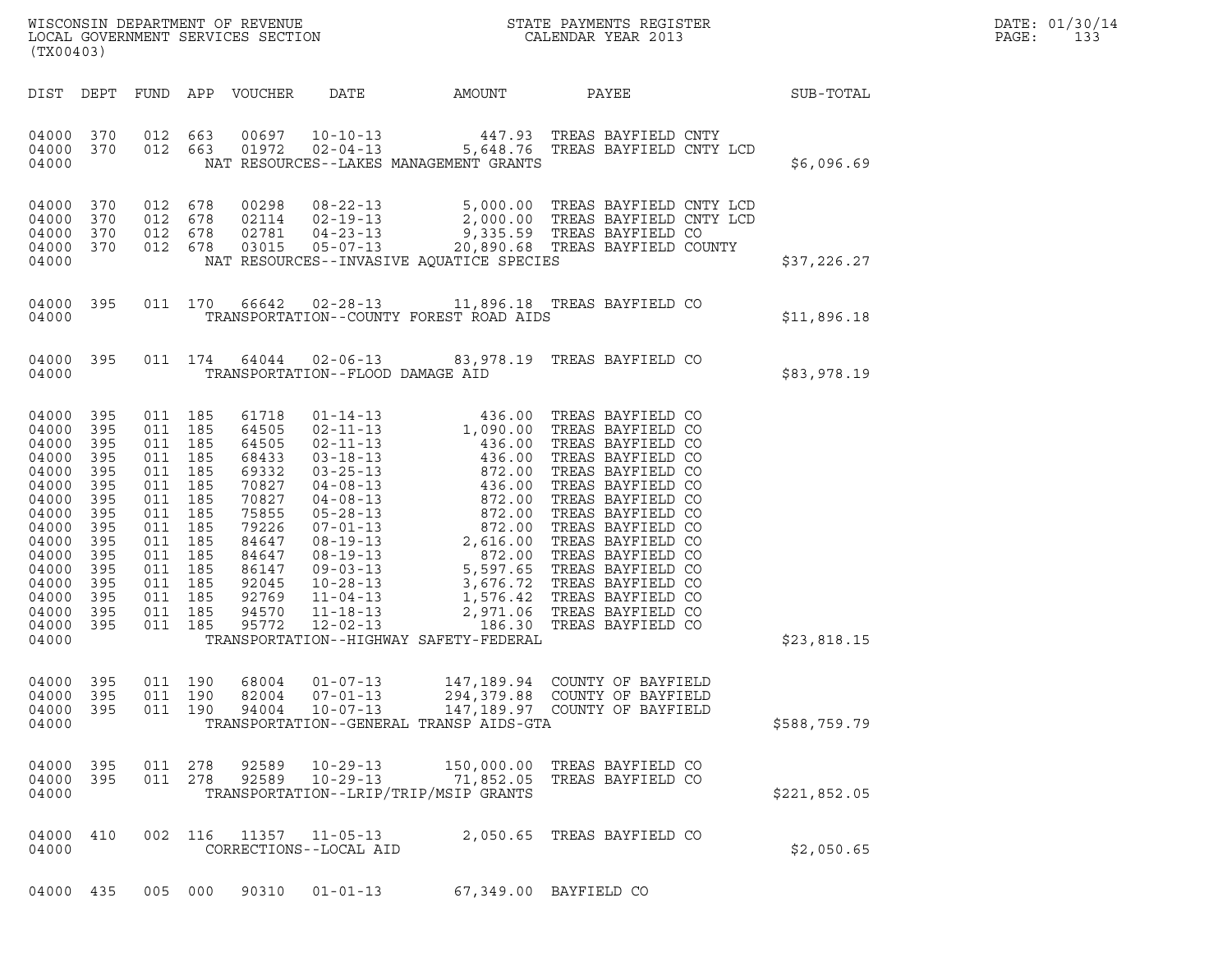| (TX00403)                                                                                                                                                                                 |                                                                                                                                          |                                                                                                                                          |                                                                                                                                          |                                                                                                                                                                                  |                                                                                                                                                                                                                                                                                                                                                                      |                                                                                                                                                                                                                                                                              |                                                                                                                                                                                                                                                                                                                                                     |                |
|-------------------------------------------------------------------------------------------------------------------------------------------------------------------------------------------|------------------------------------------------------------------------------------------------------------------------------------------|------------------------------------------------------------------------------------------------------------------------------------------|------------------------------------------------------------------------------------------------------------------------------------------|----------------------------------------------------------------------------------------------------------------------------------------------------------------------------------|----------------------------------------------------------------------------------------------------------------------------------------------------------------------------------------------------------------------------------------------------------------------------------------------------------------------------------------------------------------------|------------------------------------------------------------------------------------------------------------------------------------------------------------------------------------------------------------------------------------------------------------------------------|-----------------------------------------------------------------------------------------------------------------------------------------------------------------------------------------------------------------------------------------------------------------------------------------------------------------------------------------------------|----------------|
| DIST                                                                                                                                                                                      | DEPT                                                                                                                                     | FUND                                                                                                                                     | APP                                                                                                                                      | VOUCHER                                                                                                                                                                          | DATE                                                                                                                                                                                                                                                                                                                                                                 | AMOUNT                                                                                                                                                                                                                                                                       | PAYEE                                                                                                                                                                                                                                                                                                                                               | SUB-TOTAL      |
| 04000<br>04000<br>04000<br>04000<br>04000<br>04000<br>04000<br>04000<br>04000<br>04000<br>04000<br>04000                                                                                  | 435<br>435<br>435<br>435<br>435<br>435<br>435<br>435<br>435<br>435<br>435                                                                | 005<br>005<br>005<br>005<br>005<br>005<br>005<br>005<br>005<br>005<br>005                                                                | 000<br>000<br>000<br>000<br>000<br>000<br>000<br>000<br>000<br>000<br>000                                                                | 90314<br>90318<br>90321<br>90323<br>90325<br>90400<br>90402<br>90403<br>90406<br>90408<br>90411                                                                                  | $02 - 01 - 13$<br>$03 - 01 - 13$<br>$04 - 01 - 13$<br>$05 - 01 - 13$<br>$06 - 01 - 13$<br>$07 - 01 - 13$<br>$08 - 01 - 13$<br>$09 - 01 - 13$<br>$10 - 01 - 13$<br>$11 - 01 - 13$<br>$12 - 01 - 13$<br>HEALTH SERVICES--STATE/FED AIDS                                                                                                                                | 221,122.00<br>155,876.00                                                                                                                                                                                                                                                     | BAYFIELD CO<br>157,139.00 BAYFIELD CO<br>54,849.00 BAYFIELD CO<br>313,412.00 BAYFIELD CO<br>159,185.00 BAYFIELD CO<br>328,225.00 BAYFIELD CO<br>155,480.00 BAYFIELD CO<br>263,568.00 BAYFIELD CO<br>163,429.00 BAYFIELD CO<br>134,119.00 BAYFIELD CO<br>BAYFIELD CO                                                                                 | \$2,173,753.00 |
| 04000<br>04000<br>04000<br>04000<br>04000<br>04000<br>04000<br>04000<br>04000<br>04000<br>04000<br>04000<br>04000<br>04000<br>04000<br>04000<br>04000<br>04000<br>04000<br>04000<br>04000 | 437<br>437<br>437<br>437<br>437<br>437<br>437<br>437<br>437<br>437<br>437<br>437<br>437<br>437<br>437<br>437<br>437<br>437<br>437<br>437 | 005<br>005<br>005<br>005<br>005<br>005<br>005<br>005<br>005<br>005<br>005<br>005<br>005<br>005<br>005<br>005<br>005<br>005<br>005<br>005 | 000<br>000<br>000<br>000<br>000<br>000<br>000<br>000<br>000<br>000<br>000<br>000<br>000<br>000<br>000<br>000<br>000<br>000<br>000<br>000 | 00000<br>00000<br>00000<br>00000<br>00000<br>00000<br>00000<br>00000<br>00000<br>00000<br>00000<br>00000<br>00000<br>00000<br>00000<br>00000<br>00000<br>00000<br>00000<br>00000 | $01 - 30 - 13$<br>$01 - 31 - 13$<br>$03 - 05 - 13$<br>$04 - 08 - 13$<br>$04 - 25 - 13$<br>$04 - 05 - 13$<br>$05 - 07 - 13$<br>$06 - 30 - 13$<br>$06 - 05 - 13$<br>$07 - 05 - 13$<br>$07 - 26 - 13$<br>$07 - 05 - 13$<br>$08 - 30 - 13$<br>$09 - 06 - 13$<br>$09 - 05 - 13$<br>$10 - 28 - 13$<br>$10 - 05 - 13$<br>$10 - 19 - 13$<br>$11 - 30 - 13$<br>$12 - 05 - 13$ | 292.88<br>37,564.17<br>39.59<br>101,209.11<br>4,845.00<br>2,267.50<br>6,100.70<br>15,491.00<br>6,115.35<br>719.00<br>11,223.10 BAYFIELD<br>171,578.00 BAYFIELD<br>17,657.05<br>5,190.30 BAYFIELD<br>4,337.30<br>8,597.90 BAYFIELD<br>CHILDREN & FAMILIES--STATE/FEDERAL AIDS | <b>BAYFIELD</b><br>BAYFIELD CHILD SUPPORT<br>BAYFIELD CHILD SUPPORT<br>BAYFIELD<br>BAYFIELD<br>45,935.28 BAYFIELD CHILD SUPPORT<br>BAYFIELD<br>BAYFIELD<br><b>BAYFIELD</b><br>BAYFIELD<br>BAYFIELD CHILD SUPPORT<br>35,254.40 BAYFIELD CHILD SUPPORT<br>BAYFIELD<br>69,120.15 BAYFIELD CHILD SUPPORT<br>8,767.58 BAYFIELD CHILD SUPPORT<br>BAYFIELD | \$552,305.36   |
| 04000<br>04000                                                                                                                                                                            | 455                                                                                                                                      | 002                                                                                                                                      | 221                                                                                                                                      | 04809                                                                                                                                                                            | $07 - 30 - 13$                                                                                                                                                                                                                                                                                                                                                       | 280.00<br>JUSTICE--LAW ENFORCEMENT SERVICES AID                                                                                                                                                                                                                              | TREAS BAYFIELD CNTY                                                                                                                                                                                                                                                                                                                                 | \$280.00       |
| 04000<br>04000                                                                                                                                                                            | 455                                                                                                                                      | 002                                                                                                                                      | 231                                                                                                                                      | 00152                                                                                                                                                                            | $02 - 06 - 13$<br>JUSTICE--LAW ENFORCEMENT TRAINING                                                                                                                                                                                                                                                                                                                  | 5,600.00                                                                                                                                                                                                                                                                     | TREAS BAYFIELD CNTY                                                                                                                                                                                                                                                                                                                                 | \$5,600.00     |
| 04000<br>04000                                                                                                                                                                            | 455                                                                                                                                      |                                                                                                                                          | 002 503                                                                                                                                  |                                                                                                                                                                                  | $00004$ $03 - 12 - 13$                                                                                                                                                                                                                                                                                                                                               | JUSTICE--VICTIM/WITNESS SERVICES AID                                                                                                                                                                                                                                         | 9,912.84 TREAS BAYFIELD CO                                                                                                                                                                                                                                                                                                                          | \$9,912.84     |
| 04000<br>04000                                                                                                                                                                            | 455                                                                                                                                      |                                                                                                                                          | 002 532                                                                                                                                  | 04737                                                                                                                                                                            | $07 - 30 - 13$                                                                                                                                                                                                                                                                                                                                                       | JUSTICE--VICTIM/WITNESS ASSISTANCE SERV                                                                                                                                                                                                                                      | 9,915.94 TREAS BAYFIELD CO                                                                                                                                                                                                                                                                                                                          | \$9,915.94     |

04000 465 002 305 00310 01-16-13 3,100.02 TREAS BAYFIELD CO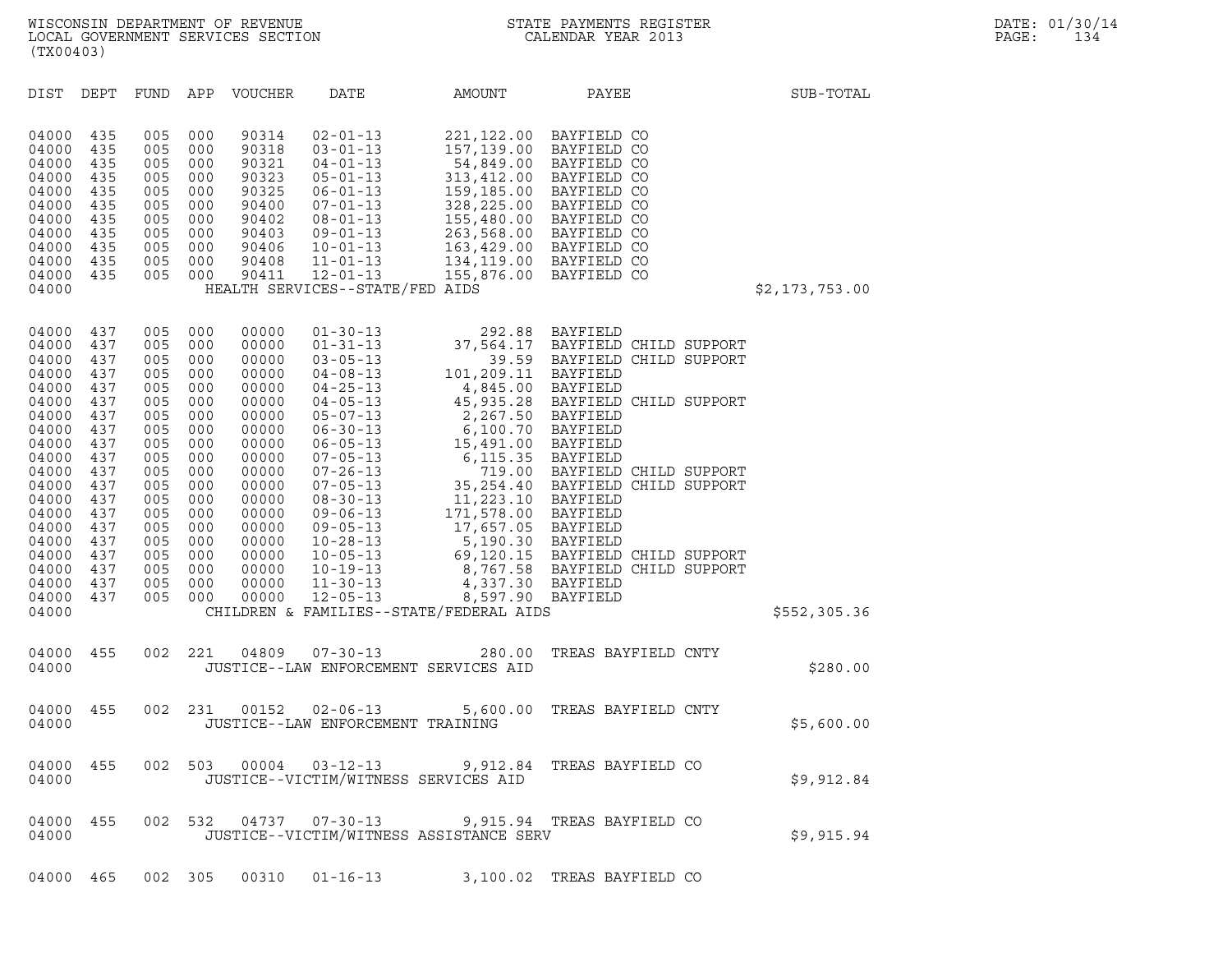| DATE: | 01/30/14 |
|-------|----------|
| PAGF: | 135      |

| (TX00403)                                                                    |                                 |                                                        |                       |                                                             |                                                                                                    |                                   | WISCONSIN DEPARTMENT OF REVENUE<br>LOCAL GOVERNMENT SERVICES SECTION<br>CALENDAR YEAR 2013                                                                                                                                                                                                        |                 | DATE: 01/30/14<br>PAGE:<br>135 |  |
|------------------------------------------------------------------------------|---------------------------------|--------------------------------------------------------|-----------------------|-------------------------------------------------------------|----------------------------------------------------------------------------------------------------|-----------------------------------|---------------------------------------------------------------------------------------------------------------------------------------------------------------------------------------------------------------------------------------------------------------------------------------------------|-----------------|--------------------------------|--|
| DIST DEPT                                                                    |                                 |                                                        |                       | FUND APP VOUCHER                                            | DATE                                                                                               | AMOUNT                            |                                                                                                                                                                                                                                                                                                   | PAYEE SUB-TOTAL |                                |  |
| 04000 465<br>04000<br>04000 465<br>04000                                     | 465                             | 002 305<br>002<br>002 305                              | 305                   | 00448<br>00449<br>00625                                     | MILITARY AFFAIRS-EMER MGMT-DISASTER RECO                                                           |                                   | 01-31-13 1,774.84 TREAS BAYFIELD CO<br>02-01-13 980.86 TREAS BAYFIELD CO<br>03-25-13 127.46 TREAS BAYFIELD CO                                                                                                                                                                                     |                 | \$5,983.18                     |  |
| 04000 465<br>04000                                                           |                                 |                                                        |                       | 002 337 01336                                               | MILITARY AFFAIRS-EMERGENCY MGMT PLANNING                                                           |                                   | 07-29-13 2,398.00 TREAS BAYFIELD CO                                                                                                                                                                                                                                                               |                 | \$2,398.00                     |  |
| 04000 465<br>04000<br>04000<br>04000<br>04000<br>04000<br>04000 465<br>04000 | 465<br>465<br>465<br>465<br>465 | 002 342<br>002<br>002 342<br>002 342<br>002 342<br>002 | 342<br>342<br>002 342 | 00310<br>00359<br>00448<br>00449<br>00564<br>00625<br>00726 | $01 - 16 - 13$<br>MILITARY AFFAIRS-EMERGENCY MGMT-FED FUND                                         |                                   | 18,600.20 TREAS BAYFIELD CO<br>01-30-13<br>01-30-13<br>19,994.65<br>19,994.65<br>19,994.65<br>19,994.65<br>TREAS BAYFIELD CO<br>02-01-13<br>5,885.18<br>14,141.17<br>TREAS BAYFIELD CO<br>03-18-13<br>4,141.17<br>764.76<br>TREAS BAYFIELD CO<br>03-25-13<br>764.76<br>TREAS BAYFIELD CO<br>03-14 |                 | \$79,512.86                    |  |
| 04000 465<br>04000                                                           |                                 |                                                        |                       |                                                             | MILITARY AFFAIRS-EMER MGMT-PLANNING AID                                                            |                                   | 072  364  00333  01-23-13  2,452.00 TREAS BAYFIELD CO                                                                                                                                                                                                                                             |                 | \$2,452.00                     |  |
| 04000 485<br>04000                                                           |                                 |                                                        |                       |                                                             | VETERANS AFFAIRS GRANTS                                                                            |                                   | 002 127 05186 06-06-13 850.00 TREAS BAYFIELD CO                                                                                                                                                                                                                                                   |                 | \$850.00                       |  |
| 04000<br>04000                                                               | 485                             |                                                        |                       |                                                             | VETERANS AFFAIRS--GRANTS TO COUNTIES                                                               |                                   | 082  267  05186  06-06-13  3,825.00 TREAS BAYFIELD CO                                                                                                                                                                                                                                             |                 | \$3,825.00                     |  |
| 04000 485<br>04000                                                           |                                 |                                                        | 082 280               |                                                             | VETERANS AFFAIRS--GRANTS                                                                           |                                   | $02476$ $01-02-13$ 2,441.09 TREAS BAYFIELD CO                                                                                                                                                                                                                                                     |                 | \$2,441.09                     |  |
| 04000<br>04000                                                               | 485                             |                                                        |                       |                                                             | VETERANS AFFAIRS--GRANTS TO COUNTIES                                                               |                                   | 083 370 05186 06-06-13 3,825.00 TREAS BAYFIELD CO                                                                                                                                                                                                                                                 |                 | \$3,825.00                     |  |
| 04000<br>04000                                                               | 505                             | 002                                                    | 116                   | 01297                                                       | $09 - 06 - 13$<br>DOA--LAND INFORMATION BOARD GRANTS                                               |                                   | 18,692.00 TREAS BAYFIELD CO                                                                                                                                                                                                                                                                       |                 | \$18,692.00                    |  |
| 04000<br>04000<br>04000<br>04000<br>04000                                    | 505<br>505<br>505<br>505        | 002 142<br>002<br>002                                  | 142<br>142<br>002 142 | 02849<br>03353<br>10362<br>11486                            | $10 - 29 - 13$<br>$11 - 27 - 13$<br>$05 - 23 - 13$<br>$06 - 27 - 13$<br>DOA--FEDERAL ENERGY GRANTS | 6,500.00<br>5,694.91<br>25,780.92 | TREAS BAYFIELD CO<br>TREAS BAYFIELD CO<br>TREAS BAYFIELD CO<br>4,651.74 TREAS BAYFIELD CO                                                                                                                                                                                                         |                 | \$42,627.57                    |  |
| 04000<br>04000                                                               | 505<br>505                      | 002<br>002 155                                         | 155                   | 60000<br>60000                                              | $07 - 23 - 13$<br>$07 - 23 - 13$                                                                   | 521.00                            | TREAS BAYFIELD CO<br>592.00 TREAS BAYFIELD CO                                                                                                                                                                                                                                                     |                 |                                |  |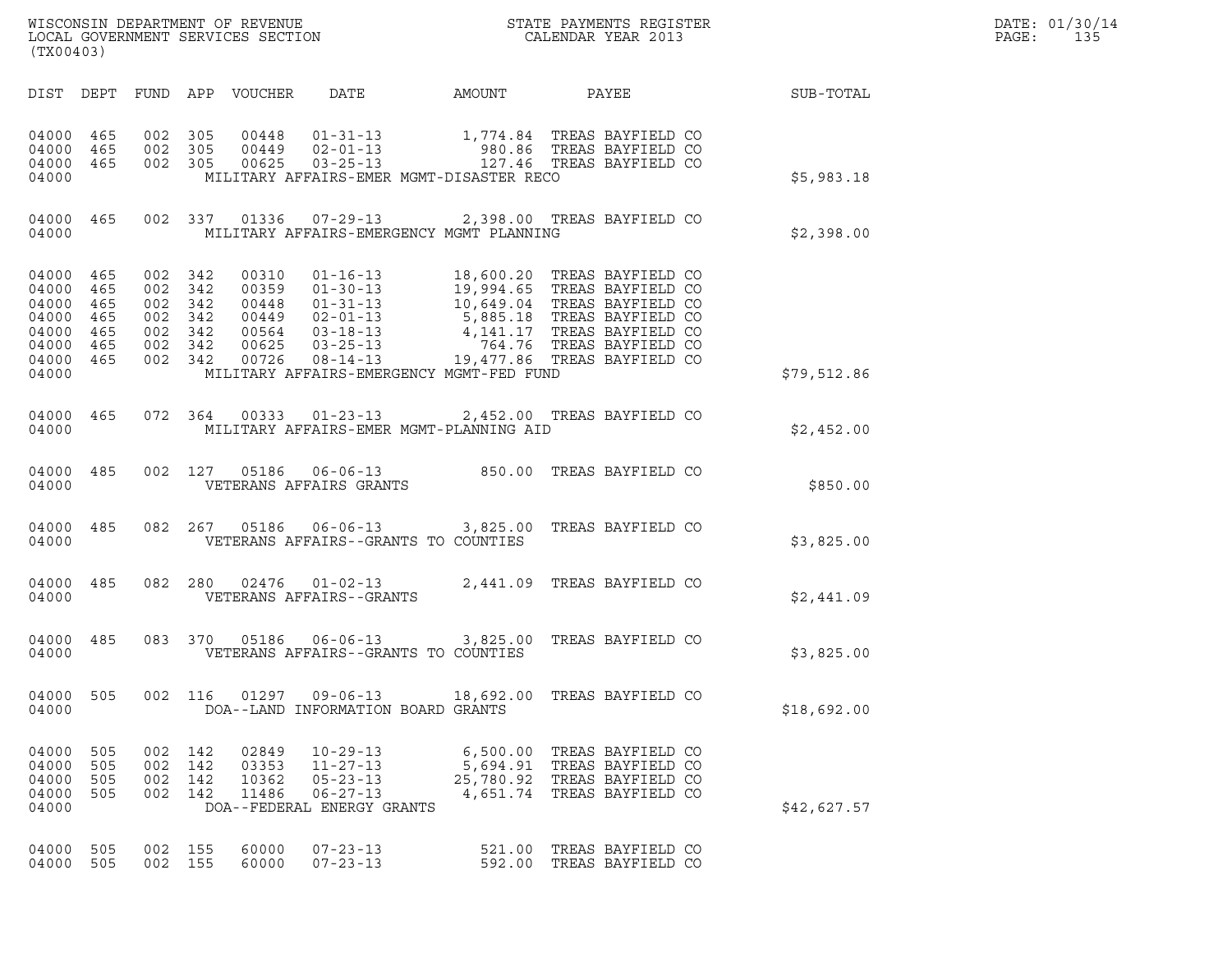| (TX00403)                                                                                                                                                                                                                |                                                                                                                                                                                   |                                                                                                                                                            |                                                                                                                |                                                                                                                                                                                                                                        |                                      |                   |             |
|--------------------------------------------------------------------------------------------------------------------------------------------------------------------------------------------------------------------------|-----------------------------------------------------------------------------------------------------------------------------------------------------------------------------------|------------------------------------------------------------------------------------------------------------------------------------------------------------|----------------------------------------------------------------------------------------------------------------|----------------------------------------------------------------------------------------------------------------------------------------------------------------------------------------------------------------------------------------|--------------------------------------|-------------------|-------------|
|                                                                                                                                                                                                                          |                                                                                                                                                                                   |                                                                                                                                                            |                                                                                                                | DIST DEPT FUND APP VOUCHER                                                                                                                                                                                                             |                                      | DATE AMOUNT PAYEE | SUB-TOTAL   |
| 04000 505<br>04000<br>04000<br>04000<br>04000<br>04000<br>04000<br>04000<br>04000<br>04000<br>04000<br>04000<br>04000<br>04000<br>04000<br>04000<br>04000<br>04000<br>04000<br>04000<br>04000<br>04000<br>04000<br>04000 | 04000 505<br>505<br>505<br>505<br>505<br>505<br>505<br>505<br>505<br>505<br>505<br>505<br>505<br>505<br>505<br>505<br>505<br>505<br>505<br>505<br>505                             |                                                                                                                                                            |                                                                                                                | 505 002 155 60760<br>505 002 155 60760                                                                                                                                                                                                 | DOA-HOUSING ASSISTANCE-FEDERAL FUNDS |                   | \$17,477.00 |
| 04000<br>04000<br>04000<br>04000<br>04000<br>04000<br>04000<br>04000<br>04000<br>04000<br>04000<br>04000<br>04000<br>04000<br>04000<br>04000<br>04000<br>04000<br>04000<br>04000<br>04000                                | 04000 505 035 371<br>04000 505<br>505<br>505<br>505<br>505<br>505<br>505<br>505<br>505<br>505<br>505<br>505<br>505<br>505<br>505<br>505<br>505<br>505<br>505<br>505<br>505<br>505 | 035 371<br>035 371<br>035 371<br>035<br>035 371<br>035<br>035<br>035<br>035<br>035<br>035<br>035<br>035<br>035<br>035 371<br>035 371<br>035 371<br>035 371 | 035 371<br>035 371<br>371<br>371<br>371<br>035 371<br>371<br>371<br>035 371<br>371<br>371<br>371<br>371<br>371 | 60000<br>60000<br>60000<br>60022<br>60022<br>60022<br>60087<br>60087<br>60087<br>60149<br>60149<br>60149<br>60243<br>60243<br>60243<br>60280<br>60280<br>60280<br>60284<br>60284<br>60284<br>60397<br>60397<br>04000 505 035 371 60397 |                                      |                   |             |

04000 505 035 371 60284 12-09-13 1,231.00 TREAS BAYFIELD CO<br>04000 505 035 371 60397 01-29-13 357.00 TREAS BAYFIELD CO<br>04000 505 035 371 60397 01-29-13 664.00 TREAS BAYFIELD CO<br>04000 505 035 371 60465 02-25-13 318.00 TREAS 04000 505 035 371 60397 01-29-13 357.00 TREAS BAYFIELD CO<br>04000 505 035 371 60397 01-29-13 603.00 TREAS BAYFIELD CO<br>04000 505 035 371 60465 02-25-13 864.00 TREAS BAYFIELD CO<br>04000 505 035 371 60465 02-25-13 537.00 TREAS BA 04000 505 035 371 60397 01-29-13 603.00 TREAS BAYFIELD CO<br>04000 505 035 371 60397 01-29-13 864.00 TREAS BAYFIELD CO<br>04000 505 035 371 60465 02-25-13 318.00 TREAS BAYFIELD CO<br>04000 505 035 371 60465 02-25-13 537.00 TREAS BA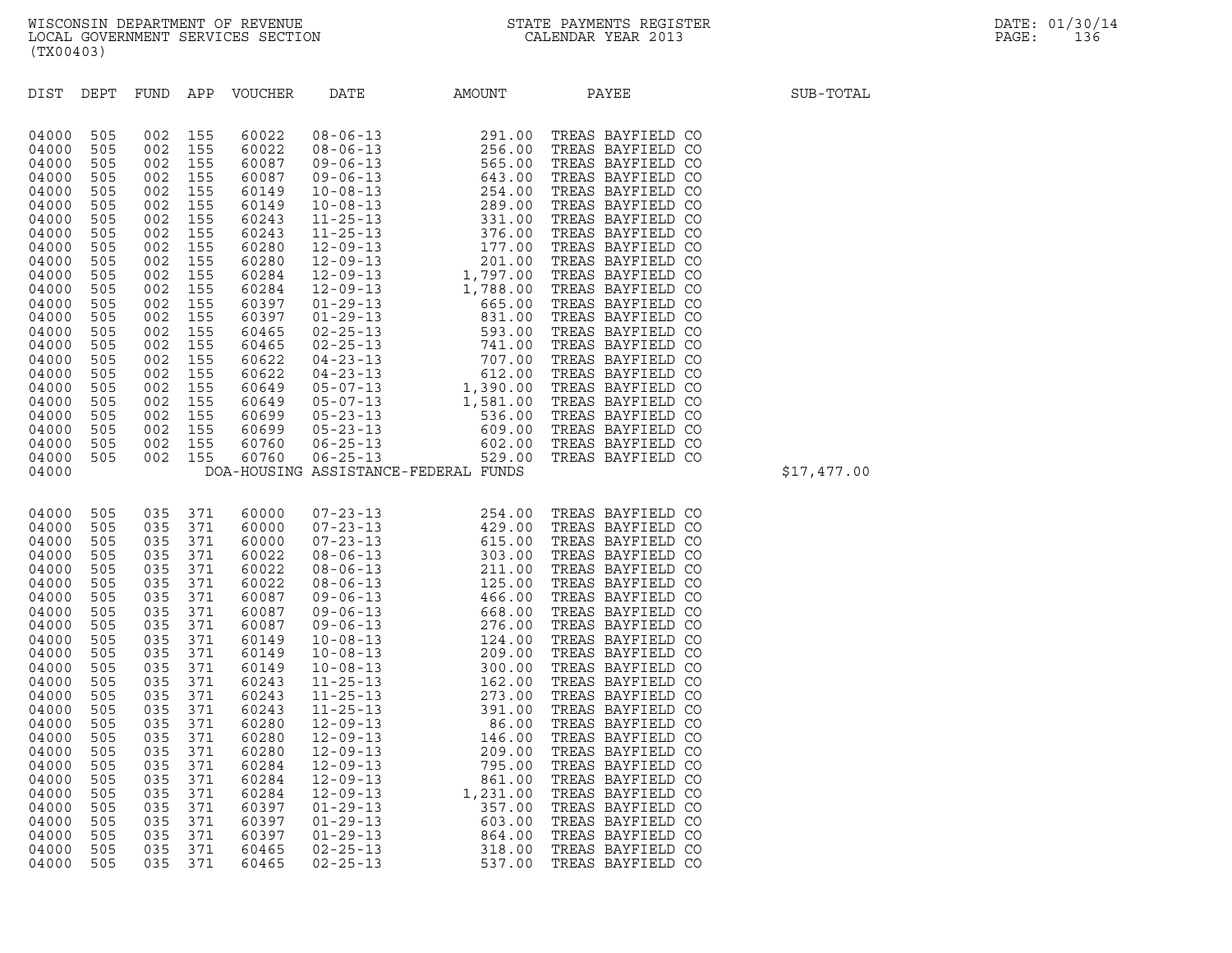| (TX00403)                                                                                                                                                                                                                                                                                                                                                                                                   |                                                                                                                                                                                                                                                                                                                                                                                          |                                                                                                                                                              |                                                                                                                                                                                                                                                                               |                |
|-------------------------------------------------------------------------------------------------------------------------------------------------------------------------------------------------------------------------------------------------------------------------------------------------------------------------------------------------------------------------------------------------------------|------------------------------------------------------------------------------------------------------------------------------------------------------------------------------------------------------------------------------------------------------------------------------------------------------------------------------------------------------------------------------------------|--------------------------------------------------------------------------------------------------------------------------------------------------------------|-------------------------------------------------------------------------------------------------------------------------------------------------------------------------------------------------------------------------------------------------------------------------------|----------------|
| APP<br>DIST<br>DEPT<br><b>FUND</b>                                                                                                                                                                                                                                                                                                                                                                          | VOUCHER DATE                                                                                                                                                                                                                                                                                                                                                                             | <b>AMOUNT</b>                                                                                                                                                | PAYEE                                                                                                                                                                                                                                                                         | SUB-TOTAL      |
| 04000<br>505<br>035<br>371<br>371<br>04000<br>505<br>035<br>04000<br>371<br>505<br>035<br>04000<br>505<br>035<br>371<br>04000<br>505<br>371<br>035<br>04000<br>371<br>505<br>035<br>04000<br>505<br>035<br>371<br>04000<br>505<br>035<br>371<br>04000<br>505<br>035<br>371<br>04000<br>371<br>505<br>035<br>04000<br>505<br>035<br>371<br>04000<br>505<br>035<br>371<br>505<br>04000<br>035<br>371<br>04000 | 60465<br>$02 - 25 - 13$<br>$04 - 23 - 13$<br>60622<br>60622<br>$04 - 23 - 13$<br>60622<br>$04 - 23 - 13$<br>60649<br>$05 - 07 - 13$<br>60649<br>$05 - 07 - 13$<br>60649<br>$05 - 07 - 13$<br>60699<br>$05 - 23 - 13$<br>60699<br>$05 - 23 - 13$<br>60699<br>$05 - 23 - 13$<br>60760<br>$06 - 25 - 13$<br>60760<br>$06 - 25 - 13$<br>60760<br>$06 - 25 - 13$<br>DOA--PUBLIC BENEFITS FUND | 770.00<br>304.00<br>735.00<br>513.00<br>679.00<br>679.00<br>1,146.00<br>1,643.00<br>1,643.00<br>262.00<br>442.00<br>$633.00$<br>$625.00$<br>436.00<br>259.00 | TREAS BAYFIELD CO<br>TREAS BAYFIELD CO<br>TREAS BAYFIELD CO<br>TREAS BAYFIELD CO<br>TREAS BAYFIELD CO<br>TREAS BAYFIELD CO<br>TREAS BAYFIELD CO<br>TREAS BAYFIELD CO<br>TREAS BAYFIELD CO<br>TREAS BAYFIELD CO<br>TREAS BAYFIELD CO<br>TREAS BAYFIELD CO<br>TREAS BAYFIELD CO | \$19,260.00    |
| 507<br>002<br>04000<br>130<br>04000                                                                                                                                                                                                                                                                                                                                                                         | 00001<br>PUBLIC LANDS-FLOOD CONTROL-FEDERAL FUNDS                                                                                                                                                                                                                                                                                                                                        |                                                                                                                                                              | 01-09-13 504.00 TREAS BAYFIELD COUNTY                                                                                                                                                                                                                                         | \$504.00       |
| 04000<br>835<br>002<br>105<br>04000<br>835<br>002<br>105<br>04000                                                                                                                                                                                                                                                                                                                                           | 43000<br>80101<br>REVENUE--STATE SHARED REVENUES                                                                                                                                                                                                                                                                                                                                         |                                                                                                                                                              | 07-22-13 9,582.47 TREAS BAYFIELD CO<br>11-18-13 54,376.78 TREAS BAYFIELD CO                                                                                                                                                                                                   | \$63,959.25    |
| 835<br>002<br>109<br>04000<br>04000                                                                                                                                                                                                                                                                                                                                                                         | 01004<br>$07 - 22 - 13$<br>REVENUE--EXEMPT COMPUTER AID                                                                                                                                                                                                                                                                                                                                  |                                                                                                                                                              | 1,887.00 TREAS BAYFIELD CO                                                                                                                                                                                                                                                    | \$1,887.00     |
| 835<br>002<br>04000<br>302<br>302<br>835<br>002<br>04000<br>04000                                                                                                                                                                                                                                                                                                                                           | 10005<br>07-22-13<br>11005<br>$07 - 22 - 13$<br>REVENUE-FIRST DOLLAR/SCHOOL LEVY CREDITS                                                                                                                                                                                                                                                                                                 |                                                                                                                                                              | 2,912,684.76 TREAS BAYFIELD CO<br>640,078.54 TREAS BAYFIELD CO                                                                                                                                                                                                                | \$3,552,763.30 |
| 04000<br>835<br>021<br>363<br>04000                                                                                                                                                                                                                                                                                                                                                                         | 37144<br>$03 - 25 - 13$<br>REVENUE--LOTTERY CREDIT -                                                                                                                                                                                                                                                                                                                                     |                                                                                                                                                              | 362,328.67 TREAS BAYFIELD CO                                                                                                                                                                                                                                                  | \$362,328.67   |
| 04000                                                                                                                                                                                                                                                                                                                                                                                                       | DISTRICT TOTAL APPROPRIATIONS                                                                                                                                                                                                                                                                                                                                                            |                                                                                                                                                              |                                                                                                                                                                                                                                                                               | \$8,885,936.29 |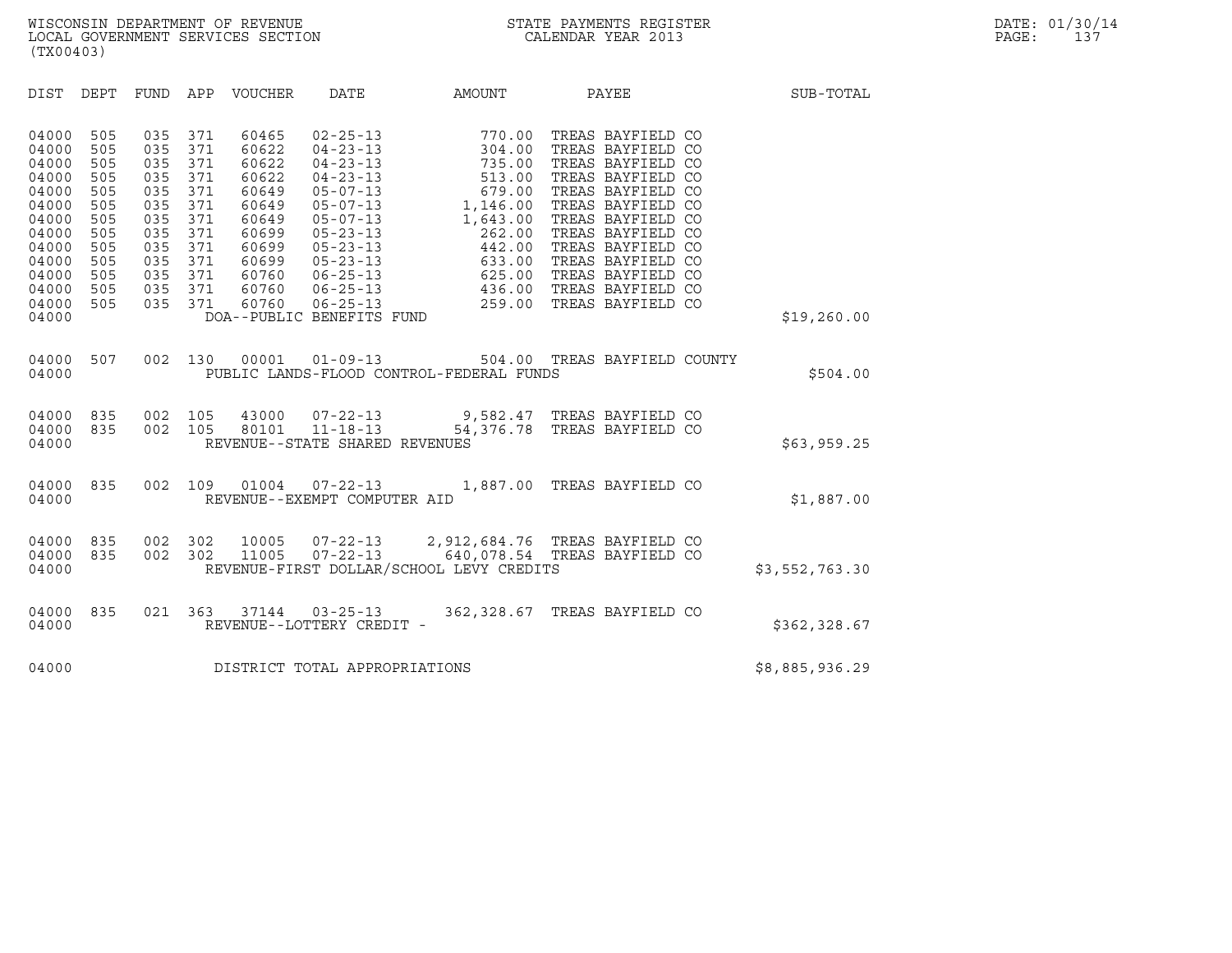| (TX00403)                                             |           |                               |         |                         |                                                  |                                              | WISCONSIN DEPARTMENT OF REVENUE<br>LOCAL GOVERNMENT SERVICES SECTION<br>CALENDAR YEAR 2013                                                                                     |                  | DATE: 01/30/14<br>$\mathtt{PAGE:}$<br>138 |
|-------------------------------------------------------|-----------|-------------------------------|---------|-------------------------|--------------------------------------------------|----------------------------------------------|--------------------------------------------------------------------------------------------------------------------------------------------------------------------------------|------------------|-------------------------------------------|
|                                                       |           |                               |         |                         |                                                  | DIST DEPT FUND APP VOUCHER DATE AMOUNT PAYEE |                                                                                                                                                                                | <b>SUB-TOTAL</b> |                                           |
| 04002 165<br>04002                                    |           | 002 225                       |         |                         |                                                  | SAFETY/PROF SERV--FIRE INSURANCE DUES        | 00071  07-03-13  2,005.66  TREAS TN BARKSDALE                                                                                                                                  | \$2,005.66       |                                           |
| 04002 370<br>04002                                    |           |                               | 000 001 |                         |                                                  | NAT RESOURCES-SEVERANCE/YIELD/WITHDRAWAL     | 02DNR  07-03-13  587.49 TREAS TOWN BARKSDALE                                                                                                                                   | \$587.49         |                                           |
| 04002                                                 |           |                               |         | 04002 370 002 503 15549 |                                                  | NAT RESOURCES--AIDS IN LIEU OF TAXES         | 02-06-13 1,552.11 TREAS TN BARKSDALE<br>TOWN SHARE 286.78                                                                                                                      | \$1,552.11       |                                           |
| 04002                                                 | 04002 370 |                               |         |                         |                                                  | NAT RESOURCES--FOREST CROP/MFL/CO FOREST     | 012 571 35829 06-10-13 234.88 TREAS TN BARKSDALE                                                                                                                               | \$234.88         |                                           |
| 04002 370<br>04002                                    |           |                               |         | 012 579 18176           |                                                  | NAT RESOURCES--AIDS IN LIEU OF TAXES         | 04-15-13 8.90 TREAS TOWN BARKSDALE                                                                                                                                             | \$8.90           |                                           |
| 04002                                                 | 04002 370 |                               | 012 584 |                         |                                                  | NAT RESOURCES--PMT IN LIEU OF TAXES          | 00054  09-03-13  12, 228.77  TREAS TN BARKSDALE                                                                                                                                | \$12, 228.77     |                                           |
| 04002 395<br>04002<br>04002 395<br>04002 395<br>04002 | 395       | 011 191<br>011 191<br>011 191 | 011 191 |                         | 96071 10-07-13                                   | TRANSPORTATION--GENERAL TRANSP AIDS-GTA      | 70071  01-07-13  39,365.61  TOWN OF BARKSDALE<br>76071  04-01-13  39,365.61  TOWN OF BARKSDALE<br>84071  07-01-13  39,365.61  TOWN OF BARKSDALE<br>39,365.63 TOWN OF BARKSDALE | \$157,462.46     |                                           |
| 04002 835<br>04002 835<br>04002                       |           | 002 105<br>002 105            |         | 42972<br>80073          | $11 - 18 - 13$<br>REVENUE--STATE SHARED REVENUES |                                              | 07-22-13 6,005.41 TREAS TN BARKSDALE<br>34,014.87 TREAS TN BARKSDALE                                                                                                           | \$40,020.28      |                                           |
| 04002 835<br>04002                                    |           |                               |         |                         | REVENUE--EXEMPT COMPUTER AID                     |                                              | 002 109 02063 07-22-13 1.00 TREAS TN BARKSDALE                                                                                                                                 | \$1.00           |                                           |
| 04002                                                 |           |                               |         |                         | DISTRICT TOTAL APPROPRIATIONS                    |                                              |                                                                                                                                                                                | \$214, 101.55    |                                           |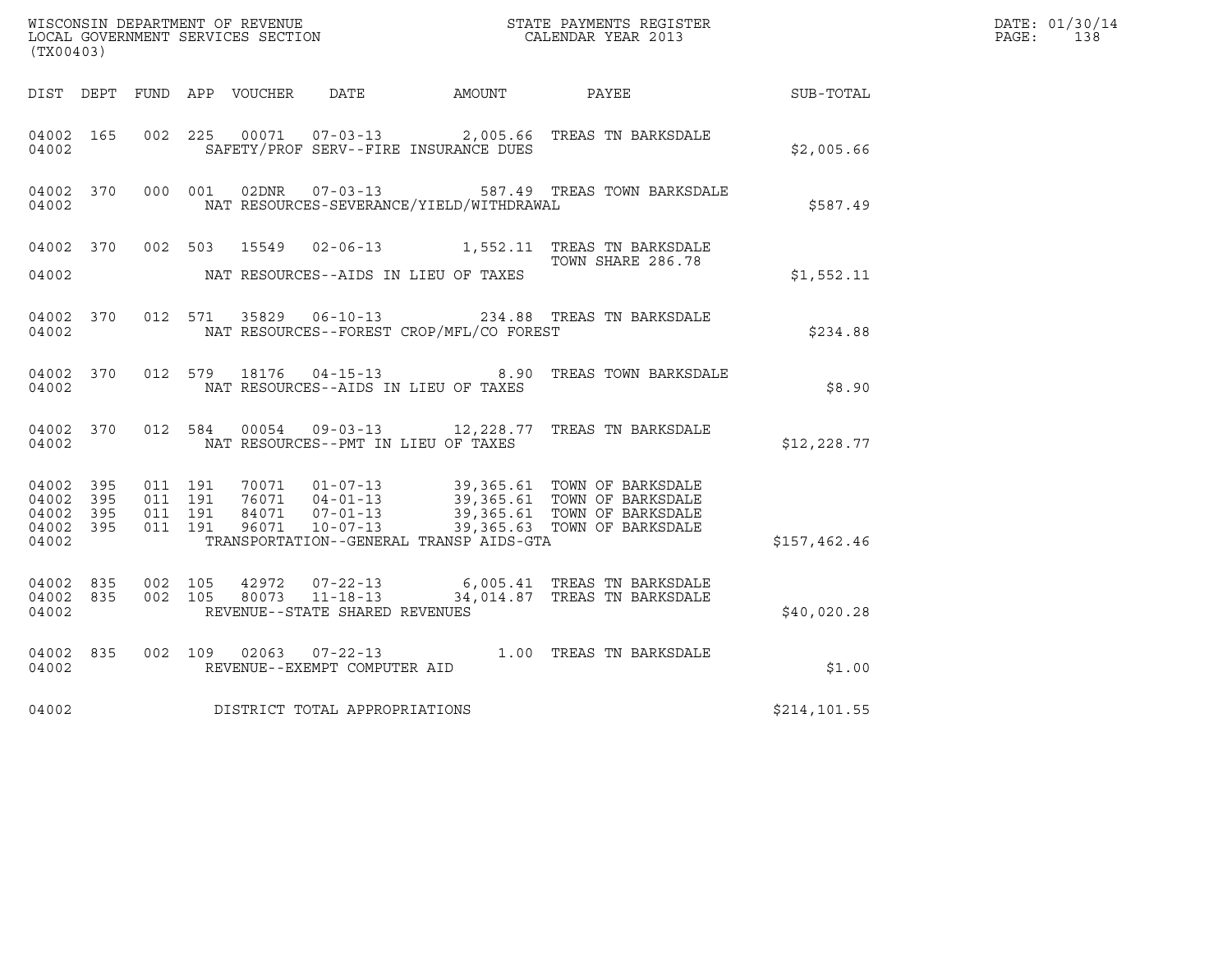|       | DATE: 01/30/14 |
|-------|----------------|
| PAGE: | 139            |

| (TX00403)                                         |                  |                                          |                            |                                                          |                                                                                                                                                                 |                                                                                                                     |              | DATE: 01/30/14<br>PAGE:<br>139 |
|---------------------------------------------------|------------------|------------------------------------------|----------------------------|----------------------------------------------------------|-----------------------------------------------------------------------------------------------------------------------------------------------------------------|---------------------------------------------------------------------------------------------------------------------|--------------|--------------------------------|
|                                                   |                  |                                          | DIST DEPT FUND APP VOUCHER | DATE                                                     | AMOUNT                                                                                                                                                          | PAYEE                                                                                                               | SUB-TOTAL    |                                |
| 04004 165<br>04004                                |                  |                                          |                            |                                                          | SAFETY/PROF SERV--FIRE INSURANCE DUES                                                                                                                           | 002 225 00072 07-03-13 6,163.13 TREAS TN BARNES                                                                     | \$6,163.13   |                                |
| 04004 370<br>04004<br>04004                       | 370<br>04004 370 | 000 001<br>000 001<br>000 001            | 05DNR                      | $11 - 21 - 13$                                           | 04DNR  10-23-13  2,262.04  TOWN BARNES<br>NAT RESOURCES-SEVERANCE/YIELD/WITHDRAWAL                                                                              | 02DNR  07-03-13  13,619.75  TREAS TOWN BARNES<br>793.80 TREAS TOWN BARNES                                           | \$16,675.59  |                                |
| 04004 370<br>04004                                | 04004 370        | 012 571<br>012 571                       | 35830<br>35830             | $06 - 10 - 13$<br>$06 - 10 - 13$                         | NAT RESOURCES--FOREST CROP/MFL/CO FOREST                                                                                                                        | 11,807.21 TREAS TN BARNES<br>3,795.46 TREAS TN BARNES                                                               | \$15,602.67  |                                |
| 04004 370<br>04004 370<br>04004 370<br>04004      |                  | 012 579<br>012 579<br>012 579            |                            | 18177   04-15-13<br>NAT RESOURCES--AIDS IN LIEU OF TAXES |                                                                                                                                                                 | 18177   04-15-13   18.21   TREAS TN BARNES<br>18177   04-15-13   50.66   TREAS TN BARNES<br>28.34 TREAS TOWN BARNES | \$97.21      |                                |
| 04004<br>04004 370<br>04004                       | 370<br>04004 370 | 012 678<br>012 678<br>012 678            | 03517                      | 01934   01-28-13<br>$07 - 02 - 13$                       | NAT RESOURCES--INVASIVE AQUATICE SPECIES                                                                                                                        | 00293 08-22-13 5,000.00 TREAS TN BARNES<br>21,316.17 TREAS TN BARNES<br>$6,247.00$ TREAS TN BARNES                  | \$32,563.17  |                                |
| 04004                                             | 04004 370        | 074 670                                  |                            | NAT RESOURCES--RU RECYCLING GRANT                        |                                                                                                                                                                 | 00210  05-30-13  3,988.37  TREAS TN BARNES                                                                          | \$3,988.37   |                                |
| 04004<br>04004 395<br>04004<br>04004 395<br>04004 | 395<br>395       | 011 191<br>011 191<br>011 191<br>011 191 | 84072<br>96072             | $07 - 01 - 13$<br>$10 - 07 - 13$                         | 70072  01-07-13  78,376.63  TOWN OF BARNES<br>76072  04-01-13  78,376.63  TOWN OF BARNES<br>78,376.63 TOWN OF BARNES<br>TRANSPORTATION--GENERAL TRANSP AIDS-GTA | 78,376.64 TOWN OF BARNES                                                                                            | \$313,506.53 |                                |
| 04004 435<br>04004                                |                  | 005 162                                  | 01HSD                      | $09 - 03 - 13$                                           | HS--AMBULANCE FUNDING ASSISTANCE GRANTS                                                                                                                         | 4,508.24 TOWN BARNES                                                                                                | \$4,508.24   |                                |
| 04004                                             |                  |                                          |                            |                                                          | HS--PREPAID MEDICAL TRANSPORT REIMBURSE                                                                                                                         | 04004 435 005 163 01LGS 11-18-13 2,000.00 BARNES EMERGENCY SERVICE                                                  | \$2,000.00   |                                |
| 04004 835<br>04004                                | 04004 835        | 002 105                                  | 002 105                    | REVENUE--STATE SHARED REVENUES                           |                                                                                                                                                                 | 80074    11-18-13    6,291.92    TREAS TN BARNES                                                                    | \$10,108.40  |                                |
| 04004 835<br>04004                                |                  |                                          |                            | REVENUE--EXEMPT COMPUTER AID                             |                                                                                                                                                                 | 002 109 02064 07-22-13 55.00 TREAS TN BARNES                                                                        | \$55.00      |                                |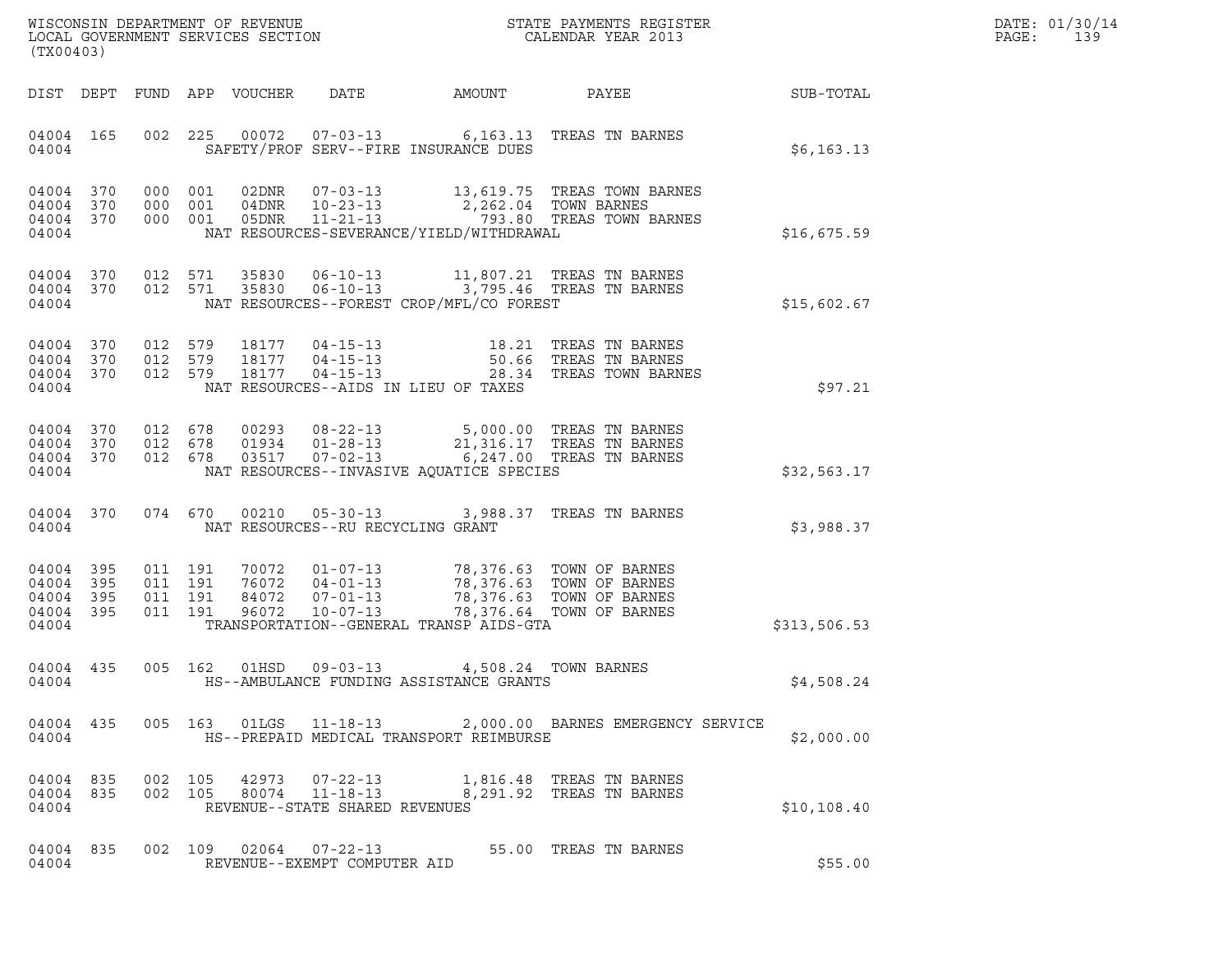| WISCONSIN DEPARTMENT OF REVENUE<br>LOCAL GOVERNMENT SERVICES SECTION<br>(TX00403) |      |      |     |                |                                                          |        | STATE PAYMENTS REGISTER<br>CALENDAR YEAR 2013 |              | DATE: 01/30/14<br>140<br>PAGE: |
|-----------------------------------------------------------------------------------|------|------|-----|----------------|----------------------------------------------------------|--------|-----------------------------------------------|--------------|--------------------------------|
| DIST                                                                              | DEPT | FUND | APP | <b>VOUCHER</b> | DATE                                                     | AMOUNT | PAYEE                                         | SUB-TOTAL    |                                |
| 04004<br>04004                                                                    | 835  | 002  | 501 | 00001          | $02 - 01 - 13$<br>DOA-PAYMENT FOR MUNICIPAL SERVICES AID | 397.89 | TREAS TN BARNES                               | \$397.89     |                                |
| 04004                                                                             |      |      |     |                | DISTRICT TOTAL APPROPRIATIONS                            |        |                                               | \$405,666.20 |                                |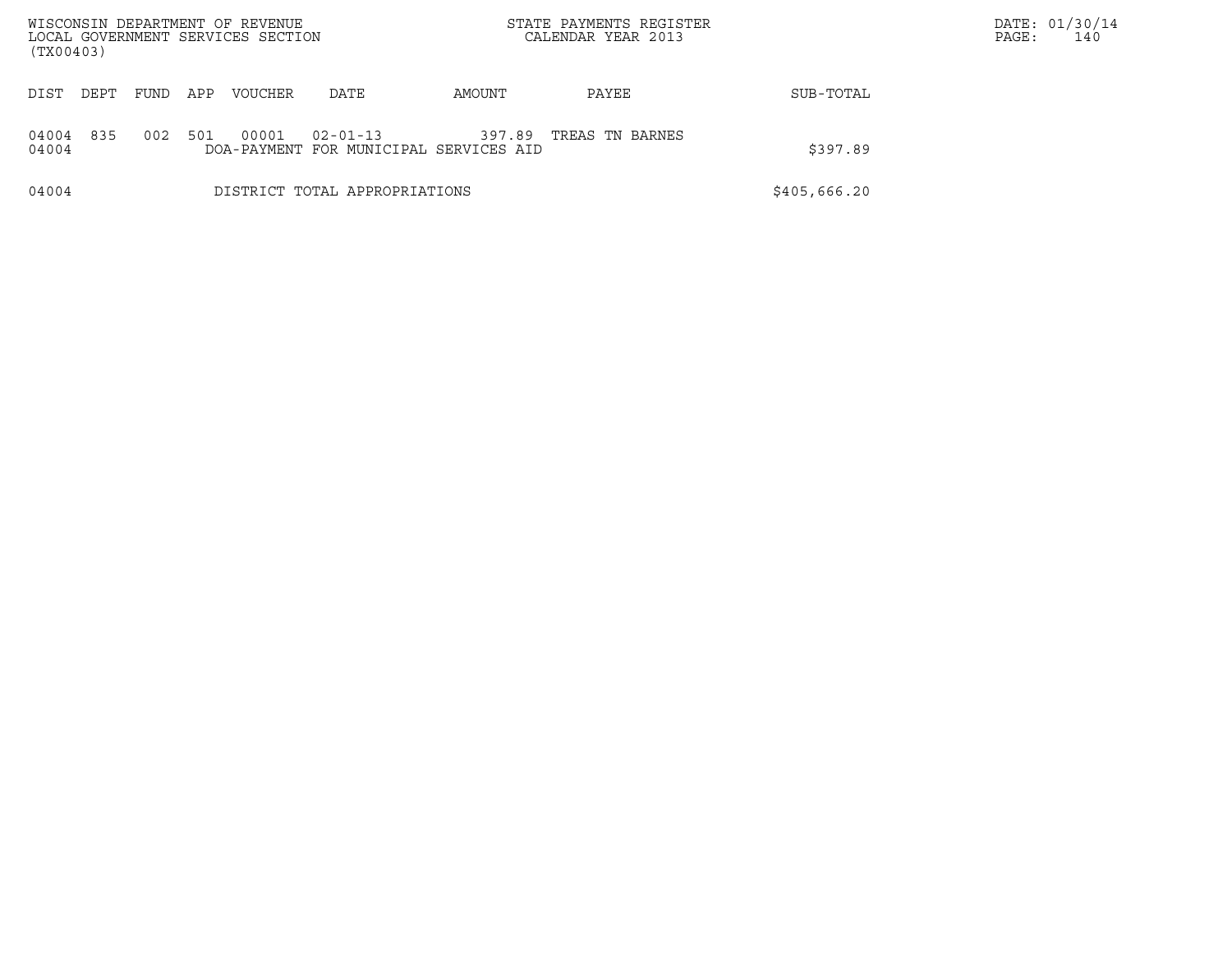|       | DATE: 01/30/14 |
|-------|----------------|
| PAGE: | 141            |

| (TX00403)                                             |           |                                          |                            |                                                                                                                   |                                                                                                               |                                                                                                                                 |              | DATE: 01/30/14<br>PAGE:<br>141 |
|-------------------------------------------------------|-----------|------------------------------------------|----------------------------|-------------------------------------------------------------------------------------------------------------------|---------------------------------------------------------------------------------------------------------------|---------------------------------------------------------------------------------------------------------------------------------|--------------|--------------------------------|
|                                                       |           |                                          | DIST DEPT FUND APP VOUCHER | DATE                                                                                                              | AMOUNT                                                                                                        | PAYEE                                                                                                                           | SUB-TOTAL    |                                |
| 04006 165<br>04006                                    |           |                                          | 002 225                    |                                                                                                                   | SAFETY/PROF SERV--FIRE INSURANCE DUES                                                                         | 00073  07-03-13  4,136.89  TREAS TN BAYFIELD                                                                                    | \$4,136.89   |                                |
| 04006 370<br>04006 370<br>04006                       |           | 000 001                                  | 000 001                    | 02DNR<br>04DNR                                                                                                    | 07-03-13 5,976.49 TREAS TOWN BAY<br>10-23-13 285.23 TOWN BAYFIELD<br>NAT RESOURCES-SEVERANCE/YIELD/WITHDRAWAL | 5,976.49 TREAS TOWN BAYFIELD                                                                                                    | \$6,261.72   |                                |
| 04006<br>04006 370<br>04006 370                       | 370       | 002<br>002 503<br>002 503                | 503                        | 15550<br>15550<br>$02 - 06 - 13$<br>$02 - 06 - 13$<br>15550                                                       |                                                                                                               | 02-06-13 28,874.81 TREAS TN BAYFIELD<br>21,682.53 TREAS TN BAYFIELD<br>19,204.25 TREAS TN BAYFIELD<br><b>TOWN SHARE 12919.5</b> |              |                                |
| 04006                                                 |           |                                          |                            | NAT RESOURCES--AIDS IN LIEU OF TAXES                                                                              |                                                                                                               |                                                                                                                                 | \$69,761.59  |                                |
| 04006 370<br>04006 370<br>04006                       |           |                                          | 012 571<br>012 571         |                                                                                                                   | NAT RESOURCES--FOREST CROP/MFL/CO FOREST                                                                      | 35831   06-10-13   9,837.77   TREAS TN BAYFIELD<br>35831   06-10-13   706.76   TREAS TN BAYFIELD                                | \$10,544.53  |                                |
| 04006<br>04006 370<br>04006 370<br>04006              | 370       | 012 579<br>012 579<br>012 579            |                            | 18178<br>$04 - 15 - 13$<br>04 - 15 - 13<br>04 - 15 - 13<br>18178<br>18178<br>NAT RESOURCES--AIDS IN LIEU OF TAXES |                                                                                                               | 1.33 TREAS TN BAYFIELD<br>528.36 TREAS TN BAYFIELD<br>85.54 TREAS TOWN BAYFIELD                                                 | \$615.23     |                                |
| 04006 370<br>04006                                    |           | 095 512                                  |                            | 01148<br>12-12-13<br>NAT RESOURCES--STEWARDSHIP 2000                                                              |                                                                                                               | 19,388.00 TREAS TN BAYFIELD                                                                                                     | \$19,388.00  |                                |
| 04006 395<br>04006 395<br>04006<br>04006 395<br>04006 | 395       | 011 191<br>011 191<br>011 191<br>011 191 |                            | 70073<br>$01 - 07 - 13$<br>76073 04-01-13<br>84073<br>$07 - 01 - 13$<br>96073<br>$10 - 07 - 13$                   | TRANSPORTATION--GENERAL TRANSP AIDS-GTA                                                                       | 38,598.20 TOWN OF BAYFIELD<br>38,598.20 TOWN OF BAYFIELD<br>38,598.20 TOWN OF BAYFIELD<br>38,598.21 TOWN OF BAYFIELD            | \$154,392.81 |                                |
| 04006 465<br>04006                                    | 04006 465 | 002 305                                  |                            | 00446<br>$01 - 31 - 13$                                                                                           | MILITARY AFFAIRS-EMER MGMT-DISASTER RECO                                                                      | 1,850.58 TREAS TN BAYFIELD                                                                                                      | \$5,068.31   |                                |
| 04006 465<br>04006 465<br>04006                       |           | 002 342                                  | 002 342                    | 00535 02-13-13                                                                                                    | MILITARY AFFAIRS-EMERGENCY MGMT-FED FUND                                                                      | 00446  01-31-13   11,103.53   TREAS TN BAYFIELD<br>19,306.47 TREAS TN BAYFIELD                                                  | \$30,410.00  |                                |
| 04006 465<br>04006                                    |           |                                          |                            | 072 365 01015 04-12-13                                                                                            | MILITARY AFFAIRS--EMERGENCY MANAGEMENT                                                                        | 3,401.17   TREAS TN BAYFIELD                                                                                                    | \$3,401.17   |                                |
| 04006 835                                             |           |                                          |                            | 002 105 42974 07-22-13                                                                                            |                                                                                                               | 2,434.94 TREAS TN BAYFIELD                                                                                                      |              |                                |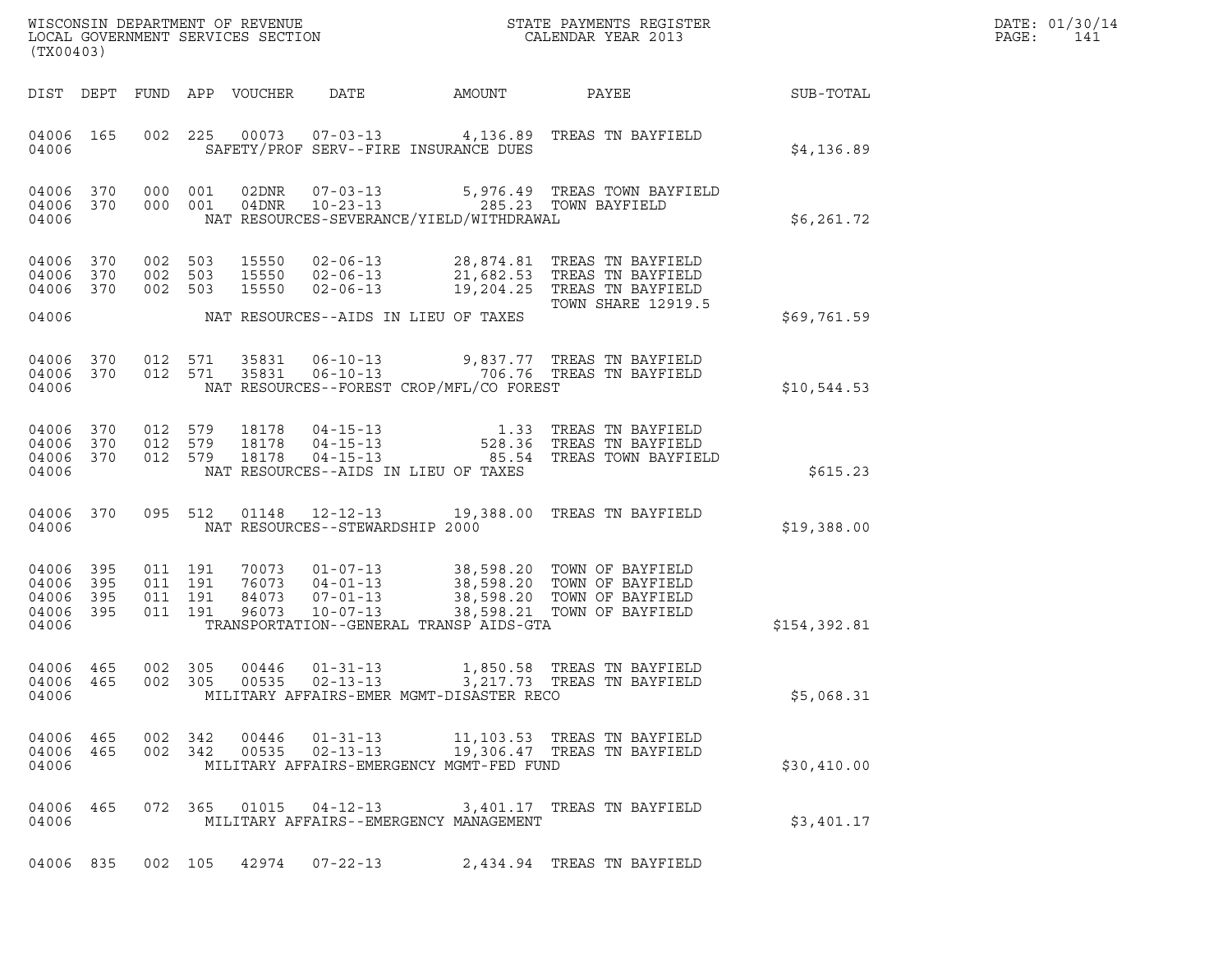| (TX00403)             | WISCONSIN DEPARTMENT OF REVENUE<br>LOCAL GOVERNMENT SERVICES SECTION |     |                      |                                              |           | STATE PAYMENTS REGISTER<br>CALENDAR YEAR 2013 |              | DATE: 01/30/14<br>PAGE:<br>142 |
|-----------------------|----------------------------------------------------------------------|-----|----------------------|----------------------------------------------|-----------|-----------------------------------------------|--------------|--------------------------------|
| DIST<br>DEPT          | FUND                                                                 | APP | VOUCHER              | DATE                                         | AMOUNT    | PAYEE                                         | SUB-TOTAL    |                                |
| 04006<br>835<br>04006 | 002                                                                  | 105 | 80075                | 11-18-13<br>REVENUE--STATE SHARED REVENUES   | 13,794.20 | TREAS TN BAYFIELD                             | \$16, 229.14 |                                |
| 04006<br>835<br>04006 | 002                                                                  | 109 | 02065                | 07-22-13<br>REVENUE--EXEMPT COMPUTER AID     | 33.00     | TREAS TN BAYFIELD                             | \$33.00      |                                |
| 835<br>04006<br>04006 | 002                                                                  | 501 | 00001<br>DOA-PAYMENT | $02 - 01 - 13$<br>FOR MUNICIPAL SERVICES AID |           | 2,126.40 TREAS TN BAYFIELD                    | \$2,126.40   |                                |
| 04006                 |                                                                      |     |                      | DISTRICT TOTAL APPROPRIATIONS                |           |                                               | \$322,368.79 |                                |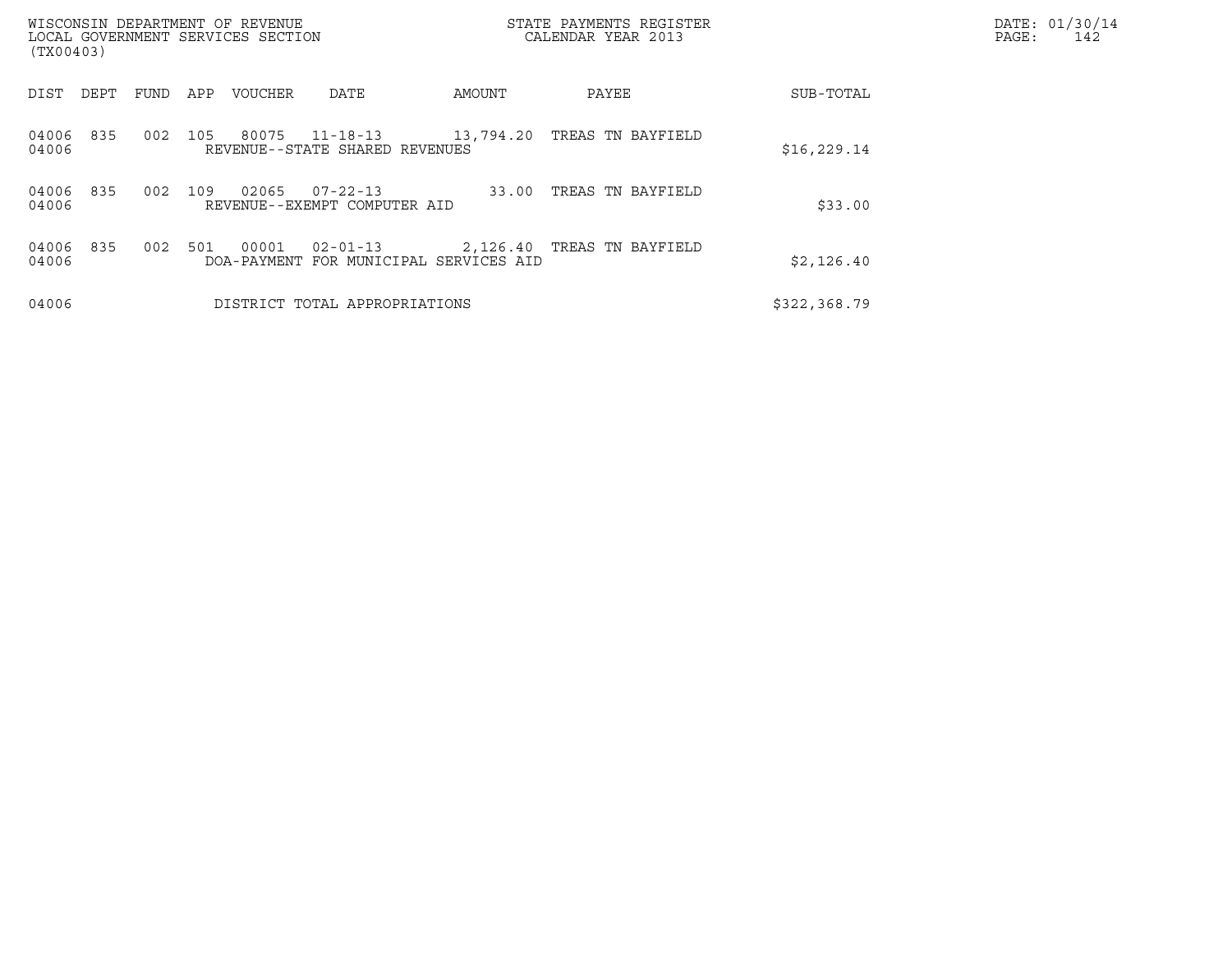|       | DATE: 01/30/14 |
|-------|----------------|
| PAGF: | 143            |

| (TX00403)                                                 |           |                   |                                          |                |                                                                    |                                          |                                                                                                                                                                                          |              | DATE: 01/30/14<br>$\mathtt{PAGE:}$<br>143 |
|-----------------------------------------------------------|-----------|-------------------|------------------------------------------|----------------|--------------------------------------------------------------------|------------------------------------------|------------------------------------------------------------------------------------------------------------------------------------------------------------------------------------------|--------------|-------------------------------------------|
|                                                           |           |                   |                                          |                |                                                                    |                                          | DIST DEPT FUND APP VOUCHER DATE AMOUNT PAYEE                                                                                                                                             | SUB-TOTAL    |                                           |
| 04008 165<br>04008                                        |           |                   |                                          |                |                                                                    | SAFETY/PROF SERV--FIRE INSURANCE DUES    | 002 225 00074 07-03-13 1,874.74 TREAS TN BAYVIEW                                                                                                                                         | \$1,874.74   |                                           |
| 04008                                                     | 04008 370 | 04008 370 000 001 | 000 001                                  |                |                                                                    | NAT RESOURCES-SEVERANCE/YIELD/WITHDRAWAL |                                                                                                                                                                                          | \$1,350.55   |                                           |
| 04008                                                     |           |                   |                                          |                |                                                                    | NAT RESOURCES--AIDS IN LIEU OF TAXES     | 04008 370 002 503 15551 02-06-13 20,557.09 TREAS TN BAYVIEW<br>TOWN SHARE 2370.72                                                                                                        | \$20,557.09  |                                           |
| 04008                                                     |           |                   |                                          |                |                                                                    | NAT RESOURCES--FOREST CROP/MFL/CO FOREST | 04008 370 012 571 35832 06-10-13 3,885.47 TREAS TN BAYVIEW<br>04008 370 012 571 35832 06-10-13 373.33 TREAS TN BAYVIEW                                                                   | \$4,258.80   |                                           |
| 04008                                                     |           |                   |                                          |                |                                                                    | NAT RESOURCES--AIDS IN LIEU OF TAXES     | 04008 370 012 579 18179 04-15-13 20.88 TREAS TN BAYVIEW<br>04008 370 012 579 18179 04-15-13 487.25 TREAS TOWN BAYVIEW                                                                    | \$508.13     |                                           |
| 04008                                                     | 04008 370 |                   |                                          |                |                                                                    | NAT RESOURCES--PMT IN LIEU OF TAXES      | 012 584 00055 09-03-13 1,153.68 TREAS TN BAYVIEW                                                                                                                                         | \$1,153.68   |                                           |
| 04008                                                     | 04008 370 |                   |                                          |                |                                                                    | NAT RESOURCES--STEWARDSHIP 2000          | 095 512 00871 11-04-13 2,344.86 TREAS TN BAYVIEW                                                                                                                                         | \$2,344.86   |                                           |
| 04008 395<br>04008 395<br>04008 395<br>04008 395<br>04008 |           |                   | 011 191<br>011 191<br>011 191<br>011 191 |                |                                                                    | TRANSPORTATION--GENERAL TRANSP AIDS-GTA  | 70074  01-07-13  36,894.01  TOWN OF BAYVIEW<br>76074  04-01-13  36,894.01  TOWN OF BAYVIEW<br>84074  07-01-13  36,894.01  TOWN OF BAYVIEW<br>96074  10-07-13  36,894.04  TOWN OF BAYVIEW | \$147,576.07 |                                           |
| 04008 505<br>04008 505<br>04008                           |           |                   | 002 142<br>002 142                       | 02981<br>11988 | $11 - 05 - 13$<br>$07 - 12 - 13$<br>DOA--FEDERAL ENERGY GRANTS     |                                          | 3,768.22 TREAS TN BAYVIEW<br>2,168.78 TREAS TN BAYVIEW                                                                                                                                   | \$5,937.00   |                                           |
| 04008 835<br>04008 835<br>04008                           |           |                   | 002 105<br>002 105                       | 42975<br>80076 | $07 - 22 - 13$<br>$11 - 18 - 13$<br>REVENUE--STATE SHARED REVENUES | 5,767.92                                 | 1,017.87 TREAS TN BAYVIEW<br>TREAS TN BAYVIEW                                                                                                                                            | \$6,785.79   |                                           |
| 04008 835<br>04008                                        |           |                   | 002 109                                  |                | 02066 07-22-13<br>REVENUE--EXEMPT COMPUTER AID                     |                                          | 17.00 TREAS TN BAYVIEW                                                                                                                                                                   | \$17.00      |                                           |
| 04008                                                     |           |                   |                                          |                | DISTRICT TOTAL APPROPRIATIONS                                      |                                          |                                                                                                                                                                                          | \$192,363.71 |                                           |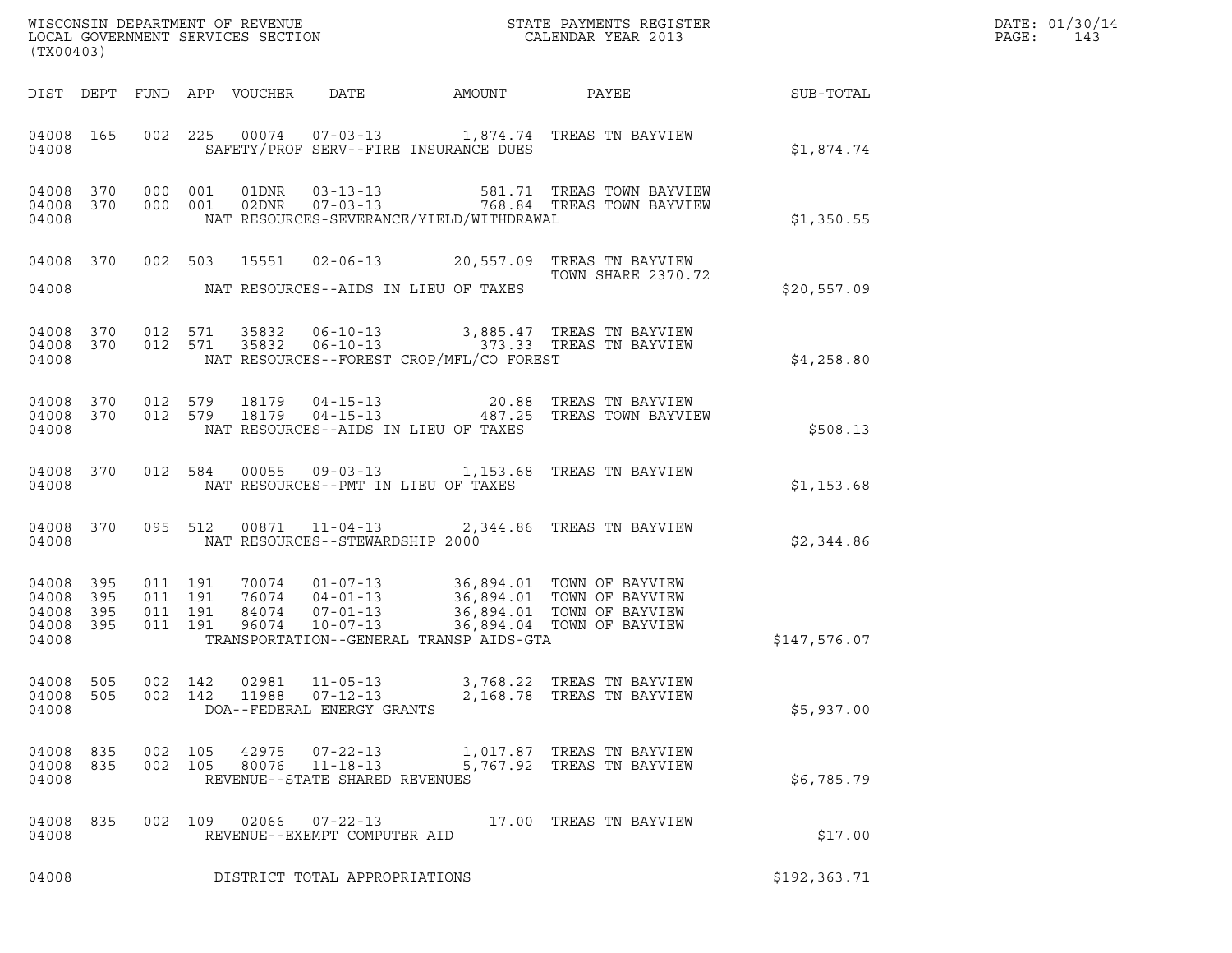| ${\tt WISCOONSIM} \begin{tabular}{lcccc} DEPARTMENT OF REVENUE & & & & & & \begin{tabular}{l} \bf STATE \end{tabular} \end{tabular} \begin{tabular}{lcccc} \bf RTATE \end{tabular} \end{tabular} \begin{tabular}{lcccc} \bf RTATE \end{tabular} \end{tabular} \begin{tabular}{lcccc} \bf RTATE \end{tabular} \end{tabular} \begin{tabular}{lcccc} \bf RTATE \end{tabular} \end{tabular} \begin{tabular}{lcccc} \bf RTATE \end{tabular} \end{tabular} \begin{tabular}{lcccc} \bf RTATE \end{tabular} \end{tabular} \begin{tabular}{lcccc} \bf RTATE \end{$<br>(TX00403) |              | DATE: 01/30/14<br>PAGE:<br>144 |
|------------------------------------------------------------------------------------------------------------------------------------------------------------------------------------------------------------------------------------------------------------------------------------------------------------------------------------------------------------------------------------------------------------------------------------------------------------------------------------------------------------------------------------------------------------------------|--------------|--------------------------------|
| DIST DEPT FUND APP VOUCHER DATE AMOUNT<br>PAYEE                                                                                                                                                                                                                                                                                                                                                                                                                                                                                                                        | SUB-TOTAL    |                                |
| 002 225 00075 07-03-13 1,773.42 TREAS TN BELL<br>04010 165<br>SAFETY/PROF SERV--FIRE INSURANCE DUES<br>04010                                                                                                                                                                                                                                                                                                                                                                                                                                                           | \$1,773.42   |                                |
| 000 001 04DNR 10-23-13 7,148.29 TOWN BELL<br>04010 370<br>NAT RESOURCES-SEVERANCE/YIELD/WITHDRAWAL<br>04010                                                                                                                                                                                                                                                                                                                                                                                                                                                            | \$7,148.29   |                                |
| 002 503 16201 02-21-13 10,866.45 TREAS TN BELL<br>002 503 16201 02-21-13 719.86 TREAS TN BELL<br>04010 370<br>04010 370<br>TOWN SHARE 2040.29<br>04010 NAT RESOURCES--AIDS IN LIEU OF TAXES                                                                                                                                                                                                                                                                                                                                                                            | \$11,586.31  |                                |
| 04010 370 012 571 35833 06-10-13 4,375.51 TREAS TN BELL 04010 370 012 571 35833 06-10-13 693.77 TREAS TN BELL<br>NAT RESOURCES--FOREST CROP/MFL/CO FOREST<br>04010                                                                                                                                                                                                                                                                                                                                                                                                     | \$5,069.28   |                                |
| $\begin{array}{cccccccc} 04\,01\,0 & 3\,7\,0 & 0\,12 & 5\,7\,9 & 18\,18\,0 & 04\,0\,15\,0 & 1 & 3\,13 & 7 & \text{TREAS TN BELL} \\ 04\,01\,0 & 3\,7\,0 & 0\,12 & 5\,7\,9 & 18\,18\,0 & 04\,0\,15\,0 & 1 & 3 & 3 & 3 & 3 & 3 & 7 & \text{TREAS TN BELL} \end{array}$<br>NAT RESOURCES--AIDS IN LIEU OF TAXES<br>04010                                                                                                                                                                                                                                                  | \$38.57      |                                |
| 012 584 00056 09-03-13 3,489.98 TREAS TN BELL<br>04010 370<br>NAT RESOURCES--PMT IN LIEU OF TAXES<br>04010                                                                                                                                                                                                                                                                                                                                                                                                                                                             | \$3,489.98   |                                |
| 074 670 40239 05-20-13 1,707.39 TREAS TN BELL<br>04010 370<br>NAT RESOURCES--RU RECYCLING GRANT<br>04010                                                                                                                                                                                                                                                                                                                                                                                                                                                               | \$1,707.39   |                                |
| 70075  01-07-13  41,943.06  TOWN OF BELL<br>76075  04-01-13  41,943.06  TOWN OF BELL<br>84075  07-01-13  41,943.06  TOWN OF BELL<br>96075  10-07-13  41,943.07  TOWN OF BELL<br>04010 395<br>011 191<br>04010 395<br>011 191<br>011 191<br>04010 395<br>011 191 96075<br>04010 395<br>TRANSPORTATION--GENERAL TRANSP AIDS-GTA<br>04010                                                                                                                                                                                                                                 | \$167,772.25 |                                |
| 04010<br>002 305<br>$01 - 16 - 13$<br>465<br>00314<br>6,289.36<br>TREAS TN BELL<br>04010 465<br>002<br>305<br>00447<br>$01 - 31 - 13$<br>6,796.99<br>TREAS TN BELL<br>$09 - 13 - 13$<br>992.45 TREAS TN BELL<br>04010<br>465<br>002<br>305<br>00806<br>$11 - 27 - 13$<br>04010 465<br>002 305<br>00833<br>2,285.71 TREAS TN BELL<br>04010<br>MILITARY AFFAIRS-EMER MGMT-DISASTER RECO                                                                                                                                                                                  | \$16,364.51  |                                |
| 04010 465<br>002 342<br>00314<br>$01 - 16 - 13$<br>37,736.29 TREAS TN BELL<br>04010<br>465<br>002<br>342<br>00447<br>$01 - 31 - 13$<br>40,781.94 TREAS TN BELL<br>04010 465<br>002<br>342<br>00806<br>$09 - 13 - 13$<br>5,954.75 TREAS TN BELL<br>04010 465<br>002 342<br>00833<br>$11 - 27 - 13$<br>13,714.29 TREAS TN BELL<br>04010<br>MILITARY AFFAIRS-EMERGENCY MGMT-FED FUND                                                                                                                                                                                      | \$98,187.27  |                                |
| 50,796.17 TREAS TN BELL<br>04010 465<br>072 365<br>00648<br>$01 - 11 - 13$                                                                                                                                                                                                                                                                                                                                                                                                                                                                                             |              |                                |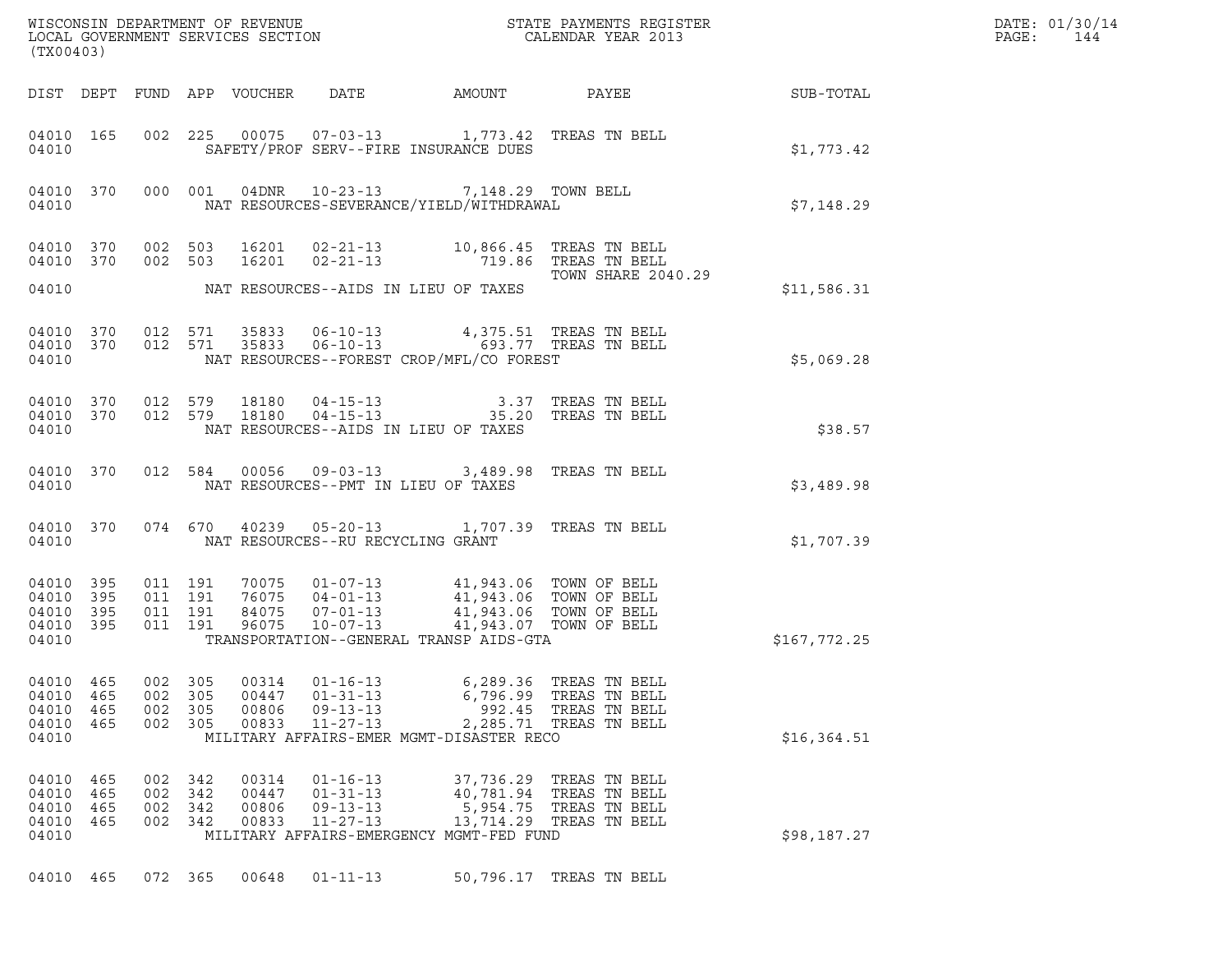| WISCONSIN DEPARTMENT OF REVENUE<br>LOCAL GOVERNMENT SERVICES SECTION<br>(TX00403) |                                                                          |                      | STATE PAYMENTS REGISTER<br>CALENDAR YEAR 2013 |              | DATE: 01/30/14<br>PAGE:<br>145 |
|-----------------------------------------------------------------------------------|--------------------------------------------------------------------------|----------------------|-----------------------------------------------|--------------|--------------------------------|
| DIST<br>DEPT<br>FUND<br>APP                                                       | <b>VOUCHER</b><br>DATE                                                   | AMOUNT               | PAYEE                                         | SUB-TOTAL    |                                |
| 04010                                                                             | MILITARY AFFAIRS--EMERGENCY MANAGEMENT                                   |                      |                                               | \$50,796.17  |                                |
| 002<br>105<br>04010<br>835<br>04010<br>002<br>105<br>835<br>04010                 | 07-22-13<br>42976<br>80077<br>11-18-13<br>REVENUE--STATE SHARED REVENUES | 1,126.22<br>6,389.90 | TREAS TN BELL<br>TREAS TN BELL                | \$7,516.12   |                                |
| 04010<br>835<br>002<br>109<br>04010                                               | 02067<br>$07 - 22 - 13$<br>REVENUE--EXEMPT COMPUTER AID                  | 9.00                 | TREAS TN BELL                                 | \$9.00       |                                |
| 04010                                                                             | DISTRICT TOTAL APPROPRIATIONS                                            |                      |                                               | \$371,458.56 |                                |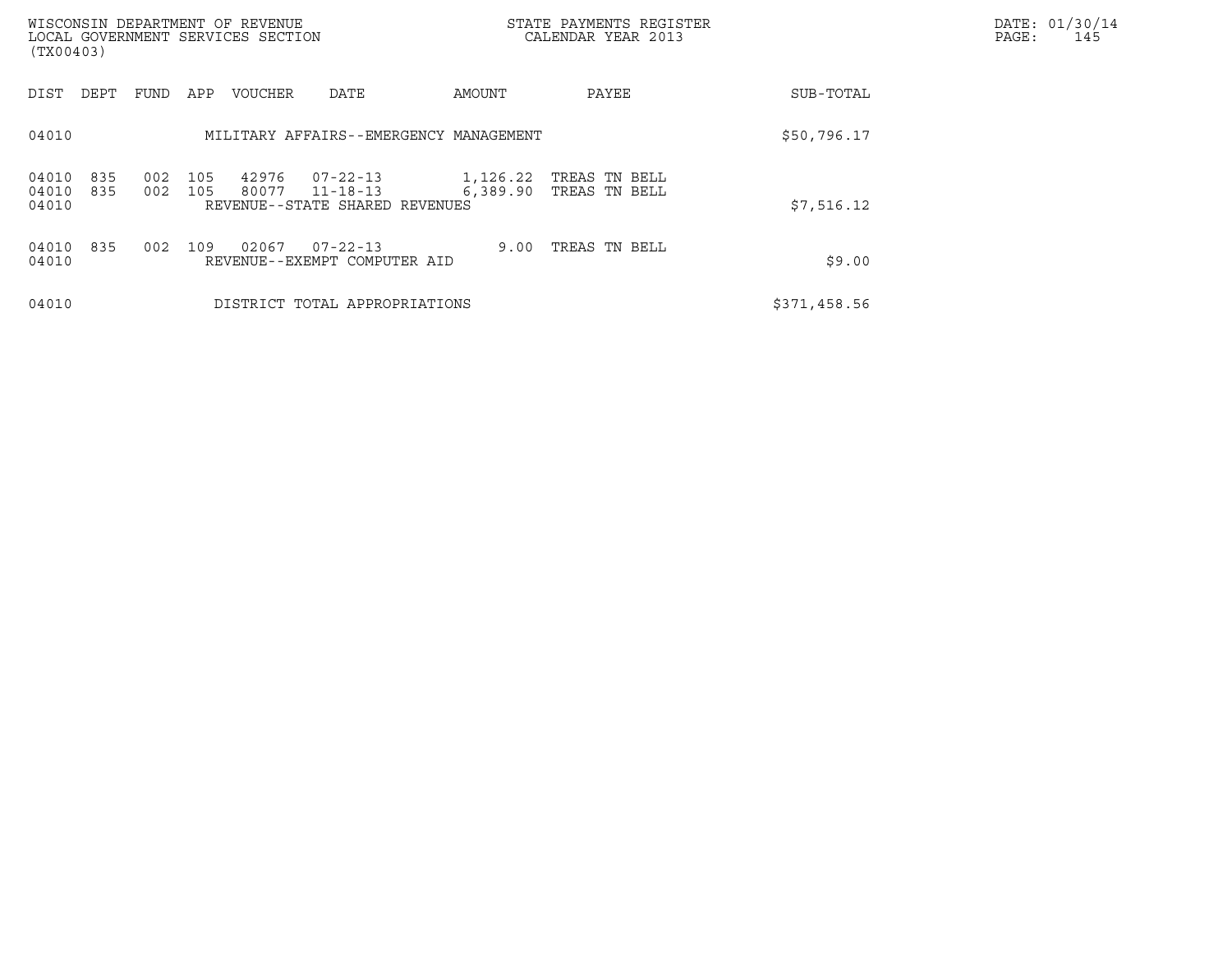| DATE: | 01/30/14 |
|-------|----------|
| PAGE: | 146      |

| (TX00403)                                                                 |                                                                                                                                                                                                                                                                                                                                                                                                            | R            | DATE: 01/30/14<br>PAGE:<br>146 |
|---------------------------------------------------------------------------|------------------------------------------------------------------------------------------------------------------------------------------------------------------------------------------------------------------------------------------------------------------------------------------------------------------------------------------------------------------------------------------------------------|--------------|--------------------------------|
|                                                                           |                                                                                                                                                                                                                                                                                                                                                                                                            |              |                                |
| 04012                                                                     | 04012 165 002 225 00076 07-03-13 4,025.04 TREAS TN CABLE<br>SAFETY/PROF SERV--FIRE INSURANCE DUES                                                                                                                                                                                                                                                                                                          | \$4,025.04   |                                |
| 04012                                                                     | $\begin{array}{cccccccc} 04\,012 & 370 & 000 & 001 & 01\,0\,0\,01 & 0 & 01 & 0 & 01\\ 04\,012 & 370 & 000 & 001 & 02\,0\,01 & 0 & 0 & 0 & 0\\ 04\,012 & 370 & 000 & 001 & 0 & 0 & 0 & 0\\ 04\,012 & 370 & 000 & 0 & 0 & 0 & 0 & 0 & 0\\ \end{array} \hspace{0.5in} \begin{array}{c} 0.4 & 0.1 & 0 & 0 & 0 &$<br>NAT RESOURCES-SEVERANCE/YIELD/WITHDRAWAL                                                   | \$5,632.07   |                                |
|                                                                           | 04012 370 002 503 15552 02-06-13 1,117.72 TREAS TN CABLE<br>TOWN SHARE 328.44                                                                                                                                                                                                                                                                                                                              |              |                                |
|                                                                           | 04012 NAT RESOURCES--AIDS IN LIEU OF TAXES                                                                                                                                                                                                                                                                                                                                                                 | \$1,117.72   |                                |
| 04012                                                                     | 04012 370 012 571 35834 06-10-13 1,666.90 TREAS TN CABLE 04012 370 012 571 35834 06-10-13 1,040.43 TREAS TN CABLE<br>NAT RESOURCES--FOREST CROP/MFL/CO FOREST                                                                                                                                                                                                                                              | \$2,707.33   |                                |
| 04012 370<br>04012<br>370<br>04012 370<br>04012 370<br>04012 370<br>04012 | 012 579 18181 04-15-13 293.86 TREAS TN CABLE<br>012 579 18181 04-15-13 .98 TREAS TN CABLE<br>012 579 18181 04-15-13 4.53 TREAS TN CABLE<br>012 579 18181 04-15-13 9.84 TREAS TOWN CABLE<br>012 579 18181 04-15-13  426.97 TREAS TOW<br>NAT RESOURCES--AIDS IN LIEU OF TAXES                                                                                                                                | \$736.18     |                                |
| 04012                                                                     | 04012 370 012 678 01800 01-14-13 7,312.50 TREAS TN CABLE<br>NAT RESOURCES--INVASIVE AQUATICE SPECIES                                                                                                                                                                                                                                                                                                       | \$7,312.50   |                                |
| 04012                                                                     | 04012 370 074 670 40240 05-20-13 4,725.67 TREAS TN CABLE<br>NAT RESOURCES--RU RECYCLING GRANT                                                                                                                                                                                                                                                                                                              | \$4,725.67   |                                |
| 04012 395<br>395<br>04012<br>04012 395<br>04012                           | $\begin{array}{cccc} 011 & 191 & 70076 & 01\texttt{-}07\texttt{-}13 & 40,461.16 & \texttt{TOWN OF CABLE} \\ 011 & 191 & 76076 & 04\texttt{-}01\texttt{-}13 & 40,461.16 & \texttt{TOWN OF CABLE} \\ 011 & 191 & 84076 & 07\texttt{-}01\texttt{-}13 & 40,461.16 & \texttt{TOWN OF CABLE} \end{array}$<br>04012 395 011 191 96076 10-07-13 40,461.17 TOWN OF CABLE<br>TRANSPORTATION--GENERAL TRANSP AIDS-GTA | \$161,844.65 |                                |
| 04012 395<br>04012                                                        | 011  278  92603  10-29-13  28,690.00 TREAS TN CABLE<br>TRANSPORTATION--LRIP/TRIP/MSIP GRANTS                                                                                                                                                                                                                                                                                                               | \$28,690.00  |                                |
| 04012 435<br>04012                                                        | 005 162 01HSD 09-03-13 4,916.04 TOWN CABLE<br>HS--AMBULANCE FUNDING ASSISTANCE GRANTS                                                                                                                                                                                                                                                                                                                      | \$4,916.04   |                                |
| 04012 435<br>04012                                                        | 005  163  01LGS  11-18-13  17,909.00  GREAT DIVIDE AMBULANCE<br>HS--PREPAID MEDICAL TRANSPORT REIMBURSE                                                                                                                                                                                                                                                                                                    | \$17,909.00  |                                |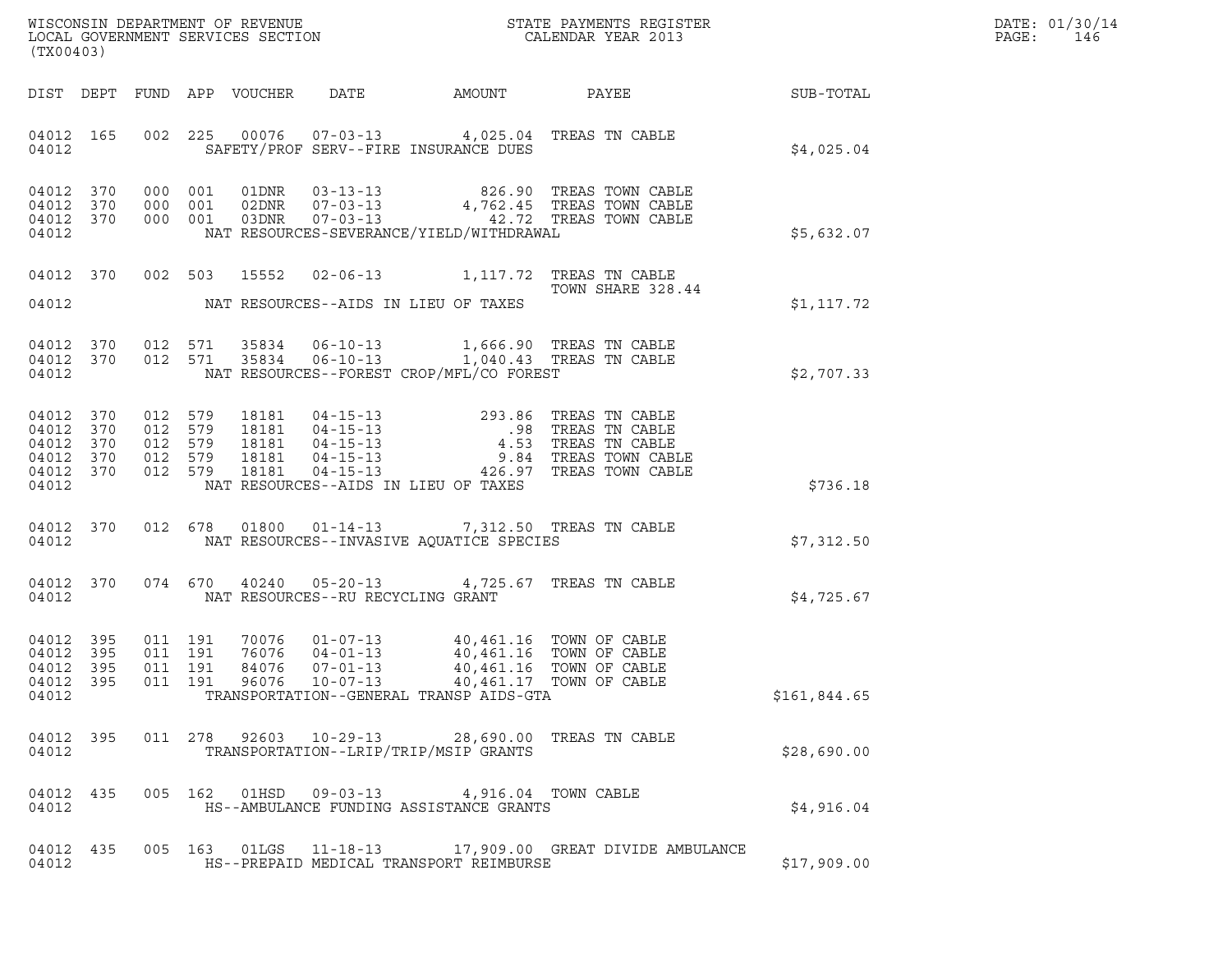| WISCONSIN DEPARTMENT OF REVENUE<br>LOCAL GOVERNMENT SERVICES SECTION<br>(TX00403) |            |            |                |                                                        |                 | STATE PAYMENTS REGISTER<br>CALENDAR YEAR 2013 |              | DATE: 01/30/14<br>PAGE:<br>147 |
|-----------------------------------------------------------------------------------|------------|------------|----------------|--------------------------------------------------------|-----------------|-----------------------------------------------|--------------|--------------------------------|
| DIST<br>DEPT                                                                      | FUND       | APP        | <b>VOUCHER</b> | DATE                                                   | AMOUNT          | PAYEE                                         | SUB-TOTAL    |                                |
| 835<br>04012<br>04012<br>835<br>04012                                             | 002<br>002 | 105<br>105 | 42977<br>80078 | 07-22-13<br>11-18-13<br>REVENUE--STATE SHARED REVENUES | 3,164.46<br>.29 | TREAS TN CABLE<br>TREAS TN CABLE              | \$3,164.75   |                                |
| 835<br>04012<br>04012                                                             | 002        | 109        | 02068          | $07 - 22 - 13$<br>REVENUE--EXEMPT COMPUTER AID         | 127.00          | TREAS TN CABLE                                | \$127.00     |                                |
| 04012                                                                             |            |            |                | DISTRICT TOTAL APPROPRIATIONS                          |                 |                                               | \$242,907.95 |                                |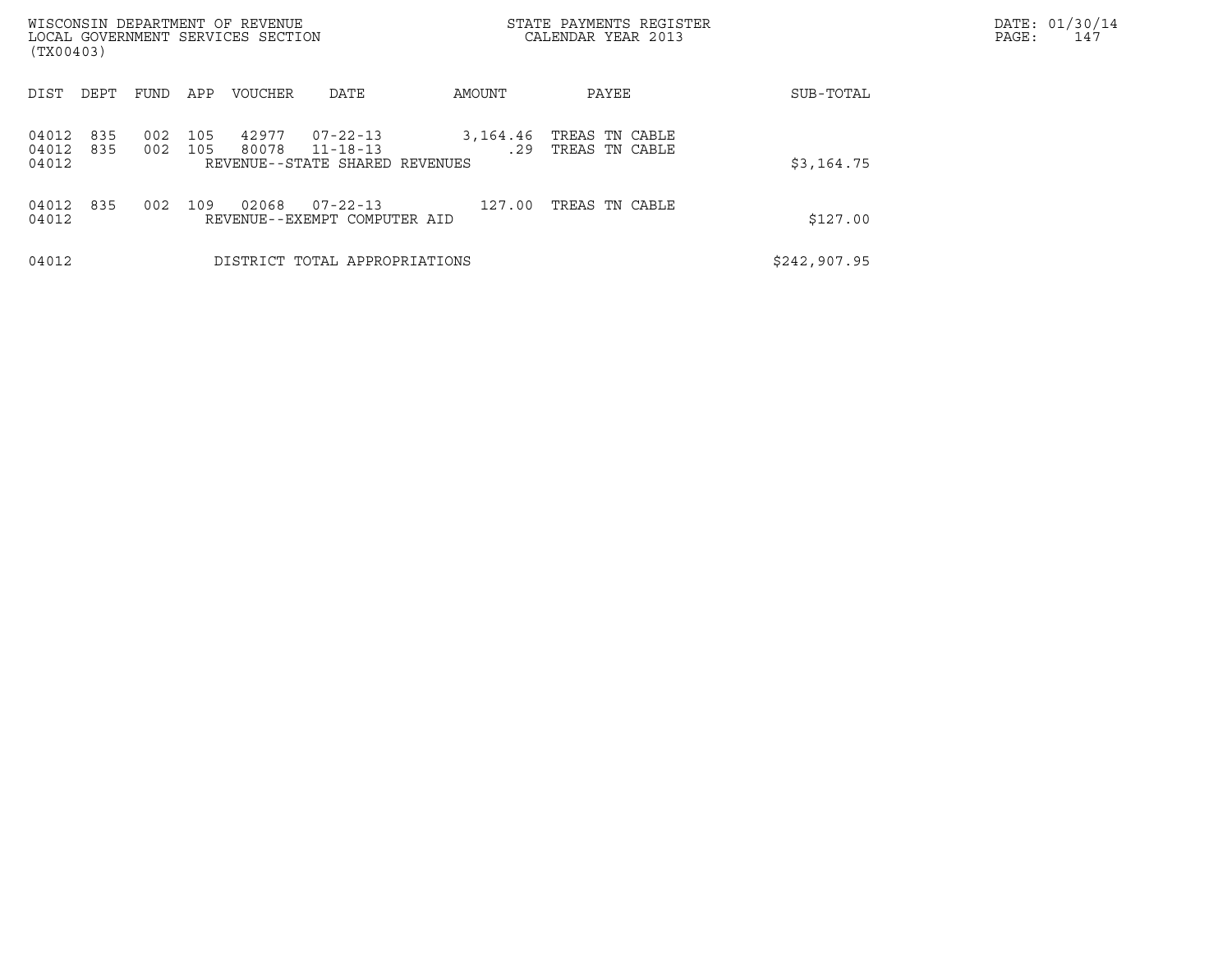| DATE: | 01/30/14 |
|-------|----------|
| PAGE: | 148      |

| (TX00403)                                                 |  |                                          |                |                                  |                                                                                        | % WISCONSIN DEPARTMENT OF REVENUE $$\tt STATE~PAYMEMTS~REGISTER~LOCAL~GOVERNMENT~SERVICES~SECTION~CALENDAR~YEAR~2013$                                                                |              | DATE: 01/30/14<br>PAGE:<br>148 |
|-----------------------------------------------------------|--|------------------------------------------|----------------|----------------------------------|----------------------------------------------------------------------------------------|--------------------------------------------------------------------------------------------------------------------------------------------------------------------------------------|--------------|--------------------------------|
|                                                           |  |                                          |                |                                  |                                                                                        |                                                                                                                                                                                      |              |                                |
| 04014 165<br>04014                                        |  |                                          |                |                                  | SAFETY/PROF SERV--FIRE INSURANCE DUES                                                  | 002 225 00077 07-03-13 1,430.09 TREAS TN CLOVER                                                                                                                                      | \$1,430.09   |                                |
| 04014 370<br>04014 370<br>04014                           |  |                                          |                |                                  | NAT RESOURCES-SEVERANCE/YIELD/WITHDRAWAL                                               | 000 001 01DNR 03-13-13 4,604.99 TREAS TOWN CLOVER<br>000 001 04DNR 10-23-13 9,240.12 TOWN CLOVER                                                                                     | \$13,845.11  |                                |
| 04014 370<br>04014 370                                    |  |                                          |                |                                  | 04014 NAT RESOURCES--AIDS IN LIEU OF TAXES                                             | 002 503 15553 02-06-13 13,171.47 TREAS TN CLOVER<br>002 503 15553 02-06-13 3,291.51 TREAS TN CLOVER<br><b>TOWN SHARE 1771.82</b>                                                     | \$16, 462.98 |                                |
|                                                           |  |                                          |                |                                  |                                                                                        |                                                                                                                                                                                      |              |                                |
| 04014 370<br>04014 370<br>04014                           |  |                                          |                |                                  | NAT RESOURCES--FOREST CROP/MFL/CO FOREST                                               | 012 571 35835 06-10-13 1,615.97 TREAS TN CLOVER<br>012 571 35835 06-10-13 1,248.13 TREAS TN CLOVER                                                                                   | \$2,864.10   |                                |
| 04014 370<br>04014 370<br>04014                           |  |                                          |                |                                  | NAT RESOURCES--AIDS IN LIEU OF TAXES                                                   | 012 579 18182 04-15-13 93.19 TREAS TOWN CLOVER<br>012 579 18182 04-15-13 646.88 TREAS TOWN CLOVER                                                                                    | \$740.07     |                                |
| 04014 370<br>04014                                        |  |                                          |                |                                  | NAT RESOURCES--PMT IN LIEU OF TAXES                                                    | 012 584 00057 09-03-13 4,706.74 TREAS TN CLOVER                                                                                                                                      | \$4,706.74   |                                |
| 04014 370                                                 |  |                                          |                |                                  | 04014 NAT RESOURCES--RU RECYCLING GRANT                                                | 074 670 40241 05-20-13 1,528.49 TREAS TN CLOVER                                                                                                                                      | \$1,528.49   |                                |
| 04014 395<br>04014 395<br>04014 395<br>04014 395<br>04014 |  | 011 191<br>011 191<br>011 191<br>011 191 |                |                                  | TRANSPORTATION--GENERAL TRANSP AIDS-GTA                                                | 70077  01-07-13  41,472.03  TOWN OF CLOVER<br>76077  04-01-13  41,472.03  TOWN OF CLOVER<br>84077  07-01-13  41,472.03  TOWN OF CLOVER<br>96077  10-07-13  41,472.03  TOWN OF CLOVER | \$165,888.12 |                                |
| 04014 435<br>04014                                        |  |                                          |                |                                  | 005 162 01HSD 09-03-13 4,504.95 TOWN CLOVER<br>HS--AMBULANCE FUNDING ASSISTANCE GRANTS |                                                                                                                                                                                      | \$4,504.95   |                                |
| 04014 435<br>04014                                        |  |                                          |                | 005 163 01LGS 11-18-13           | HS--PREPAID MEDICAL TRANSPORT REIMBURSE                                                | 1,000.00 TOWN OF CLOVER                                                                                                                                                              | \$1,000.00   |                                |
| 04014 465<br>04014 465<br>04014                           |  | 002 305<br>002 305                       | 00537<br>00548 | $02 - 13 - 13$<br>$02 - 28 - 13$ | MILITARY AFFAIRS-EMER MGMT-DISASTER RECO                                               | 5,257.96 TREAS TN CLOVER<br>8,409.25 TREAS TN CLOVER                                                                                                                                 | \$13,667.21  |                                |
| 04014 465                                                 |  | 002 342                                  |                |                                  |                                                                                        | 00537  02-13-13  31,547.89  TREAS TN CLOVER                                                                                                                                          |              |                                |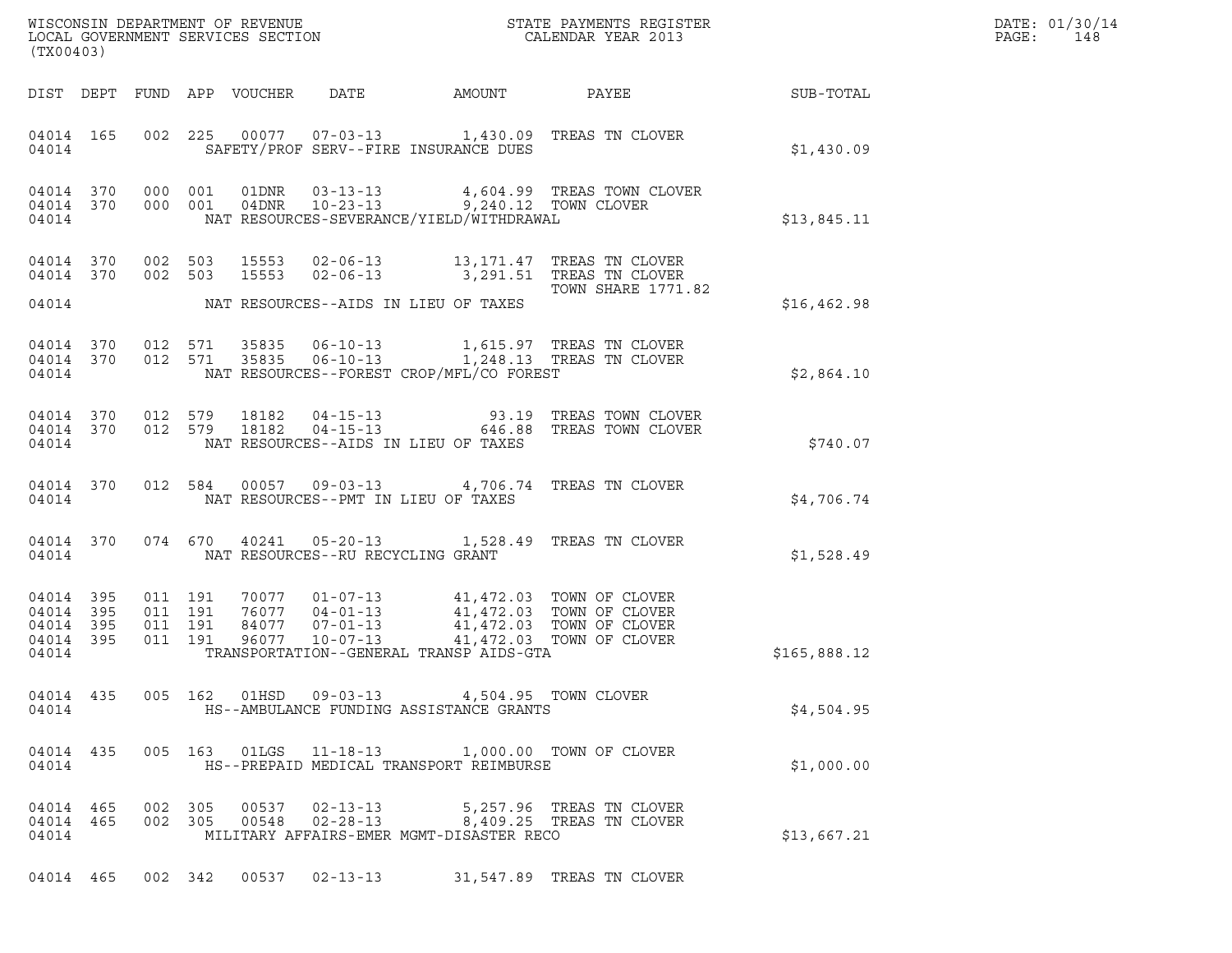| WISCONSIN DEPARTMENT OF REVENUE<br>LOCAL GOVERNMENT SERVICES SECTION<br>(TX00403) |            |            |                |                                                                    |                    | STATE PAYMENTS REGISTER<br>CALENDAR YEAR 2013 |              | DATE: 01/30/14<br>PAGE:<br>149 |
|-----------------------------------------------------------------------------------|------------|------------|----------------|--------------------------------------------------------------------|--------------------|-----------------------------------------------|--------------|--------------------------------|
| DIST<br>DEPT                                                                      | FUND       | APP        | <b>VOUCHER</b> | DATE                                                               | AMOUNT             | PAYEE                                         | SUB-TOTAL    |                                |
| 04014<br>465<br>04014                                                             | 002        | 342        | 00548          | $02 - 28 - 13$<br>MILITARY AFFAIRS-EMERGENCY MGMT-FED FUND         |                    | 50,455.49 TREAS TN CLOVER                     | \$82,003.38  |                                |
| 04014<br>835<br>04014<br>835<br>04014                                             | 002<br>002 | 105<br>105 | 42978<br>80079 | $07 - 22 - 13$<br>$11 - 18 - 13$<br>REVENUE--STATE SHARED REVENUES | 910.37<br>4,185.90 | TREAS TN CLOVER<br>TREAS TN CLOVER            | \$5,096.27   |                                |
| 04014<br>835<br>04014                                                             | 002        | 109        | 02069          | 07-22-13<br>REVENUE--EXEMPT COMPUTER AID                           | 2.00               | TREAS TN CLOVER                               | \$2.00       |                                |
| 04014                                                                             |            |            |                | DISTRICT TOTAL APPROPRIATIONS                                      |                    |                                               | \$313,739.51 |                                |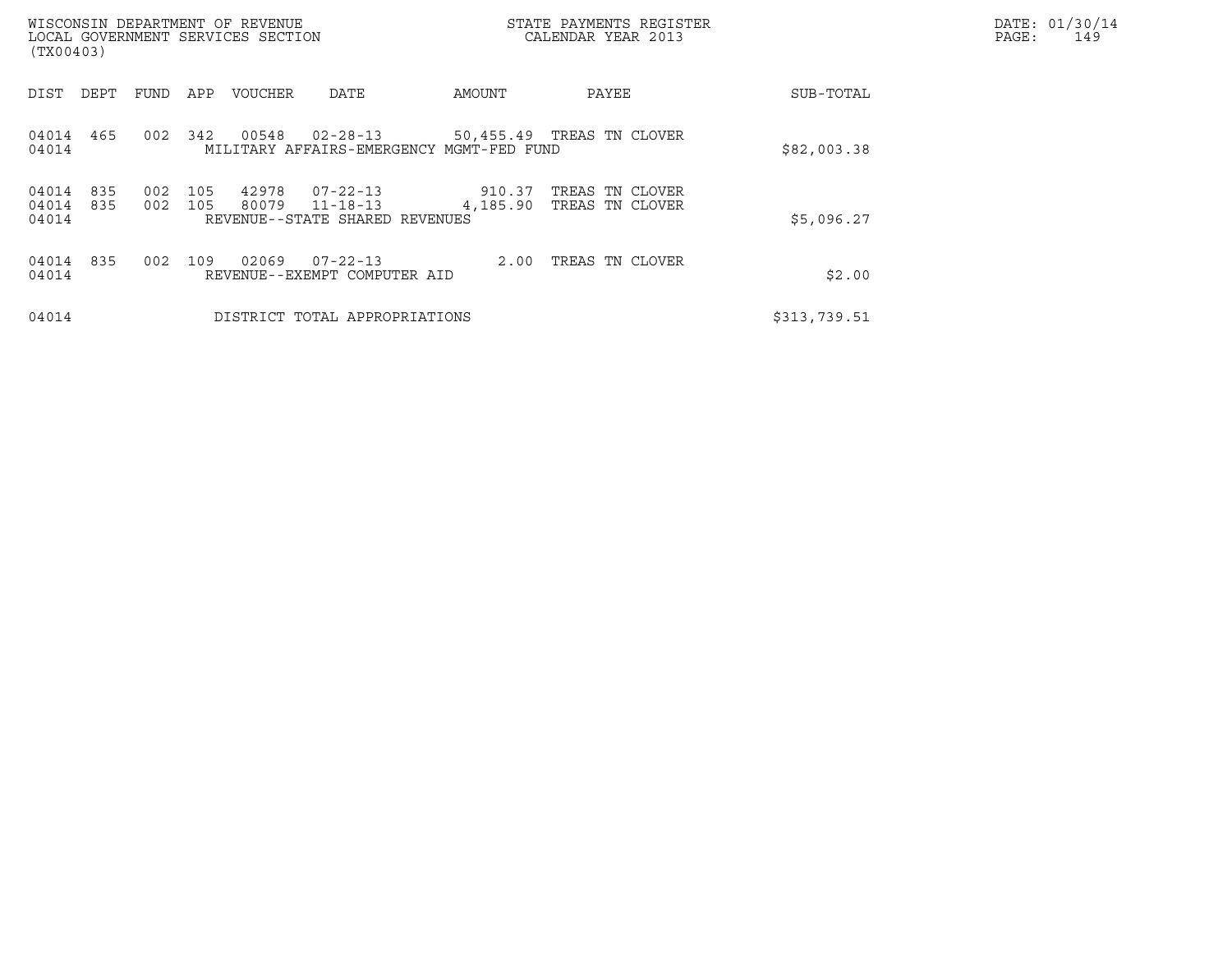| (TX00403)                                                 | %WISCONSIN DEPARTMENT OF REVENUE $$\tt STATE~PAYMENTS~REGISTER$ LOCAL GOVERNMENT SERVICES SECTION $$\tt CALENDAR~YEAR~2013$$                                                                                                                                                                                                                                                                                                                     |                           |              | DATE: 01/30/14<br>PAGE: 150 |
|-----------------------------------------------------------|--------------------------------------------------------------------------------------------------------------------------------------------------------------------------------------------------------------------------------------------------------------------------------------------------------------------------------------------------------------------------------------------------------------------------------------------------|---------------------------|--------------|-----------------------------|
|                                                           | DIST DEPT FUND APP VOUCHER DATE AMOUNT PAYEE SUB-TOTAL                                                                                                                                                                                                                                                                                                                                                                                           |                           |              |                             |
| 04016 165<br>04016                                        | 002 225 00078 07-03-13 1,446.89 TREAS TN DELTA<br>SAFETY/PROF SERV--FIRE INSURANCE DUES                                                                                                                                                                                                                                                                                                                                                          |                           | \$1,446.89   |                             |
| 04016 370<br>04016 370                                    | 002 503 15554 02-06-13 3,550.93 TREAS TN DELTA<br>002 503 15554 02-06-13 17,600.77 TREAS TN DELTA<br>NAT RESOURCES--AIDS IN LIEU OF TAXES                                                                                                                                                                                                                                                                                                        | <b>TOWN SHARE 2738.70</b> |              |                             |
| 04016                                                     |                                                                                                                                                                                                                                                                                                                                                                                                                                                  |                           | \$21,151.70  |                             |
| 04016                                                     | 04016 370 012 571 35836 06-10-13 439.98 TREAS TN DELTA<br>NAT RESOURCES--FOREST CROP/MFL/CO FOREST                                                                                                                                                                                                                                                                                                                                               |                           | \$439.98     |                             |
| 04016 370<br>04016 370<br>04016                           | 012 579 18183 04-15-13 185.64 TREAS TN DELTA<br>012 579 18183 04-15-13 2,366.05 TREAS TOWN DELTA<br>NAT RESOURCES--AIDS IN LIEU OF TAXES                                                                                                                                                                                                                                                                                                         |                           | \$2,551.69   |                             |
| 04016                                                     | 04016 370 012 584 00058 09-03-13 20,112.64 TREAS TN DELTA<br>NAT RESOURCES--PMT IN LIEU OF TAXES                                                                                                                                                                                                                                                                                                                                                 |                           | \$20, 112.64 |                             |
| 04016                                                     | 04016 370 074 670 40242 05-20-13 984.49 TREAS TN DELTA<br>NAT RESOURCES--RU RECYCLING GRANT                                                                                                                                                                                                                                                                                                                                                      |                           | \$984.49     |                             |
| 04016 395<br>04016                                        | 011 174 96697 12-11-13 12,546.80 TREAS TN DELTA<br>TRANSPORTATION--FLOOD DAMAGE AID                                                                                                                                                                                                                                                                                                                                                              |                           | \$12,546.80  |                             |
| 04016 395<br>04016 395<br>04016 395<br>04016 395<br>04016 | $\begin{array}{cccc} 011 & 191 & 70078 & 01\texttt{-}07\texttt{-}13 \\ 011 & 191 & 76078 & 04\texttt{-}01\texttt{-}13 \\ 011 & 191 & 84078 & 07\texttt{-}01\texttt{-}13 \\ \end{array} \qquad \begin{array}{c} 36,460.03 & \texttt{TOWN OF DELTA} \\ 36,460.03 & \texttt{TOWN OF DELTA} \\ 36,460.03 & \texttt{TOWN OF DELTA} \\ \end{array}$<br>96078  10-07-13  36,460.04  TOWN OF DELTA<br>011 191<br>TRANSPORTATION--GENERAL TRANSP AIDS-GTA |                           | \$145,840.13 |                             |
| 04016 835<br>04016 835<br>04016                           | $\begin{array}{cccc} 002 & 105 & 42979 & 07\texttt{-}22\texttt{-}13 \\ 002 & 105 & 80080 & 11\texttt{-}18\texttt{-}13 & 5,167.62 \end{array} \quad \begin{array}{cccc} \texttt{TERS} & \texttt{TN} & \texttt{DELTA} \\ \texttt{S,167.62} & \texttt{TREAS} & \texttt{TN} & \texttt{DELTA} \end{array}$<br>REVENUE--STATE SHARED REVENUES                                                                                                          |                           | \$6,079.55   |                             |
|                                                           | 04016 DISTRICT TOTAL APPROPRIATIONS                                                                                                                                                                                                                                                                                                                                                                                                              |                           | \$211,153.87 |                             |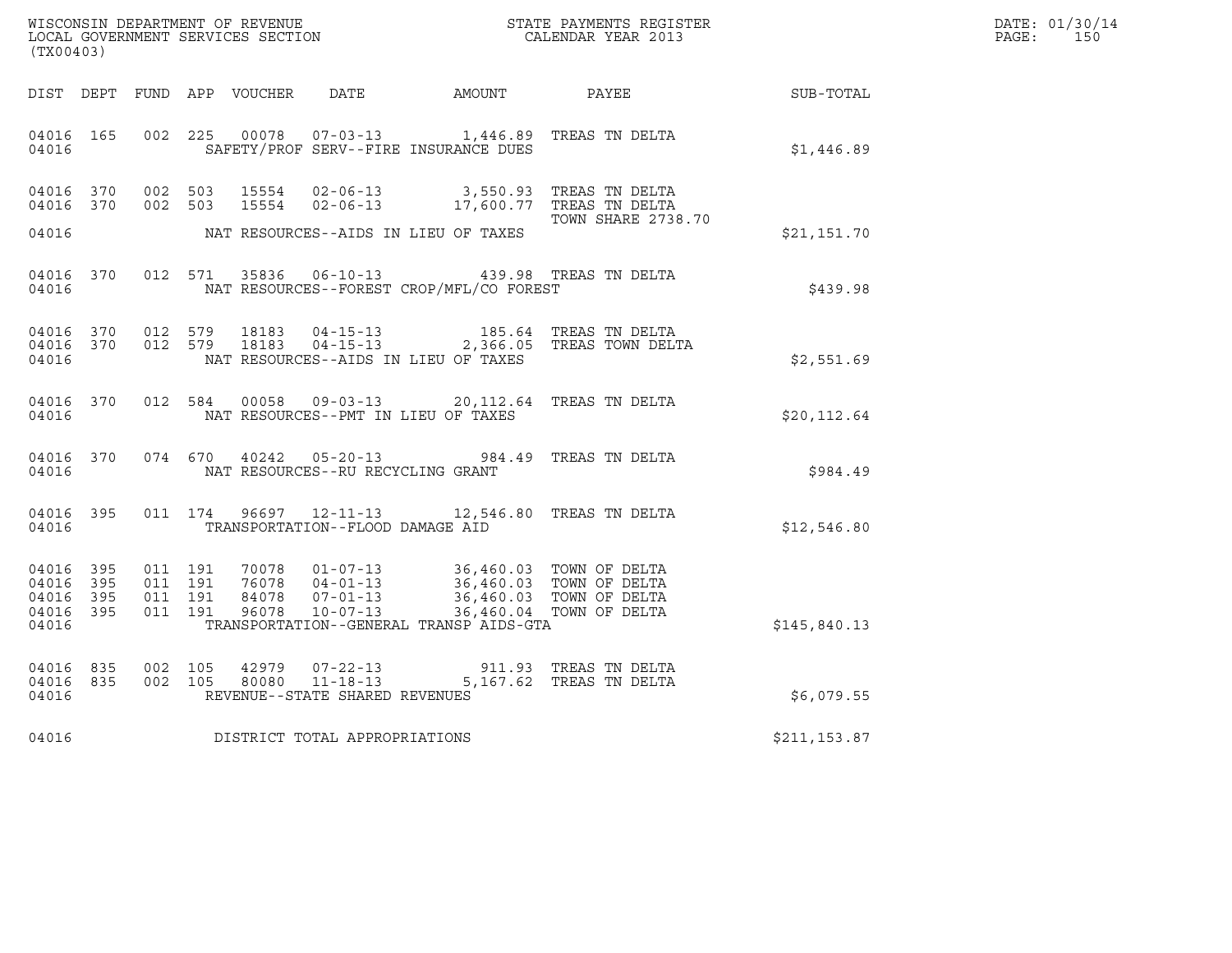| (TX00403)                                 |                          |         |         |                                 |                                                        |                                          |                                                                                                                                                                                                                  |              | DATE: 01/30/14<br>$\mathtt{PAGE}$ :<br>151 |
|-------------------------------------------|--------------------------|---------|---------|---------------------------------|--------------------------------------------------------|------------------------------------------|------------------------------------------------------------------------------------------------------------------------------------------------------------------------------------------------------------------|--------------|--------------------------------------------|
|                                           |                          |         |         | DIST DEPT FUND APP VOUCHER DATE |                                                        | AMOUNT PAYEE                             |                                                                                                                                                                                                                  | SUB-TOTAL    |                                            |
| 04018 165<br>04018                        |                          |         |         |                                 |                                                        | SAFETY/PROF SERV--FIRE INSURANCE DUES    | 002  225  00079  07-03-13  3,165.13  TREAS TN DRUMMOND                                                                                                                                                           | \$3,165.13   |                                            |
| 04018                                     |                          |         |         |                                 |                                                        | NAT RESOURCES-SEVERANCE/YIELD/WITHDRAWAL | 04018 370 000 001 01DNR 03-13-13 1,060.23 TREAS TOWN DRUMMOND 04018 370 000 001 05DNR 11-21-13 350.70 TREAS TOWN DRUMMOND                                                                                        | \$1,410.93   |                                            |
| 04018                                     |                          |         |         |                                 |                                                        | NAT RESOURCES--FOREST CROP/MFL/CO FOREST | 04018 370 012 571 35837 06-10-13 326.99 TREAS TN DRUMMOND                                                                                                                                                        | \$326.99     |                                            |
| 04018<br>04018<br>04018                   |                          |         |         |                                 |                                                        | NAT RESOURCES--ALL-TERRAIN VEHICLE TRAIL | 370 012 577 01021 12-05-13 18,493.88 TREAS TNDRUMMOND<br>370 012 577 02784 04-23-13 81,506.12 TREAS TNDRUMMOND                                                                                                   | \$100,000.00 |                                            |
| 04018                                     |                          |         |         |                                 |                                                        | NAT RESOURCES--AIDS IN LIEU OF TAXES     | 04018 370 012 579 18184 04-15-13 15.40 TREAS TN DRUMMOND                                                                                                                                                         | \$15.40      |                                            |
| 04018                                     |                          |         |         |                                 |                                                        | NAT RESOURCES--PMT IN LIEU OF TAXES      | 04018 370 012 584 00059 09-03-13 72,614.61 TREAS TN DRUMMOND                                                                                                                                                     | \$72,614.61  |                                            |
| 04018                                     |                          |         |         |                                 | NAT RESOURCES--RU RECYCLING GRANT                      |                                          | 04018 370 074 670 40243 05-20-13 372.25 TREAS TN DRUMMOND                                                                                                                                                        | \$372.25     |                                            |
| 04018<br>04018<br>04018<br>04018<br>04018 | 395<br>395<br>395<br>395 | 011 191 |         |                                 |                                                        | TRANSPORTATION--GENERAL TRANSP AIDS-GTA  | 011 191 70079 01-07-13 76,344.31 TOWN OF DRUMMOND<br>011 191 76079 04-01-13 76,344.31 TOWN OF DRUMMOND<br>011 191 96079 10-07-13 76,344.31 TOWN OF DRUMMOND<br>011 191 96079 10-07-13 76,344.32 TOWN OF DRUMMOND | \$305,377.25 |                                            |
| 04018 835<br>04018 835<br>04018           |                          |         | 002 105 |                                 | 80081 11-18-13<br>REVENUE--STATE SHARED REVENUES       |                                          | 002 105 42980 07-22-13 1,778.64 TREAS TN DRUMMOND<br>10,077.46 TREAS TN DRUMMOND                                                                                                                                 | \$11,856.10  |                                            |
| 04018 835<br>04018                        |                          |         |         |                                 | 002 109 02070 07-22-13<br>REVENUE--EXEMPT COMPUTER AID |                                          | 264.00 TREAS TN DRUMMOND                                                                                                                                                                                         | \$264.00     |                                            |
| 04018 835<br>04018                        |                          |         |         |                                 |                                                        | DOA-PAYMENT FOR MUNICIPAL SERVICES AID   | 002 501 00001 02-01-13 709.33 TREAS TN DRUMMOND                                                                                                                                                                  | \$709.33     |                                            |
| 04018                                     |                          |         |         |                                 | DISTRICT TOTAL APPROPRIATIONS                          |                                          |                                                                                                                                                                                                                  | \$496,111.99 |                                            |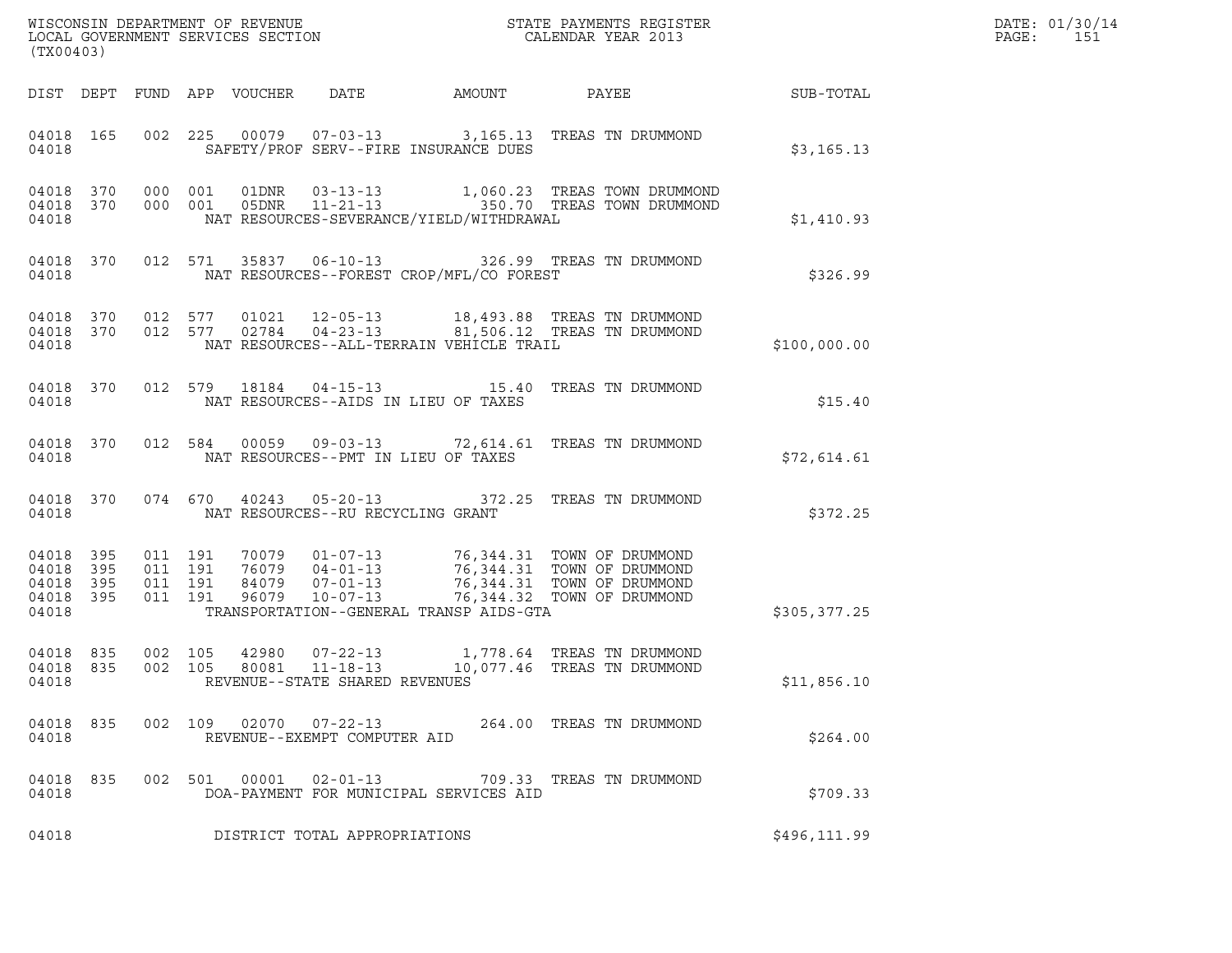| ${\tt WISCOONSIM\ DEPARTMENT\ OF\ REVENUE}\ {\tt LOCALENDAR\ VERA}$ LOCAL GOVERNMENT SERVICES SECTION ${\tt LOCALENDAR\ VERAR\ 2013}$<br>(TX00403) |                     |                               |         |                |                                                  |                                          |                                                                                                                                                                                      |              | DATE: 01/30/14<br>PAGE:<br>152 |
|----------------------------------------------------------------------------------------------------------------------------------------------------|---------------------|-------------------------------|---------|----------------|--------------------------------------------------|------------------------------------------|--------------------------------------------------------------------------------------------------------------------------------------------------------------------------------------|--------------|--------------------------------|
|                                                                                                                                                    |                     |                               |         |                |                                                  |                                          |                                                                                                                                                                                      | SUB-TOTAL    |                                |
| 04020 165<br>04020                                                                                                                                 |                     |                               |         |                |                                                  | SAFETY/PROF SERV--FIRE INSURANCE DUES    | 002 225 00080 07-03-13 1,881.45 TREAS TN EILEEN                                                                                                                                      | \$1,881.45   |                                |
| 04020 370<br>04020                                                                                                                                 |                     |                               | 002 503 | 16202          |                                                  | NAT RESOURCES--AIDS IN LIEU OF TAXES     | <b>TOWN SHARE 3162.16</b>                                                                                                                                                            | \$16,007.19  |                                |
| 04020 370<br>04020                                                                                                                                 |                     |                               |         |                |                                                  | NAT RESOURCES--FOREST CROP/MFL/CO FOREST | 012 571 35838 06-10-13 95.41 TREAS TN EILEEN                                                                                                                                         | \$95.41      |                                |
| 04020 370 012 579<br>04020 370<br>04020                                                                                                            |                     | 012 579                       |         |                |                                                  | NAT RESOURCES--AIDS IN LIEU OF TAXES     |                                                                                                                                                                                      | \$219.66     |                                |
| 04020 370<br>04020                                                                                                                                 |                     |                               |         |                |                                                  | NAT RESOURCES--PMT IN LIEU OF TAXES      | 012 584 00060 09-03-13 162.44 TREAS TN EILEEN                                                                                                                                        | \$162.44     |                                |
| 04020 395<br>04020<br>04020<br>04020<br>04020                                                                                                      | - 395<br>395<br>395 | 011 191<br>011 191<br>011 191 | 011 191 |                |                                                  | TRANSPORTATION--GENERAL TRANSP AIDS-GTA  | 70080  01-07-13  22,736.58  TOWN OF EILEEN<br>76080  04-01-13  22,736.58  TOWN OF EILEEN<br>84080  07-01-13  22,736.58  TOWN OF EILEEN<br>96080  10-07-13  22,736.58  TOWN OF EILEEN | \$90, 946.32 |                                |
| 04020 835<br>04020 835<br>04020                                                                                                                    |                     | 002 105<br>002 105            |         | 42981<br>80082 | $11 - 18 - 13$<br>REVENUE--STATE SHARED REVENUES |                                          | 07-22-13 7,147.69 TREAS TN EILEEN<br>40,503.57 TREAS TN EILEEN                                                                                                                       | \$47,651.26  |                                |
| 04020 835<br>04020                                                                                                                                 |                     |                               |         |                | REVENUE--EXEMPT COMPUTER AID                     |                                          | 002 109 02071 07-22-13 25.00 TREAS TN EILEEN                                                                                                                                         | \$25.00      |                                |
| 04020                                                                                                                                              |                     |                               |         |                | DISTRICT TOTAL APPROPRIATIONS                    |                                          |                                                                                                                                                                                      | \$156,988.73 |                                |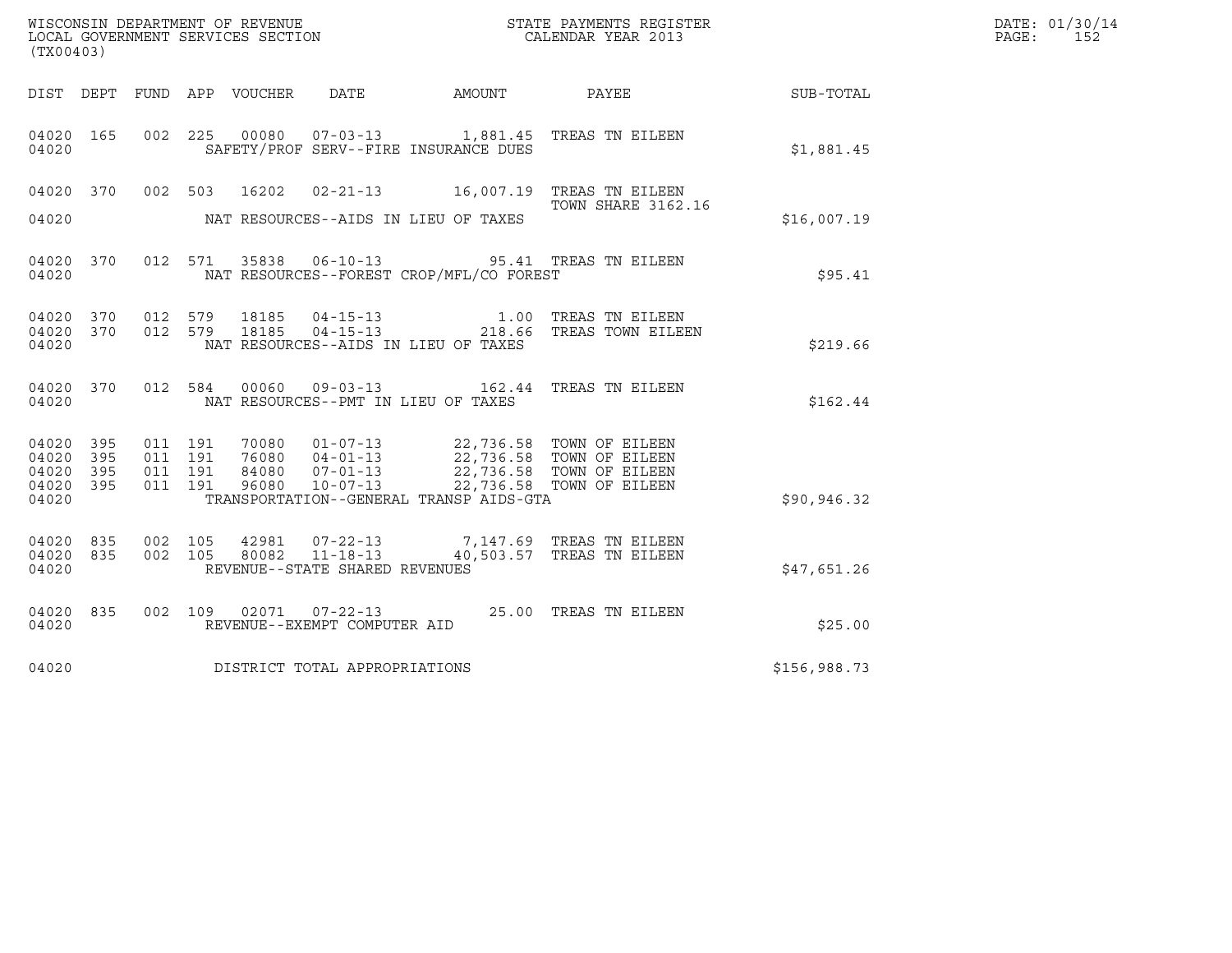| ${\tt WISCOONSIM} \begin{tabular}{lcccc} DEPARTMENT OF REVENUE & & & & & & \begin{tabular}{l} \bf STATE} & \bf PAYMENTS \textit{ REGISTER} \\ \hline \textit{LOCAL GOVERNMENT} & \textit{SEVICES} & \textit{SECTION} \end{tabular} & & & & & \begin{tabular}{l} \bf CALENDAR \textit{ YEAR} \end{tabular} \end{tabular}$<br>(TX00403) |            |                               |                                          |                                          |                                                  |                                                                                                      |                                                                                                                                                                                                      |                  | DATE: 01/30/14<br>PAGE:<br>153 |
|---------------------------------------------------------------------------------------------------------------------------------------------------------------------------------------------------------------------------------------------------------------------------------------------------------------------------------------|------------|-------------------------------|------------------------------------------|------------------------------------------|--------------------------------------------------|------------------------------------------------------------------------------------------------------|------------------------------------------------------------------------------------------------------------------------------------------------------------------------------------------------------|------------------|--------------------------------|
|                                                                                                                                                                                                                                                                                                                                       |            |                               |                                          | DIST DEPT FUND APP VOUCHER               |                                                  | DATE AMOUNT PAYEE                                                                                    |                                                                                                                                                                                                      | <b>SUB-TOTAL</b> |                                |
| 04021 165<br>04021                                                                                                                                                                                                                                                                                                                    |            |                               |                                          |                                          |                                                  | SAFETY/PROF SERV--FIRE INSURANCE DUES                                                                | 002 225 00081 07-03-13 2,762.86 TREAS TN GRAND VIEW                                                                                                                                                  | \$2,762.86       |                                |
| 04021                                                                                                                                                                                                                                                                                                                                 |            |                               |                                          |                                          |                                                  | 04021 370 000 001 04DNR 10-23-13 1,626.29 TOWN GRANDVIEW<br>NAT RESOURCES-SEVERANCE/YIELD/WITHDRAWAL |                                                                                                                                                                                                      | \$1,626.29       |                                |
| 04021 370<br>04021 370<br>04021 370                                                                                                                                                                                                                                                                                                   |            | 002 503<br>002 503<br>002 503 |                                          | 15555<br>15555<br>15555                  |                                                  |                                                                                                      | 02-06-13 612.46 TREAS TN GRAND VIEW<br>02-06-13 17,774.15 TREAS TN GRAND VIEW<br>02-06-13 3,948.29 TREAS TN GRAND VIEW<br>TOWN SHARE 3319.51                                                         |                  |                                |
| 04021                                                                                                                                                                                                                                                                                                                                 |            |                               |                                          |                                          |                                                  | NAT RESOURCES--AIDS IN LIEU OF TAXES                                                                 |                                                                                                                                                                                                      | \$22,334.90      |                                |
| 04021                                                                                                                                                                                                                                                                                                                                 | 04021 370  |                               |                                          |                                          |                                                  | NAT RESOURCES--FOREST CROP/MFL/CO FOREST                                                             | 012 571 35839 06-10-13 475.07 TREAS TN GRAND VIEW                                                                                                                                                    | \$475.07         |                                |
| 04021 370<br>04021 370<br>04021 370<br>04021 370<br>04021                                                                                                                                                                                                                                                                             |            | 012 579<br>012 579            | 012 579                                  | 18186<br>18186<br>18186<br>012 579 18186 |                                                  | NAT RESOURCES--AIDS IN LIEU OF TAXES                                                                 | 04-15-13 04 TREAS TN GRAND VIEW<br>04-15-13 35.20 TREAS TN GRAND VIEW<br>04-15-13 20.00 TREAS TOWN GRAND VIEW<br>04-15-13 2,244.47 TREAS TOWN GRAND VIEW                                             | \$2,299.71       |                                |
| 04021                                                                                                                                                                                                                                                                                                                                 |            |                               |                                          |                                          |                                                  | NAT RESOURCES--PMT IN LIEU OF TAXES                                                                  | 04021 370 012 584 00061 09-03-13 31,635.75 TREAS TN GRAND VIEW                                                                                                                                       | \$31,635.75      |                                |
|                                                                                                                                                                                                                                                                                                                                       | 04021      |                               |                                          |                                          | NAT RESOURCES--RU RECYCLING GRANT                |                                                                                                      | 04021 370 074 670 40244 05-20-13 3,138.89 TREAS TN GRAND VIEW                                                                                                                                        | \$3,138.89       |                                |
| 04021 395<br>04021<br>04021 395<br>04021 395<br>04021                                                                                                                                                                                                                                                                                 | 395        |                               | 011 191<br>011 191<br>011 191<br>011 191 |                                          |                                                  | TRANSPORTATION--GENERAL TRANSP AIDS-GTA                                                              | 70081  01-07-13  50,580.42  TOWN OF GRAND VIEW<br>76081  04-01-13  50,580.42  TOWN OF GRAND VIEW<br>84081  07-01-13  50,580.42  TOWN OF GRAND VIEW<br>96081  10-07-13  50,580.43  TOWN OF GRAND VIEW | \$202, 321.69    |                                |
| 04021<br>04021<br>04021                                                                                                                                                                                                                                                                                                               | 835<br>835 |                               | 002 105<br>002 105                       | 42982<br>80083                           | $11 - 18 - 13$<br>REVENUE--STATE SHARED REVENUES |                                                                                                      | 07-22-13 1,813.08 TREAS TN GRAND VIEW<br>10,277.39 TREAS TN GRAND VIEW                                                                                                                               | \$12,090.47      |                                |
| 04021 835<br>04021                                                                                                                                                                                                                                                                                                                    |            |                               | 002 109                                  | 02072                                    | $07 - 22 - 13$<br>REVENUE--EXEMPT COMPUTER AID   |                                                                                                      | 2.00 TREAS TN GRAND VIEW                                                                                                                                                                             | \$2.00           |                                |
| 04021                                                                                                                                                                                                                                                                                                                                 |            |                               |                                          |                                          | DISTRICT TOTAL APPROPRIATIONS                    |                                                                                                      |                                                                                                                                                                                                      | \$278,687.63     |                                |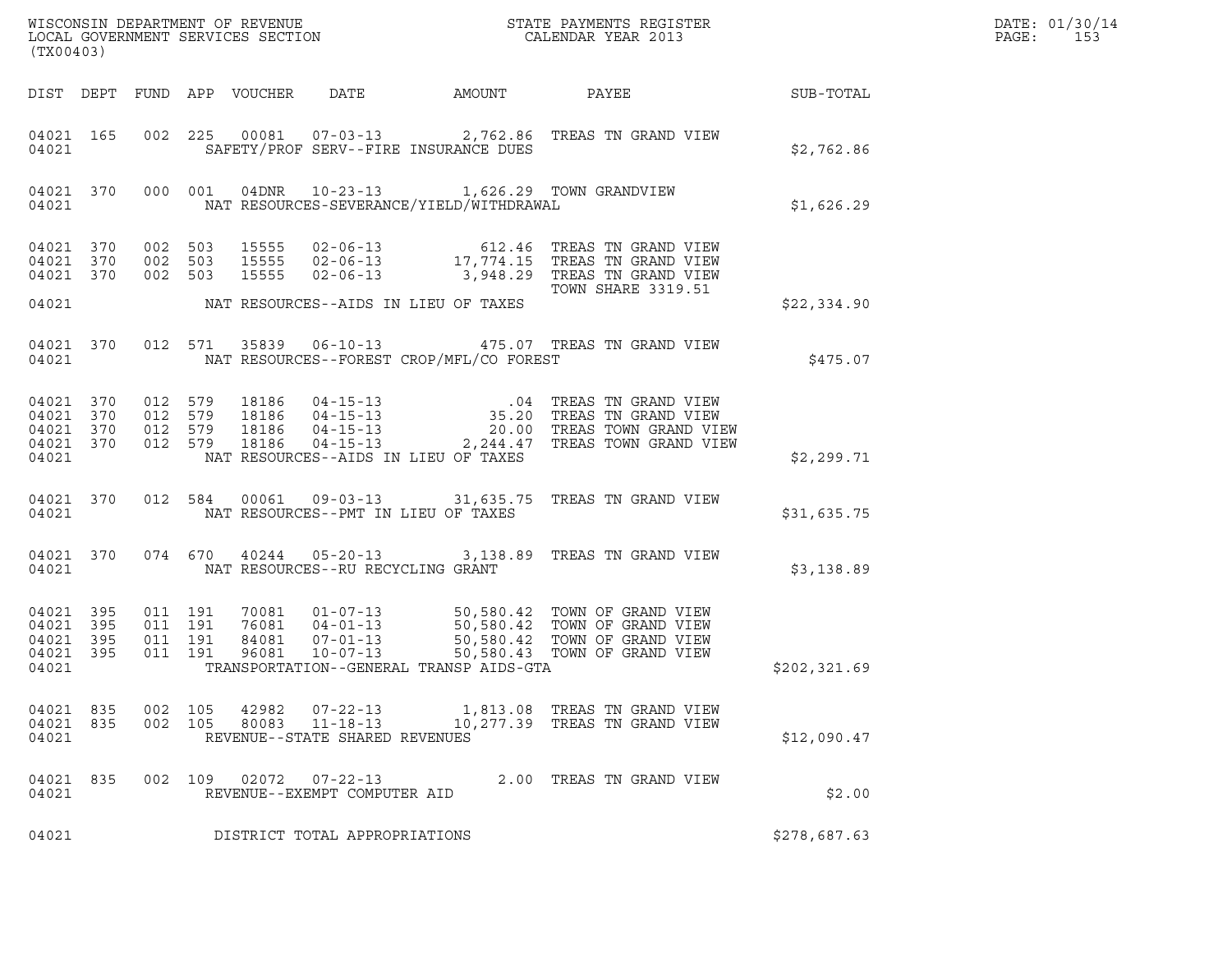| (TX00403)                                             |     |                               |         |                |                                                        |                                          |                                                                      |                 | DATE: 01/30/14<br>PAGE:<br>154 |
|-------------------------------------------------------|-----|-------------------------------|---------|----------------|--------------------------------------------------------|------------------------------------------|----------------------------------------------------------------------|-----------------|--------------------------------|
|                                                       |     |                               |         |                |                                                        | DIST DEPT FUND APP VOUCHER DATE AMOUNT   |                                                                      | PAYEE SUB-TOTAL |                                |
| 04022 165<br>04022                                    |     |                               |         |                |                                                        | SAFETY/PROF SERV--FIRE INSURANCE DUES    | 002 225 00082 07-03-13 1,775.03 TREAS TN HUGHES                      | \$1,775.03      |                                |
| 04022 370<br>04022                                    |     | 000 001                       |         |                |                                                        | NAT RESOURCES-SEVERANCE/YIELD/WITHDRAWAL | 01DNR  03-13-13  2,083.58  TREAS  TOWN HUGHES                        | \$2,083.58      |                                |
| 04022 370<br>04022                                    |     |                               |         |                |                                                        | NAT RESOURCES--AIDS IN LIEU OF TAXES     | 002 503 15556 02-06-13 2,641.51 TREAS TN HUGHES<br>TOWN SHARE 197.94 | \$2,641.51      |                                |
| 04022 370 012 571<br>04022 370<br>04022               |     | 012 571                       |         | 35840          | 35840 06-10-13                                         | NAT RESOURCES--FOREST CROP/MFL/CO FOREST | 7,216.97 TREAS TN HUGHES<br>06-10-13 214.50 TREAS TN HUGHES          | \$7,431.47      |                                |
| 04022 370<br>04022                                    |     |                               |         |                | NAT RESOURCES--RU RECYCLING GRANT                      |                                          | 074 670 40245 05-20-13 1,990.24 TREAS TN HUGHES                      | \$1,990.24      |                                |
| 04022 395<br>04022 395<br>04022<br>04022 395<br>04022 | 395 | 011 191<br>011 191<br>011 191 | 011 191 |                |                                                        | TRANSPORTATION--GENERAL TRANSP AIDS-GTA  |                                                                      | \$161,019.02    |                                |
| 04022 835<br>04022 835<br>04022                       |     | 002 105<br>002 105            |         | 42983<br>80084 | $11 - 18 - 13$<br>REVENUE--STATE SHARED REVENUES       |                                          | 07-22-13 830.86 TREAS TN HUGHES<br>4,708.23 TREAS TN HUGHES          | \$5,539.09      |                                |
| 04022 835<br>04022                                    |     |                               |         |                | 002 109 02073 07-22-13<br>REVENUE--EXEMPT COMPUTER AID |                                          | 5.00 TREAS TN HUGHES                                                 | \$5.00          |                                |
| 04022                                                 |     |                               |         |                | DISTRICT TOTAL APPROPRIATIONS                          |                                          |                                                                      | \$182,484.94    |                                |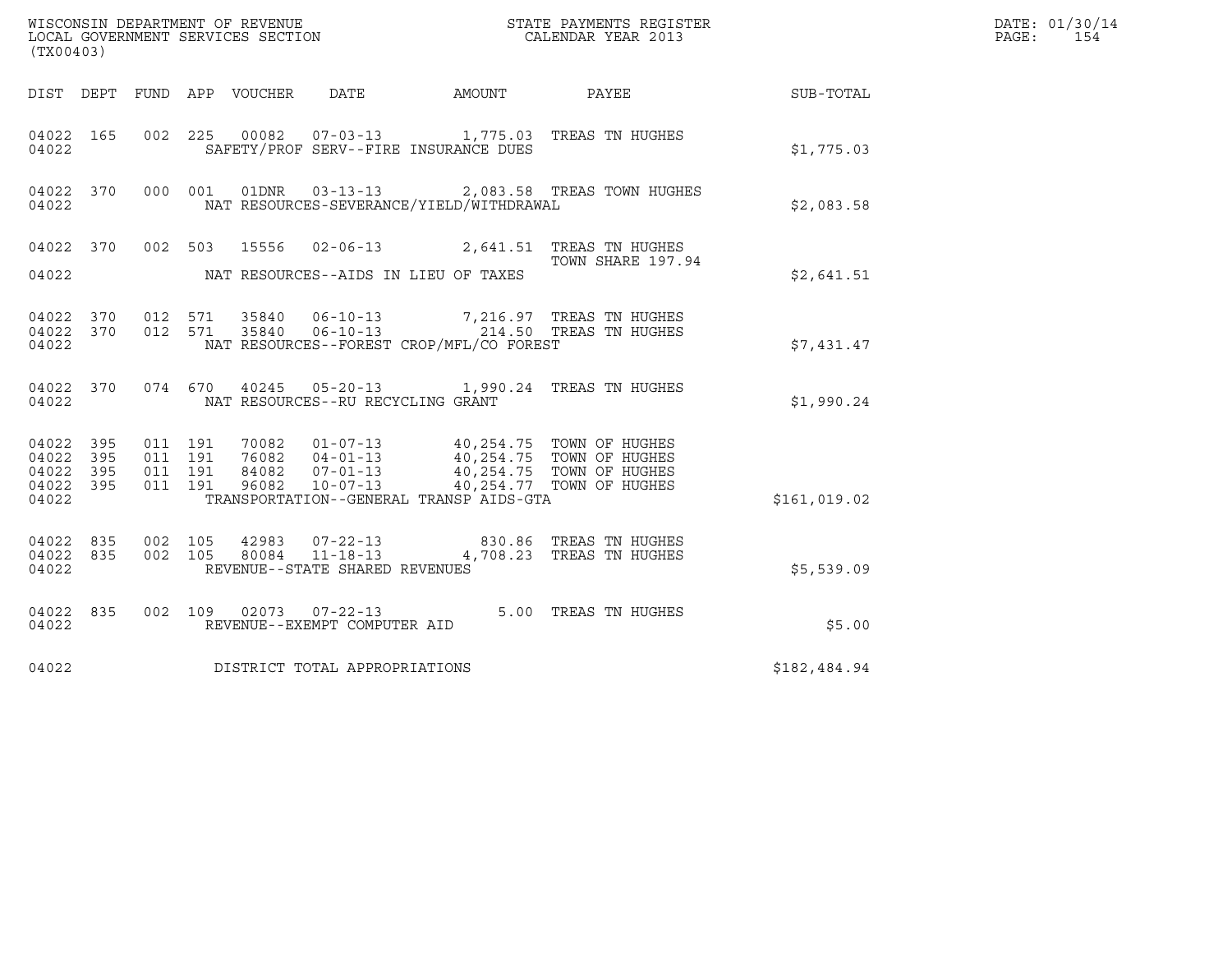| (TX00403)                                                 | WISCONSIN DEPARTMENT OF REVENUE<br>LOCAL GOVERNMENT SERVICES SECTION FOR THE SERVICES OF CALENDAR YEAR 2013                                                                                                                                                         | R            | DATE: 01/30/14<br>$\mathtt{PAGE}$ :<br>155 |
|-----------------------------------------------------------|---------------------------------------------------------------------------------------------------------------------------------------------------------------------------------------------------------------------------------------------------------------------|--------------|--------------------------------------------|
|                                                           | DIST DEPT FUND APP VOUCHER DATE AMOUNT PAYEE SUB-TOTAL                                                                                                                                                                                                              |              |                                            |
| 04024                                                     | 04024 165 002 225 00083 07-03-13 4,605.66 TREAS TN IRON RIVER<br>SAFETY/PROF SERV--FIRE INSURANCE DUES                                                                                                                                                              | \$4,605.66   |                                            |
|                                                           | 04024 370 000 001 04DNR 10-23-13 329.80 TOWN IRON RIVER<br>04024 NAT RESOURCES-SEVERANCE/YIELD/WITHDRAWAL                                                                                                                                                           | \$329.80     |                                            |
|                                                           | 04024 370 002 503 15557 02-06-13 17,141.17 TREAS TN IRON RIVER<br><b>TOWN SHARE 3057.81</b><br>04024 NAT RESOURCES--AIDS IN LIEU OF TAXES                                                                                                                           | \$17,141.17  |                                            |
|                                                           | $\begin{array}{cccccccc} 04024 & 370 & 012 & 571 & 35841 & 06-10-13 & & 1,812.67 & \text{TREAS TN IRON RIVER} \\ 04024 & 370 & 012 & 571 & 35841 & 06-10-13 & & 168.56 & \text{TREAS TN IRON RIVER} \end{array}$<br>04024 NAT RESOURCES--FOREST CROP/MFL/CO FOREST  | \$1,981.23   |                                            |
|                                                           | 04024 370 012 584 00062 09-03-13 484.17 TREAS TN IRON RIVER<br>04024 NAT RESOURCES--PMT IN LIEU OF TAXES                                                                                                                                                            | \$484.17     |                                            |
|                                                           | 04024 370 074 670 40246 05-20-13 5,940.58 TREAS TN IRON RIVER<br>04024 NAT RESOURCES--RU RECYCLING GRANT                                                                                                                                                            | \$5,940.58   |                                            |
| 04024 395<br>04024 395<br>04024 395<br>04024 395<br>04024 | 011 191 70083 01-07-13 32,977.56 TOWN OF IRON RIVER<br>011 191 76083 04-01-13 32,977.56 TOWN OF IRON RIVER<br>011 191 84083 07-01-13 32,977.56 TOWN OF IRON RIVER<br>011 191 96083 10-07-13 32,977.59 TOWN OF IRON RIVER<br>TRANSPORTATION--GENERAL TRANSP AIDS-GTA | \$131,910.27 |                                            |
|                                                           | 04024 435 005 162 01HSD 09-03-13 4,677.15 TOWN IRON RIVER                                                                                                                                                                                                           | \$4,677.15   |                                            |
|                                                           | 04024 435 005 163 01LGS 11-18-13 3,100.00 TOWN OF IRONRIVER AMBULANCE<br>04024 HS--PREPAID MEDICAL TRANSPORT REIMBURSE                                                                                                                                              | \$3,100.00   |                                            |
| 04024                                                     | 04024 455 002 231 00331 02-08-13 480.00 TREAS TN IRON RIVER<br>JUSTICE--LAW ENFORCEMENT TRAINING                                                                                                                                                                    | \$480.00     |                                            |
| 04024 835<br>04024 835<br>04024                           | 002 105 42984 07-22-13 1,849.72 TREAS TN IRON RIVER<br>002 105 80085 11-18-13 7,453.17 TREAS TN IRON RIVER<br>REVENUE--STATE SHARED REVENUES                                                                                                                        | \$9,302.89   |                                            |
| 04024 835<br>04024                                        | 002 109 02074 07-22-13 372.00 TREAS TN IRON RIVER<br>REVENUE--EXEMPT COMPUTER AID                                                                                                                                                                                   | \$372.00     |                                            |
|                                                           | 04024 835 002 501 00001 02-01-13<br>122.32 TREAS TN IRON RIVER                                                                                                                                                                                                      |              |                                            |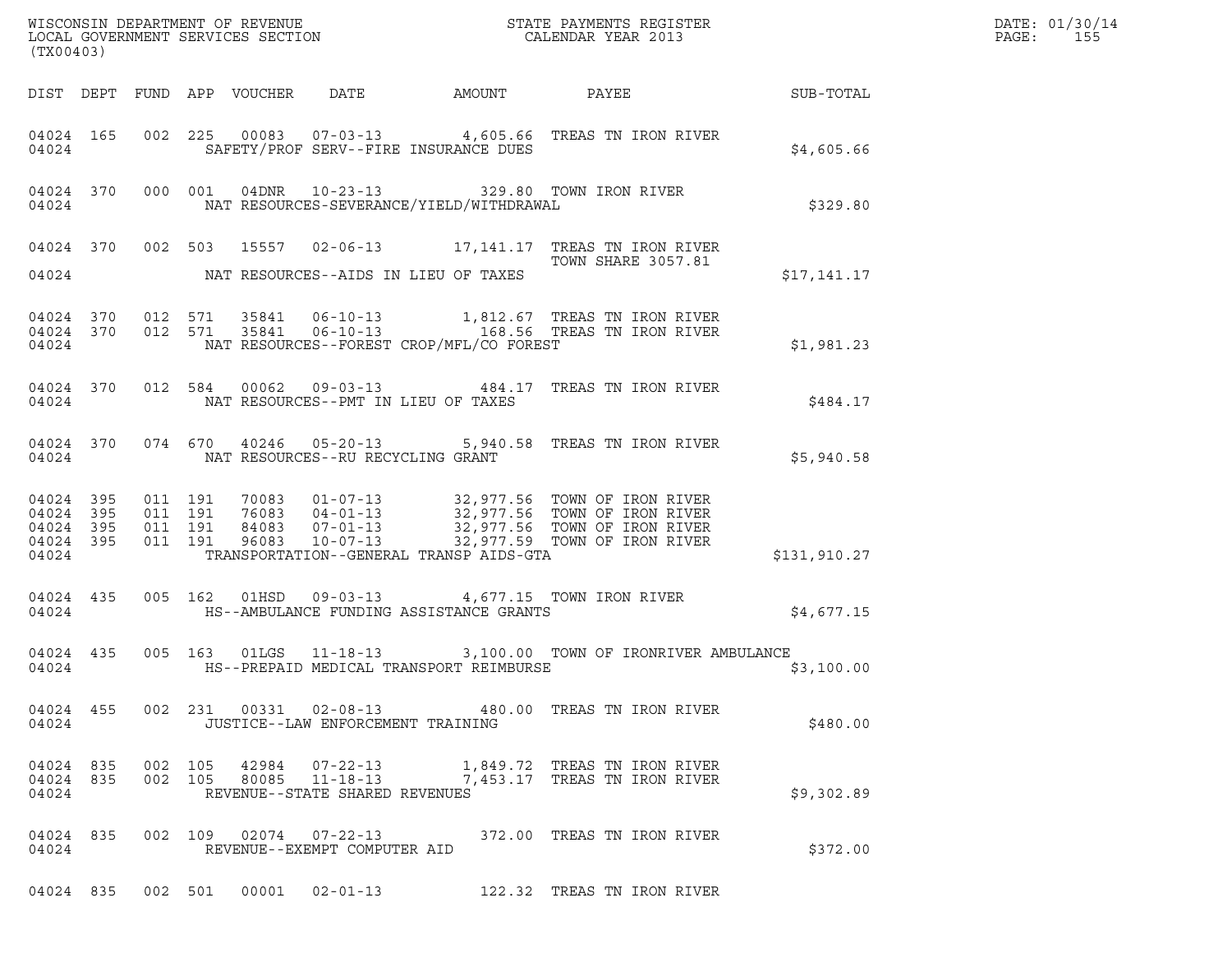| WISCONSIN DEPARTMENT OF REVENUE<br>LOCAL GOVERNMENT SERVICES SECTION<br>(TX00403) |      |      |     |                |                                        |        | STATE PAYMENTS REGISTER<br>CALENDAR YEAR 2013 |              | PAGE: | DATE: 01/30/14<br>156 |
|-----------------------------------------------------------------------------------|------|------|-----|----------------|----------------------------------------|--------|-----------------------------------------------|--------------|-------|-----------------------|
| DIST                                                                              | DEPT | FUND | APP | <b>VOUCHER</b> | DATE                                   | AMOUNT | PAYEE                                         | SUB-TOTAL    |       |                       |
| 04024                                                                             |      |      |     |                | DOA-PAYMENT FOR MUNICIPAL SERVICES AID |        |                                               | \$122.32     |       |                       |
| 04024                                                                             |      |      |     |                | DISTRICT TOTAL APPROPRIATIONS          |        |                                               | \$180,447.24 |       |                       |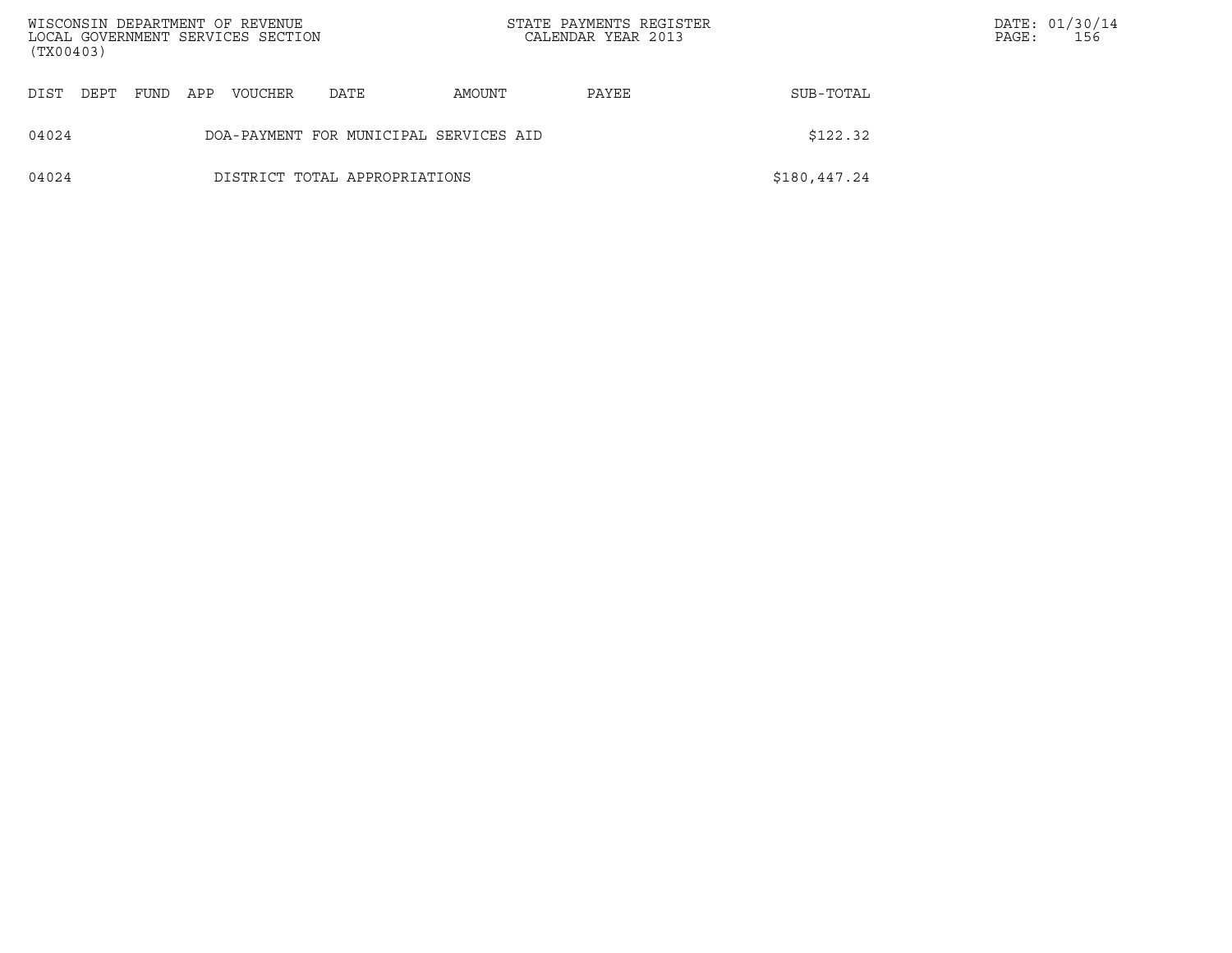|       | DATE: 01/30/14 |
|-------|----------------|
| PAGE: | 157            |

| (TX00403)                                                 |                                                                                                                                                                                                                                                                                                                                                                                                |                 | DATE: 01/30/14<br>PAGE:<br>157 |
|-----------------------------------------------------------|------------------------------------------------------------------------------------------------------------------------------------------------------------------------------------------------------------------------------------------------------------------------------------------------------------------------------------------------------------------------------------------------|-----------------|--------------------------------|
|                                                           | DIST DEPT FUND APP VOUCHER DATE AMOUNT                                                                                                                                                                                                                                                                                                                                                         | PAYEE SUB-TOTAL |                                |
| 04026 165<br>04026                                        | 002 225 00084 07-03-13 906.07 TREAS TN KELLY<br>SAFETY/PROF SERV--FIRE INSURANCE DUES                                                                                                                                                                                                                                                                                                          | \$906.07        |                                |
| 04026 370<br>04026 370<br>04026 370<br>04026              | 000 001 01DNR 03-13-13 10,013.06 TREAS TOWN KELLY<br>000 001 02DNR 07-03-13 68.05 TREAS TOWN KELLY<br>000 001 04DNR 10-23-13 17,992.38 TOWN KELLY<br>NAT RESOURCES-SEVERANCE/YIELD/WITHDRAWAL                                                                                                                                                                                                  | \$28,073.49     |                                |
| 04026 370                                                 | 002 503 15558 02-06-13 13,045.79 TREAS TN KELLY<br><b>TOWN SHARE 3255.05</b>                                                                                                                                                                                                                                                                                                                   | \$13,045.79     |                                |
| 04026 370<br>04026                                        | 012 571 35842 06-10-13 565.90 TREAS TN KELLY<br>NAT RESOURCES--FOREST CROP/MFL/CO FOREST                                                                                                                                                                                                                                                                                                       | \$565.90        |                                |
| 04026 395<br>04026 395<br>04026 395<br>04026 395<br>04026 | $\begin{array}{cccccc} 011 & 191 & 70084 & 01\texttt{-}07\texttt{-}13 & 21,635.74 & \texttt{TOWN OF KELLY} \\ 011 & 191 & 76084 & 04\texttt{-}01\texttt{-}13 & 21,635.74 & \texttt{TOWN OF KELLY} \\ 011 & 191 & 84084 & 07\texttt{-}01\texttt{-}13 & 21,635.74 & \texttt{TOWN OF KELLY} \\ 011 & 191 & 96084 & 10\texttt{-}07\texttt{-}13 & 21,63$<br>TRANSPORTATION--GENERAL TRANSP AIDS-GTA | \$86,542.96     |                                |
| 04026                                                     | 04026 395 011 278 60913 01-03-13 22,472.80 TREAS TN KELLY<br>TRANSPORTATION--LRIP/TRIP/MSIP GRANTS                                                                                                                                                                                                                                                                                             | \$22,472.80     |                                |
| 04026                                                     | 04026 465 002 305 00312 01-16-13 1,336.99 TREAS TN KELLY<br>MILITARY AFFAIRS-EMER MGMT-DISASTER RECO                                                                                                                                                                                                                                                                                           | \$1,336.99      |                                |
| 04026                                                     | 04026 465 002 342 00312 01-16-13 8,021.96 TREAS TN KELLY<br>MILITARY AFFAIRS-EMERGENCY MGMT-FED FUND                                                                                                                                                                                                                                                                                           | \$8,021.96      |                                |
| 04026 835<br>04026 835<br>04026                           | 002 105 42985 07-22-13 4,544.13 TREAS TN KELLY<br>002  105  80086  11-18-13  25,750.08  TREAS TN KELLY<br>REVENUE--STATE SHARED REVENUES                                                                                                                                                                                                                                                       | \$30, 294.21    |                                |
| 04026 835<br>04026                                        | 002 109 02075 07-22-13<br>10.00 TREAS TN KELLY<br>REVENUE--EXEMPT COMPUTER AID                                                                                                                                                                                                                                                                                                                 | \$10.00         |                                |
| 04026                                                     | DISTRICT TOTAL APPROPRIATIONS                                                                                                                                                                                                                                                                                                                                                                  | \$191,270.17    |                                |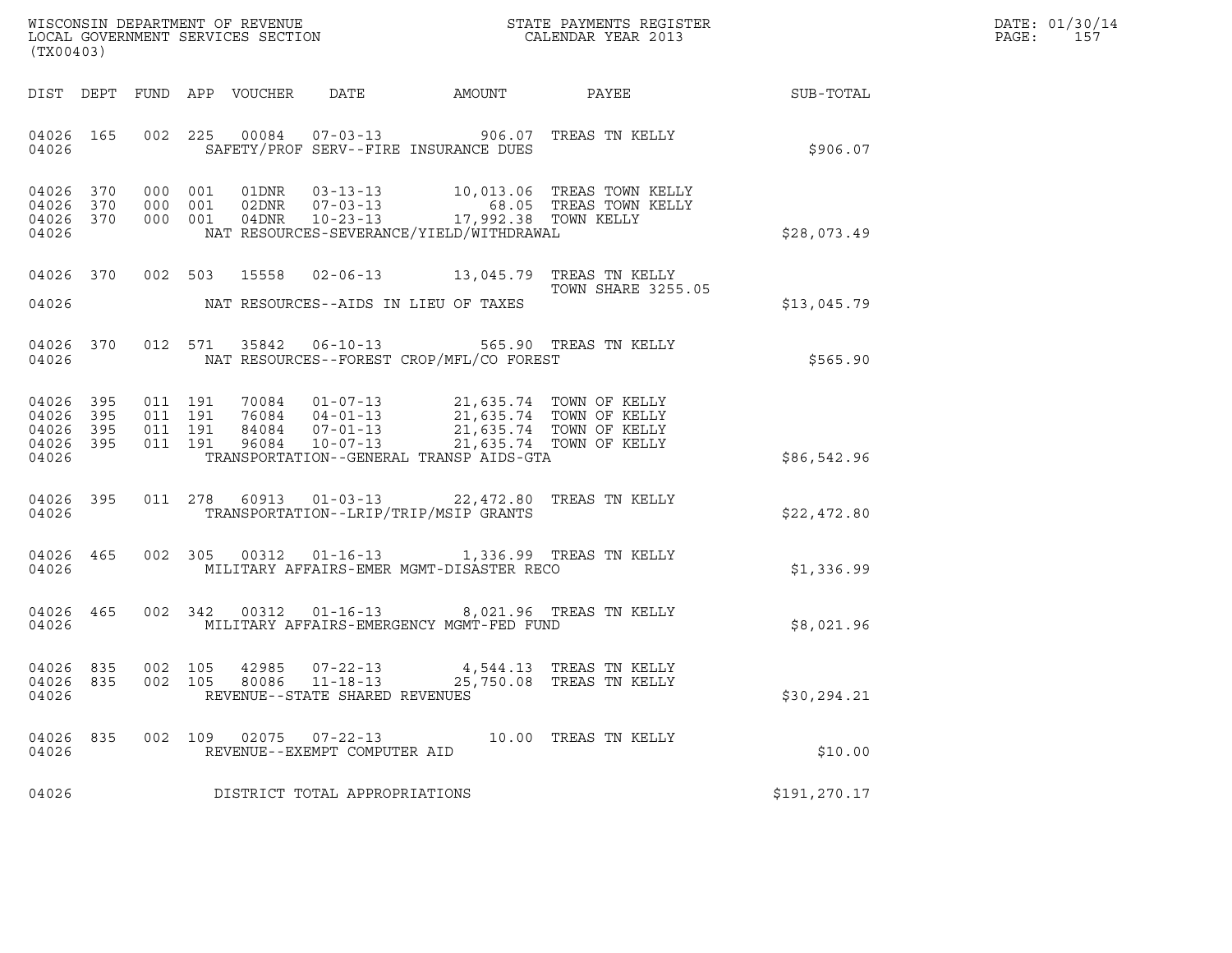| (TX00403)                                     |                   |                    |  | WISCONSIN DEPARTMENT OF REVENUE<br>LOCAL GOVERNMENT SERVICES SECTION |                                                                                               | STATE PAYMENTS REGISTER<br>CALENDAR YEAR 2013                                                                                                                                                               |              | DATE: 01/30/14<br>PAGE: 158 |
|-----------------------------------------------|-------------------|--------------------|--|----------------------------------------------------------------------|-----------------------------------------------------------------------------------------------|-------------------------------------------------------------------------------------------------------------------------------------------------------------------------------------------------------------|--------------|-----------------------------|
|                                               |                   |                    |  |                                                                      |                                                                                               |                                                                                                                                                                                                             |              |                             |
| 04028                                         | 04028 165         |                    |  |                                                                      | SAFETY/PROF SERV--FIRE INSURANCE DUES                                                         | 002 225 00085 07-03-13 853.33 TREAS TN KEYSTONE                                                                                                                                                             | \$853.33     |                             |
|                                               |                   |                    |  |                                                                      |                                                                                               | 04028 370 002 503 15559 02-06-13 6,294.95 TREAS TN KEYSTONE<br>TOWN SHARE 1584.73                                                                                                                           |              |                             |
| 04028                                         |                   |                    |  |                                                                      | NAT RESOURCES--AIDS IN LIEU OF TAXES                                                          |                                                                                                                                                                                                             | \$6,294.95   |                             |
|                                               | 04028             |                    |  |                                                                      | NAT RESOURCES--FOREST CROP/MFL/CO FOREST                                                      | 04028 370 012 571 35843 06-10-13 316.48 TREAS TN KEYSTONE                                                                                                                                                   | \$316.48     |                             |
| 04028                                         |                   |                    |  |                                                                      | NAT RESOURCES--PMT IN LIEU OF TAXES                                                           | 04028 370 012 584 00063 09-03-13 6,395.56 TREAS TN KEYSTONE                                                                                                                                                 | \$6,395.56   |                             |
| 04028                                         |                   |                    |  | NAT RESOURCES--RU RECYCLING GRANT                                    |                                                                                               | 04028 370 074 670 40247 05-20-13 1,659.61 TREAS TN KEYSTONE                                                                                                                                                 | \$1,659.61   |                             |
| 04028 395<br>04028<br>04028<br>04028<br>04028 | 395<br>395<br>395 | 011 191<br>011 191 |  |                                                                      | TRANSPORTATION--GENERAL TRANSP AIDS-GTA                                                       |                                                                                                                                                                                                             | \$88,850.49  |                             |
| 04028                                         | 04028 435         |                    |  |                                                                      | 005  162  01HSD  09-03-13  4,538.27  TOWN KEYSTONE<br>HS--AMBULANCE FUNDING ASSISTANCE GRANTS |                                                                                                                                                                                                             | \$4,538.27   |                             |
| 04028                                         |                   |                    |  |                                                                      | HS--PREPAID MEDICAL TRANSPORT REIMBURSE                                                       | 04028 435 005 163 01LGS 11-18-13 2,000.00 MASON AREA AMBULANCE ASSOC                                                                                                                                        | \$2,000.00   |                             |
| 04028                                         |                   |                    |  | REVENUE--STATE SHARED REVENUES                                       |                                                                                               | $\begin{array}{cccccccc} 04028 & 835 & 002 & 105 & 42986 & 07-22-13 & 6,723.01 & \text{TREAS TN KEYSTONE} \\ 04028 & 835 & 002 & 105 & 80087 & 11-18-13 & 36,097.05 & \text{TREAS TN KEYSTONE} \end{array}$ | \$42,820.06  |                             |
| 04028                                         |                   |                    |  | REVENUE--LOTTERY CREDIT -                                            |                                                                                               | 04028 835 021 363 35503 03-25-13 247.05 TREAS TN KEYSTONE                                                                                                                                                   | \$247.05     |                             |
| 04028                                         |                   |                    |  | DISTRICT TOTAL APPROPRIATIONS                                        |                                                                                               |                                                                                                                                                                                                             | \$153,975.80 |                             |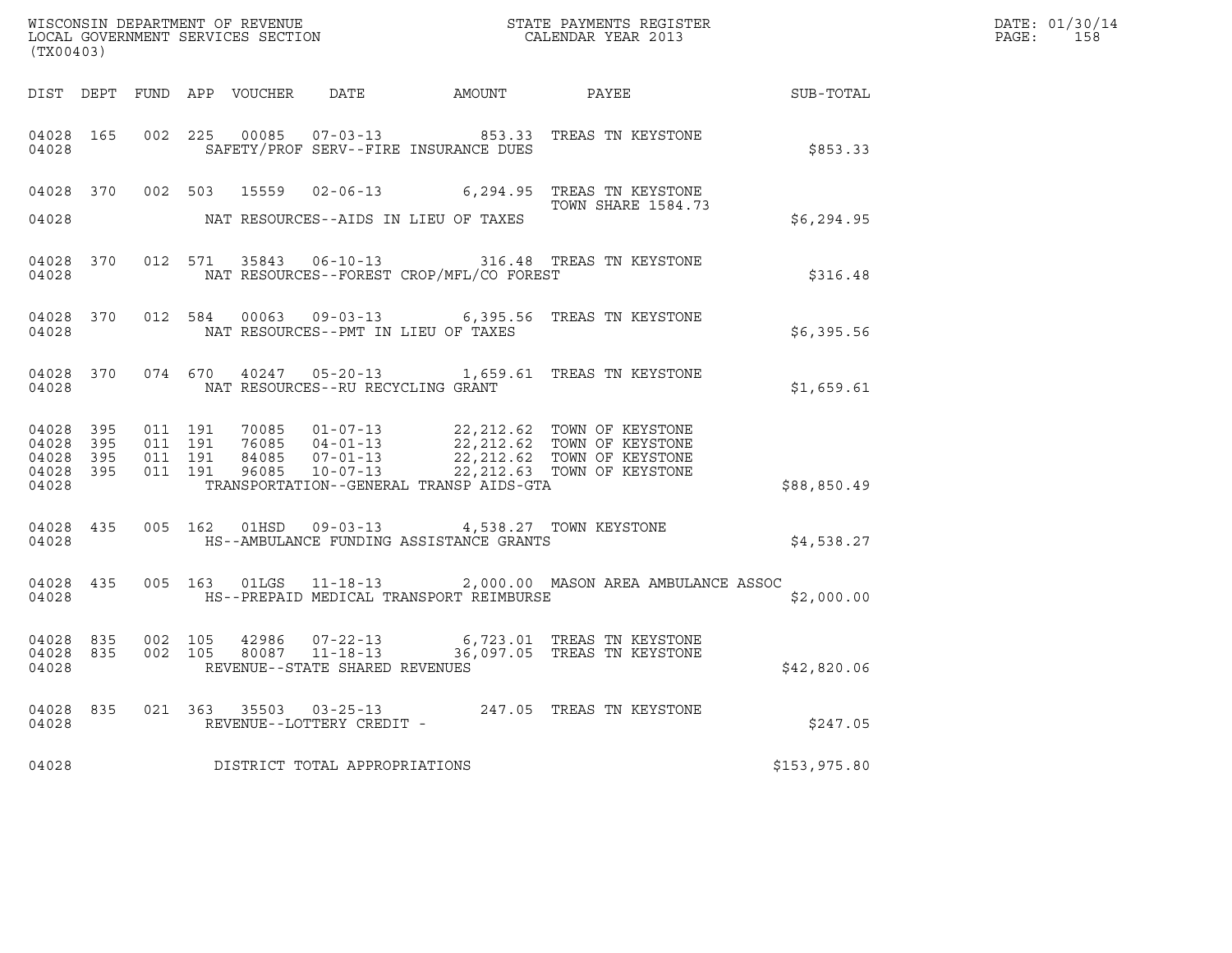| WISCONSIN DEPARTMENT OF REVENUE   | STATE PAYMENTS REGISTER | DATE: 01/30/14 |
|-----------------------------------|-------------------------|----------------|
| LOCAL GOVERNMENT SERVICES SECTION | CALENDAR YEAR 2013      | PAGE:          |

| WISCONSIN DEPARTMENT OF REVENUE<br>LOCAL GOVERNMENT SERVICES SECTION FOR THE STATE PAYMENTS REGISTER<br>(TX00403) |                                                                                                                                               |               | DATE: 01/30/14<br>$\mathtt{PAGE}$ :<br>159 |
|-------------------------------------------------------------------------------------------------------------------|-----------------------------------------------------------------------------------------------------------------------------------------------|---------------|--------------------------------------------|
| DIST DEPT FUND APP VOUCHER DATE AMOUNT PAYEE                                                                      |                                                                                                                                               | SUB-TOTAL     |                                            |
| 04030 165<br>SAFETY/PROF SERV--FIRE INSURANCE DUES<br>04030                                                       | 002 225 00086 07-03-13 755.90 TREAS TN LINCOLN                                                                                                | \$755.90      |                                            |
| 04030 370<br>000 001<br>04030 370<br>000 001<br>04030 370<br>000 001<br>04030                                     | 01DNR  03-13-13  80,157.36 TREAS TOWN LINCOLN<br>315.97 TREAS TOWN LINCOLN<br>115.66 TOWN LINCOLN<br>NAT RESOURCES-SEVERANCE/YIELD/WITHDRAWAL | \$80,588.99   |                                            |
| 04030 370<br>04030                                                                                                | 012 571 35844 06-10-13 885.38 TREAS TN LINCOLN<br>NAT RESOURCES--FOREST CROP/MFL/CO FOREST                                                    | \$885.38      |                                            |
| 04030 395<br>04030<br>TRANSPORTATION--FLOOD DAMAGE AID                                                            | 011 174 87626 09-18-13 4,935.61 TREAS TN LINCOLN                                                                                              | \$4,935.61    |                                            |
| 04030 395<br>04030 395<br>04030 395<br>04030 395<br>TRANSPORTATION--GENERAL TRANSP AIDS-GTA<br>04030              |                                                                                                                                               | \$90,417.07   |                                            |
| 04030 465<br>04030                                                                                                | 002 305 00313 01-16-13 830.33 TREAS TN LINCOLN<br>MILITARY AFFAIRS-EMER MGMT-DISASTER RECO                                                    | \$830.33      |                                            |
| 04030 465<br>04030                                                                                                | 002 342 00313 01-16-13 4,982.01 TREAS TN LINCOLN<br>MILITARY AFFAIRS-EMERGENCY MGMT-FED FUND                                                  | \$4,982.01    |                                            |
| 04030 465<br>04030<br>MILITARY AFFAIRS--EMERGENCY MANAGEMENT                                                      | 072 365 00691 01-25-13 5,302.15 TREAS TN LINCOLN                                                                                              | \$5,302.15    |                                            |
| 04030 835<br>002 105<br>002 105<br>04030 835<br>04030<br>REVENUE--STATE SHARED REVENUES                           | 42987  07-22-13  2,915.34  TREAS TN LINCOLN  80088  11-18-13   16,725.27  TREAS TN LINCOLN                                                    | \$19,640.61   |                                            |
| 04030<br>835<br>04030<br>REVENUE--EXEMPT COMPUTER AID                                                             | 002 109 02076 07-22-13 1.00 TREAS TN LINCOLN                                                                                                  | \$1.00        |                                            |
| DISTRICT TOTAL APPROPRIATIONS<br>04030                                                                            |                                                                                                                                               | \$208, 339.05 |                                            |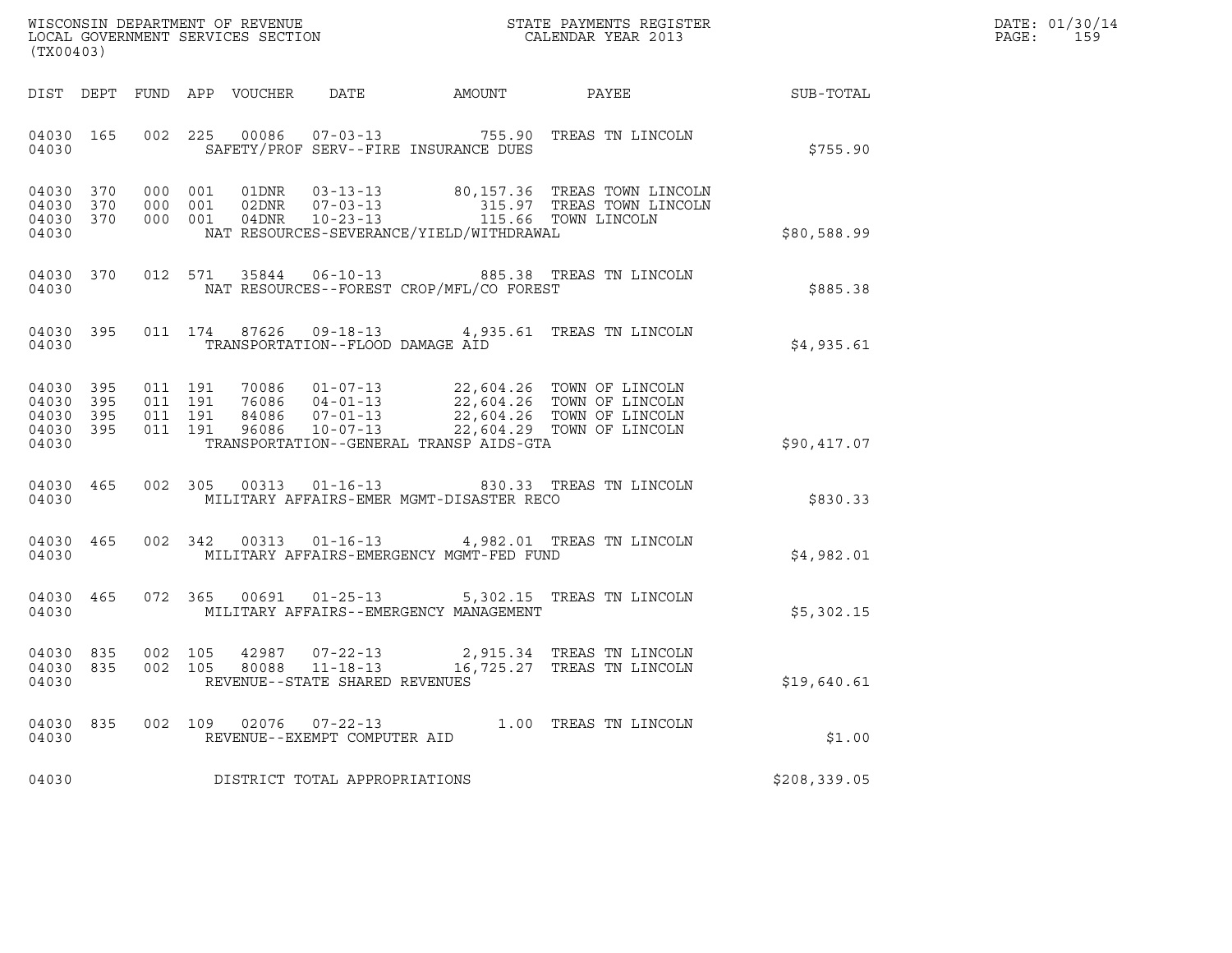| (TX00403)                                    |                        |                              |                               |       |                                |                                                                                                                                                                                                                             | $\tt WISCONSIM DEPARTMENT OF REVENUE$ $\tt WISCONSIM EN THE RAYMENTS REGISTERLOCAL GOVERNMENT SERVICES SECTION CALENDAR YEAR 2013$ |              | DATE: 01/30/14<br>PAGE:<br>160 |
|----------------------------------------------|------------------------|------------------------------|-------------------------------|-------|--------------------------------|-----------------------------------------------------------------------------------------------------------------------------------------------------------------------------------------------------------------------------|------------------------------------------------------------------------------------------------------------------------------------|--------------|--------------------------------|
|                                              |                        |                              |                               |       |                                |                                                                                                                                                                                                                             | DIST DEPT FUND APP VOUCHER DATE AMOUNT PAYEE THE SUB-TOTAL                                                                         |              |                                |
| 04032 165<br>04032                           |                        | 002 225                      |                               |       |                                | SAFETY/PROF SERV--FIRE INSURANCE DUES                                                                                                                                                                                       | 00087  07-03-13  509.33  TREAS TN MASON                                                                                            | \$509.33     |                                |
| 04032                                        | 04032 370<br>04032 370 | 000 001                      | 000 001                       | 02DNR | $07 - 03 - 13$                 | 04DNR  10-23-13  77.59 TOWN MASON<br>NAT RESOURCES-SEVERANCE/YIELD/WITHDRAWAL                                                                                                                                               | 686.32 TREAS TOWN MASON                                                                                                            | \$763.91     |                                |
| 04032 370<br>04032                           |                        | 04032 370 002 503<br>002 503 |                               |       |                                | NAT RESOURCES--AIDS IN LIEU OF TAXES                                                                                                                                                                                        | 15560  02-06-13   1,839.39   TREAS TN MASON<br>15560  02-06-13   2,992.03   TREAS TN MASON<br>TOWN SHARE 2137.45                   | \$4,831.42   |                                |
| 04032                                        | 04032 370              |                              |                               |       |                                | NAT RESOURCES--FOREST CROP/MFL/CO FOREST                                                                                                                                                                                    | 012 571 35845 06-10-13 590.00 TREAS TN MASON                                                                                       | \$590.00     |                                |
| 04032                                        |                        |                              |                               |       |                                | NAT RESOURCES--AIDS IN LIEU OF TAXES                                                                                                                                                                                        | 04032 370 012 579 18187 04-15-13 1,084.71 TREAS TOWN MASON                                                                         | \$1.084.71   |                                |
| 04032 395<br>04032 395<br>04032 395<br>04032 | 04032 395              | 011 191                      | 011 191<br>011 191<br>011 191 |       |                                | 70087  01-07-13  23,763.32  TOWN OF MASON<br>76087  04-01-13  23,763.32  TOWN OF MASON<br>84087  07-01-13  23,763.32  TOWN OF MASON<br>96087  10-07-13  23,763.34  TOWN OF MASON<br>TRANSPORTATION--GENERAL TRANSP AIDS-GTA |                                                                                                                                    | \$95,053.30  |                                |
| 04032 465<br>04032                           |                        | 002 305                      |                               |       |                                | MILITARY AFFAIRS-EMER MGMT-DISASTER RECO                                                                                                                                                                                    | 00641  05-17-13  1,278.62  TREAS TN MASON                                                                                          | \$1,278.62   |                                |
| 04032                                        | 04032 465              |                              |                               |       |                                | MILITARY AFFAIRS-EMERGENCY MGMT-FED FUND                                                                                                                                                                                    | 002 342 00641 05-17-13 7,671.72 TREAS TN MASON                                                                                     | \$7,671.72   |                                |
| 04032                                        | 04032 835<br>04032 835 | 002 105<br>002 105           |                               |       | REVENUE--STATE SHARED REVENUES |                                                                                                                                                                                                                             | $42988$ $07-22-13$ 7,505.44 TREAS TN MASON<br>80089 11-18-13 24,647.87 TREAS TN MASON                                              | \$32,153.31  |                                |
| 04032                                        |                        |                              |                               |       | DISTRICT TOTAL APPROPRIATIONS  |                                                                                                                                                                                                                             |                                                                                                                                    | \$143,936.32 |                                |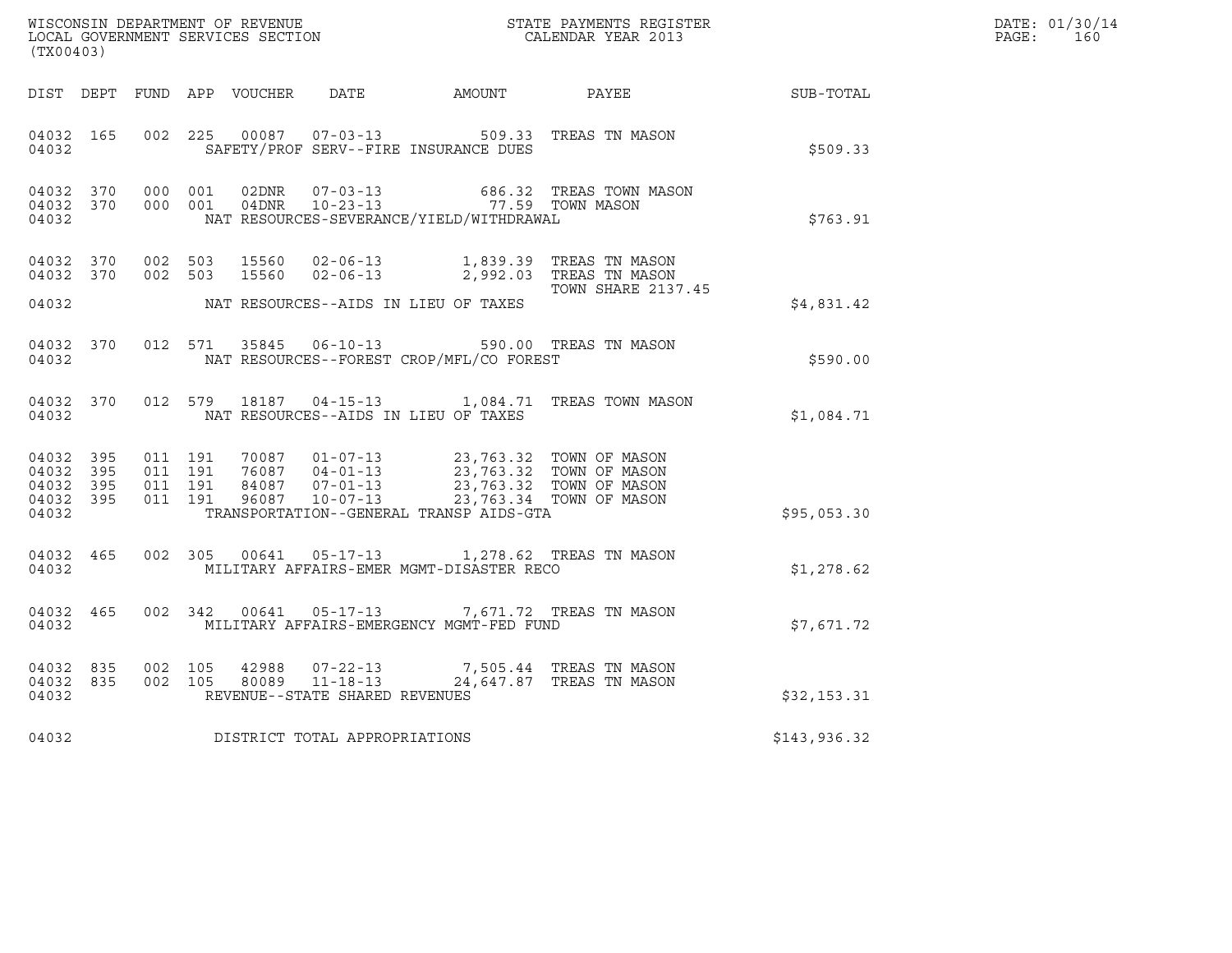| (TX00403)          |           |                                                              |         |                                  |                                                             |                                              | $\tt WISCONSIM DEPARTMENT OF REVENUE$ $\tt TOCAL BINDAR YEAR$ 2013 $\tt COALENDAR YEAR$ 2013                                                                                                     |               | DATE: 01/30/14<br>PAGE:<br>161 |
|--------------------|-----------|--------------------------------------------------------------|---------|----------------------------------|-------------------------------------------------------------|----------------------------------------------|--------------------------------------------------------------------------------------------------------------------------------------------------------------------------------------------------|---------------|--------------------------------|
|                    |           |                                                              |         |                                  |                                                             | DIST DEPT FUND APP VOUCHER DATE AMOUNT PAYEE |                                                                                                                                                                                                  | SUB-TOTAL     |                                |
| 04034 165<br>04034 |           |                                                              |         | 002 225 00088                    |                                                             | SAFETY/PROF SERV--FIRE INSURANCE DUES        | 07-03-13 4,584.59 TREAS TN NAMAKAGON                                                                                                                                                             | \$4,584.59    |                                |
| 04034              | 04034 370 |                                                              | 000 001 |                                  |                                                             | NAT RESOURCES-SEVERANCE/YIELD/WITHDRAWAL     | 02DNR  07-03-13  437.12 TREAS TOWN NAMAKAGON                                                                                                                                                     | \$437.12      |                                |
| 04034              |           |                                                              |         |                                  |                                                             | NAT RESOURCES--FOREST CROP/MFL/CO FOREST     | 04034 370 012 571 35846 06-10-13 370.73 TREAS TN NAMAKAGON                                                                                                                                       | \$370.73      |                                |
| 04034              |           | 04034 370 012 579                                            |         | 18188<br>04034 370 012 579 18188 |                                                             | NAT RESOURCES--AIDS IN LIEU OF TAXES         | 04-15-13 6.44 TREAS TN NAMAKAGON<br>04-15-13 2.10 TREAS TOWN NAMAKAGO<br>2.10 TREAS TOWN NAMAKAGON                                                                                               | \$8.54        |                                |
| 04034              | 04034 370 |                                                              | 012 584 |                                  |                                                             | NAT RESOURCES--PMT IN LIEU OF TAXES          | 00064  09-03-13  26,327.72  TREAS TN NAMAKAGON                                                                                                                                                   | \$26, 327.72  |                                |
| 04034              | 04034 370 |                                                              |         |                                  | 074 670 40248 05-20-13<br>NAT RESOURCES--RU RECYCLING GRANT |                                              | 1,899.20 TREAS TN NAMAKAGON                                                                                                                                                                      | \$1,899.20    |                                |
| 04034 395<br>04034 | 04034 395 | 04034 395 011 191<br>011 191<br>04034 395 011 191<br>011 191 |         |                                  |                                                             | TRANSPORTATION--GENERAL TRANSP AIDS-GTA      | 70088  01-07-13  35,057.52  TOWN OF NAMAKAGON<br>76088  04-01-13  35,057.52  TOWN OF NAMAKAGON<br>84088  07-01-13  35,057.52  TOWN OF NAMAKAGON<br>96088  10-07-13  35,057.52  TOWN OF NAMAKAGON | \$140, 230.08 |                                |
| 04034              | 04034 835 | 04034 835 002 105<br>002 105                                 |         | 42989<br>80090                   | REVENUE--STATE SHARED REVENUES                              |                                              | 07-22-13 1,151.33 TREAS TN NAMAKAGON<br>11-18-13 6,524.21 TREAS TN NAMAKAGON                                                                                                                     | \$7,675.54    |                                |
| 04034              | 04034 835 | 002 109                                                      |         |                                  | $02077$ $07 - 22 - 13$<br>REVENUE--EXEMPT COMPUTER AID      |                                              | 5.00 TREAS TN NAMAKAGON                                                                                                                                                                          | \$5.00        |                                |
| 04034              |           |                                                              |         |                                  | DISTRICT TOTAL APPROPRIATIONS                               |                                              |                                                                                                                                                                                                  | \$181,538.52  |                                |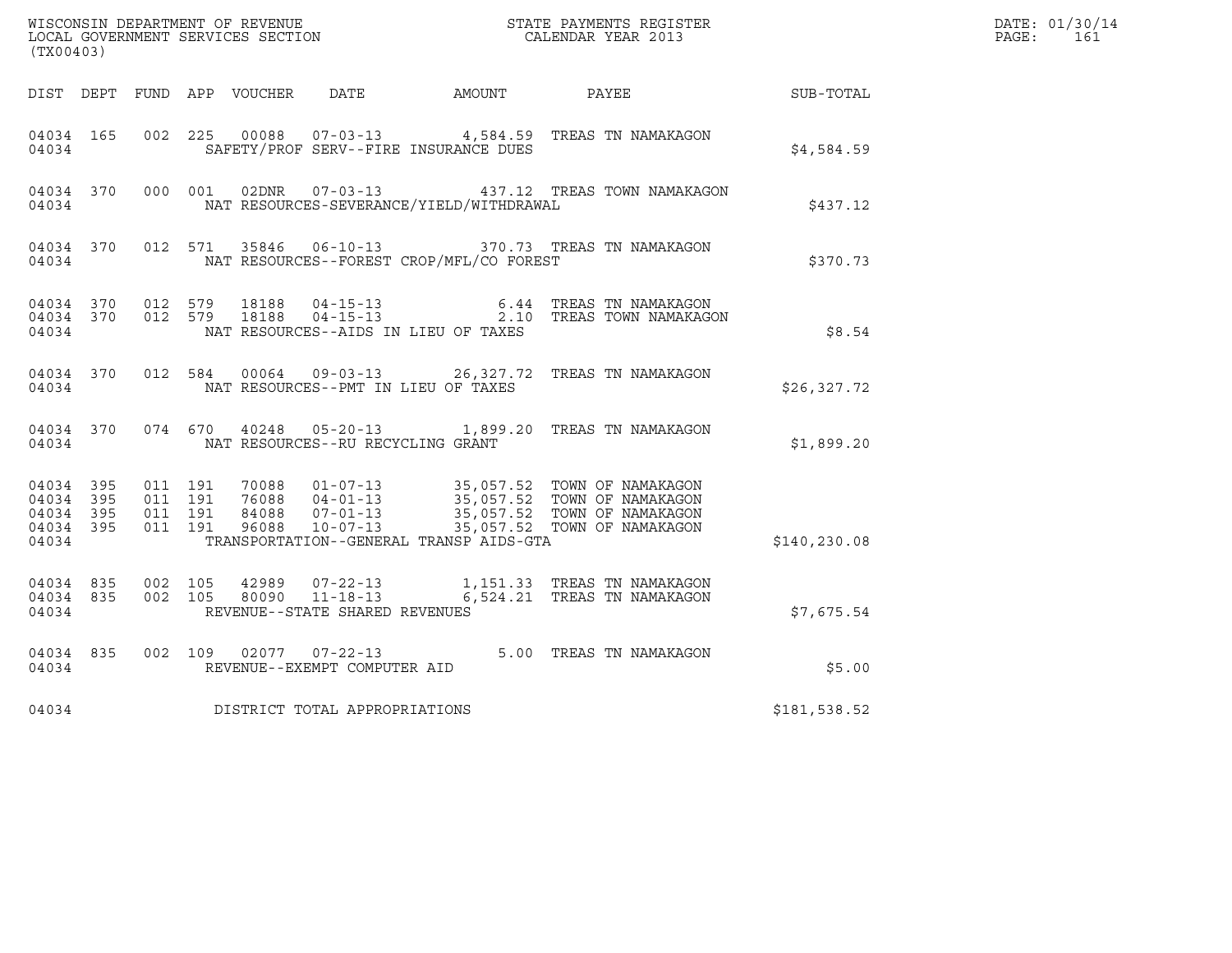| WISCONSIN DEPARTMENT OF REVENUE   | STATE PAYMENTS REGISTER | DATE: 01/30/14 |
|-----------------------------------|-------------------------|----------------|
| LOCAL GOVERNMENT SERVICES SECTION | CALENDAR YEAR 2013      | PAGE :<br>162  |

| WISCONSIN DEPARTMENT OF REVENUE<br>LOCAL GOVERNMENT SERVICES SECTION<br>(TX00403)     | STATE PAYMENTS REGISTER<br>CALENDAR YEAR 2013                                                                                                    |                            |              | DATE: 01/30/14<br>$\mathtt{PAGE:}$<br>162 |
|---------------------------------------------------------------------------------------|--------------------------------------------------------------------------------------------------------------------------------------------------|----------------------------|--------------|-------------------------------------------|
| DIST DEPT FUND APP VOUCHER DATE                                                       | AMOUNT                                                                                                                                           | <b>PAYEE</b> FOR THE PAYEE | SUB-TOTAL    |                                           |
| 04036 165<br>04036                                                                    | 002 225 00089 07-03-13 507.27 TREAS TN ORIENTA<br>SAFETY/PROF SERV--FIRE INSURANCE DUES                                                          |                            | \$507.27     |                                           |
| 04036 370<br>04036 370<br>04036                                                       | 012 571 35847 06-10-13 1,200.60 TREAS TN ORIENTA<br>012 571 35847 06-10-13 1,416.00 TREAS TN ORIENTA<br>NAT RESOURCES--FOREST CROP/MFL/CO FOREST |                            | \$2,616.60   |                                           |
| 04036 395<br>04036<br>395<br>04036<br>395<br>011 191<br>04036 395<br>011 191<br>04036 | 011 191 70089 01-07-13 28,281.55 TOWN OF ORIENTA<br>011 191 76089 04-01-13 28,281.55 TOWN OF ORIENTA<br>TRANSPORTATION--GENERAL TRANSP AIDS-GTA  |                            | \$113,126.22 |                                           |
| 04036 465<br>04036 465<br>04036                                                       | 002 305 00624 03-25-13 633.87 TREAS TN ORIENTA<br>002 305 00632 05-07-13 1,356.58 TREAS TN ORIENTA<br>MILITARY AFFAIRS-EMER MGMT-DISASTER RECO   |                            | \$1,990.45   |                                           |
| 04036 465<br>04036 465<br>04036                                                       | 002 342 00624 03-25-13 3,803.29 TREAS TN ORIENTA<br>002 342 00632 05-07-13 8,139.52 TREAS TN ORIENTA<br>MILITARY AFFAIRS-EMERGENCY MGMT-FED FUND |                            | \$11,942.81  |                                           |
| 04036 835<br>04036 835<br>04036                                                       | 002  105  42990  07-22-13  607.28  TREAS TN ORIENTA<br>002 105 80091 11-18-13 3,441.25 TREAS TN ORIENTA<br>REVENUE--STATE SHARED REVENUES        |                            | \$4,048.53   |                                           |
| DISTRICT TOTAL APPROPRIATIONS<br>04036                                                |                                                                                                                                                  | \$134,231.88               |              |                                           |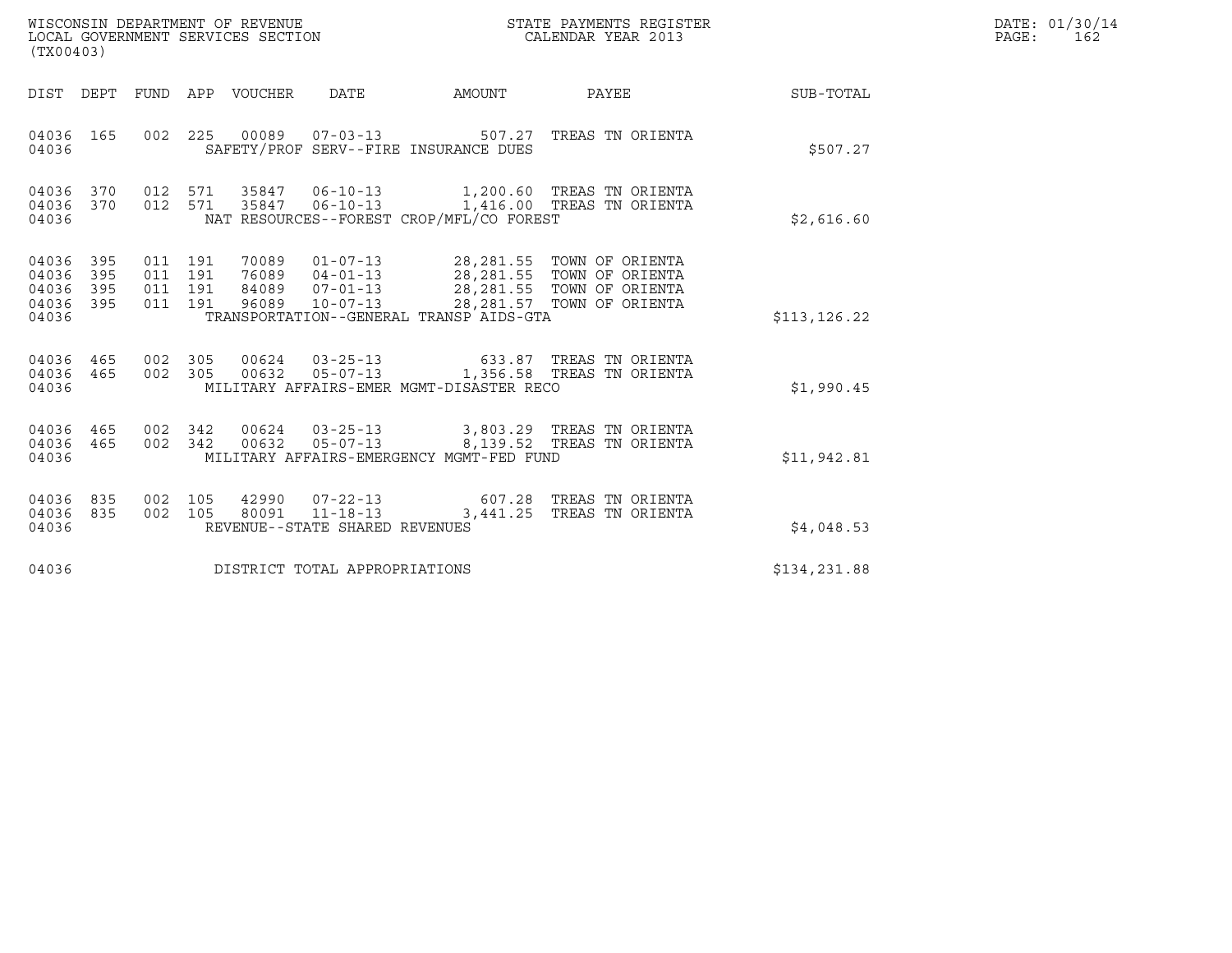| ${\tt WISCOONSIM\ DEPARTMENT\ OF\ REVENUE}\ {\tt LOCALENDAR\ VERA}$ LOCAL GOVERNMENT SERVICES SECTION ${\tt LOCALENDAR\ VERAR\ 2013}$<br>(TX00403) |                   |                                          |  |                                 |                                                                    |                                                                                                                                                                                      |                                                   |              | DATE: 01/30/14<br>PAGE:<br>163 |
|----------------------------------------------------------------------------------------------------------------------------------------------------|-------------------|------------------------------------------|--|---------------------------------|--------------------------------------------------------------------|--------------------------------------------------------------------------------------------------------------------------------------------------------------------------------------|---------------------------------------------------|--------------|--------------------------------|
|                                                                                                                                                    |                   |                                          |  | DIST DEPT FUND APP VOUCHER DATE |                                                                    | AMOUNT                                                                                                                                                                               | <b>PAYEE</b>                                      | SUB-TOTAL    |                                |
| 04038 165<br>04038                                                                                                                                 |                   | 002 225                                  |  |                                 |                                                                    | 00090  07-03-13  851.73  TREAS TN OULU<br>SAFETY/PROF SERV--FIRE INSURANCE DUES                                                                                                      |                                                   | \$851.73     |                                |
| 04038 370<br>04038                                                                                                                                 |                   |                                          |  |                                 | 012 571 35848 06-10-13                                             | NAT RESOURCES--FOREST CROP/MFL/CO FOREST                                                                                                                                             | 259.74 TREAS TN OULU                              | \$259.74     |                                |
| 04038                                                                                                                                              | 04038 370         |                                          |  |                                 | NAT RESOURCES--RU RECYCLING GRANT                                  | 074 670 40249 05-20-13 3,000.92 TREAS TN OULU                                                                                                                                        |                                                   | \$3,000.92   |                                |
| 04038 395<br>04038<br>04038<br>04038<br>04038                                                                                                      | 395<br>395<br>395 | 011 191<br>011 191<br>011 191<br>011 191 |  | 84090<br>96090                  | 76090 04-01-13<br>$10 - 07 - 13$                                   | 70090  01-07-13  30,611.82  TOWN OF OULU<br>04-01-13<br>04-01-13 30,611.82 TOWN OF OULU<br>07-01-13 30.611 82 TOWN OF OULU<br>TRANSPORTATION--GENERAL TRANSP AIDS-GTA                | 30,611.82 TOWN OF OULU                            | \$122,447.28 |                                |
| 04038 395<br>04038<br>04038                                                                                                                        | 395               | 011 278<br>011 278                       |  | 65110<br>65110                  | $02 - 12 - 13$<br>$02 - 12 - 13$                                   | 23,000.00 TREAS TN OULU<br>TRANSPORTATION--LRIP/TRIP/MSIP GRANTS                                                                                                                     | 42,997.00 TREAS TN OULU                           | \$65,997.00  |                                |
| 04038 465<br>04038                                                                                                                                 | 04038 465         | 002 305<br>002 305                       |  |                                 |                                                                    | $\begin{array}{cccc} 00720 & 07-03-13 & 4,025.08 & \text{TREAS TN OULU} \\ 00808 & 09-26-13 & 670.85 & \text{TREAS TN OULU} \end{array}$<br>MILITARY AFFAIRS-EMER MGMT-DISASTER RECO |                                                   | \$4,695.93   |                                |
| 04038<br>04038 465<br>04038                                                                                                                        | 465               | 002 342<br>002 342                       |  | 00720<br>00808                  |                                                                    | 07-03-13 24,150.49 TREAS TN OULU<br>09-26-13 4,025.08 TREAS TN OULU<br>MILITARY AFFAIRS-EMERGENCY MGMT-FED FUND                                                                      |                                                   | \$28, 175.57 |                                |
| 04038<br>04038<br>04038                                                                                                                            | 835<br>835        | 002 105<br>002 105                       |  | 42991<br>80092                  | $07 - 22 - 13$<br>$11 - 18 - 13$<br>REVENUE--STATE SHARED REVENUES |                                                                                                                                                                                      | 9,695.71 TREAS TN OULU<br>54,803.22 TREAS TN OULU | \$64,498.93  |                                |
| 04038                                                                                                                                              |                   |                                          |  |                                 | DISTRICT TOTAL APPROPRIATIONS                                      |                                                                                                                                                                                      |                                                   | \$289,927.10 |                                |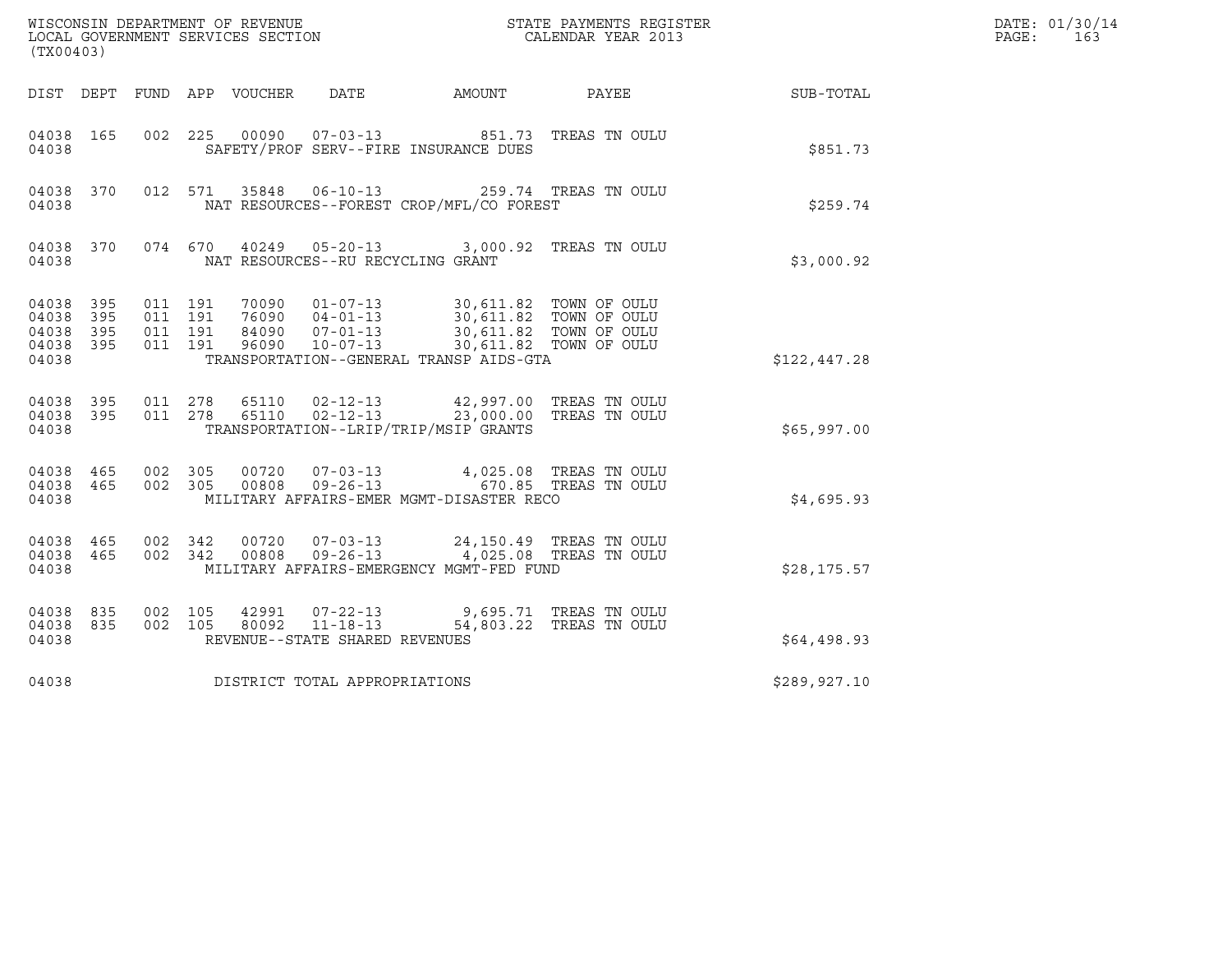| WISCONSIN DEPARTMENT OF REVENUE   | STATE PAYMENTS REGISTER | DATE: 01/30/14 |
|-----------------------------------|-------------------------|----------------|
| LOCAL GOVERNMENT SERVICES SECTION | CALENDAR YEAR 2013      | PAGE :<br>164  |

| (TX00403)                                     |                   |  | WISCONSIN DEPARTMENT OF REVENUE<br>LOCAL GOVERNMENT SERVICES SECTION |                                |                                                                                                                                                                                                                                                     | STATE PAYMENTS REGISTER<br>CALENDAR YEAR 2013                                                       |              | DATE: 01/30/14<br>PAGE:<br>164 |
|-----------------------------------------------|-------------------|--|----------------------------------------------------------------------|--------------------------------|-----------------------------------------------------------------------------------------------------------------------------------------------------------------------------------------------------------------------------------------------------|-----------------------------------------------------------------------------------------------------|--------------|--------------------------------|
|                                               |                   |  |                                                                      |                                |                                                                                                                                                                                                                                                     | DIST DEPT FUND APP VOUCHER DATE AMOUNT PAYEE                                                        | SUB-TOTAL    |                                |
| 04040 165<br>04040                            |                   |  |                                                                      |                                | SAFETY/PROF SERV--FIRE INSURANCE DUES                                                                                                                                                                                                               | 002 225 00091 07-03-13 504.57 TREAS TN PILSEN                                                       | \$504.57     |                                |
| 04040 370<br>04040                            |                   |  |                                                                      |                                | NAT RESOURCES--AIDS IN LIEU OF TAXES                                                                                                                                                                                                                | 002 503 15561 02-06-13 3,767.75 TREAS TN PILSEN<br>TOWN SHARE 568.65                                | \$3.767.75   |                                |
| 04040                                         |                   |  |                                                                      |                                | NAT RESOURCES--FOREST CROP/MFL/CO FOREST                                                                                                                                                                                                            | 04040 370 012 571 35849 06-10-13 62.13 TREAS TN PILSEN                                              | \$62.13      |                                |
| 04040                                         |                   |  |                                                                      |                                | NAT RESOURCES--PMT IN LIEU OF TAXES                                                                                                                                                                                                                 | 04040 370 012 584 00065 09-03-13 6,487.76 TREAS TN PILSEN                                           | \$6,487.76   |                                |
| 04040<br>04040<br>04040<br>04040 395<br>04040 | 395<br>395<br>395 |  |                                                                      |                                | 011 191 70091 01-07-13 17,788.09 TOWN OF PILSEN<br>011 191 76091 04-01-13 17,788.09 TOWN OF PILSEN<br>011 191 84091 07-01-13 17,788.09 TOWN OF PILSEN<br>011 191 96091 10-07-13 17,788.10 TOWN OF PILSEN<br>TRANSPORTATION--GENERAL TRANSP AIDS-GTA |                                                                                                     | \$71,152.37  |                                |
| 04040<br>04040 835<br>04040                   | 835               |  |                                                                      | REVENUE--STATE SHARED REVENUES |                                                                                                                                                                                                                                                     | 002 105 42992 07-22-13 4,095.29 TREAS TN PILSEN<br>002 105 80093 11-18-13 23,120.89 TREAS TN PILSEN | \$27,216.18  |                                |
| 04040                                         |                   |  |                                                                      | DISTRICT TOTAL APPROPRIATIONS  |                                                                                                                                                                                                                                                     |                                                                                                     | \$109,190.76 |                                |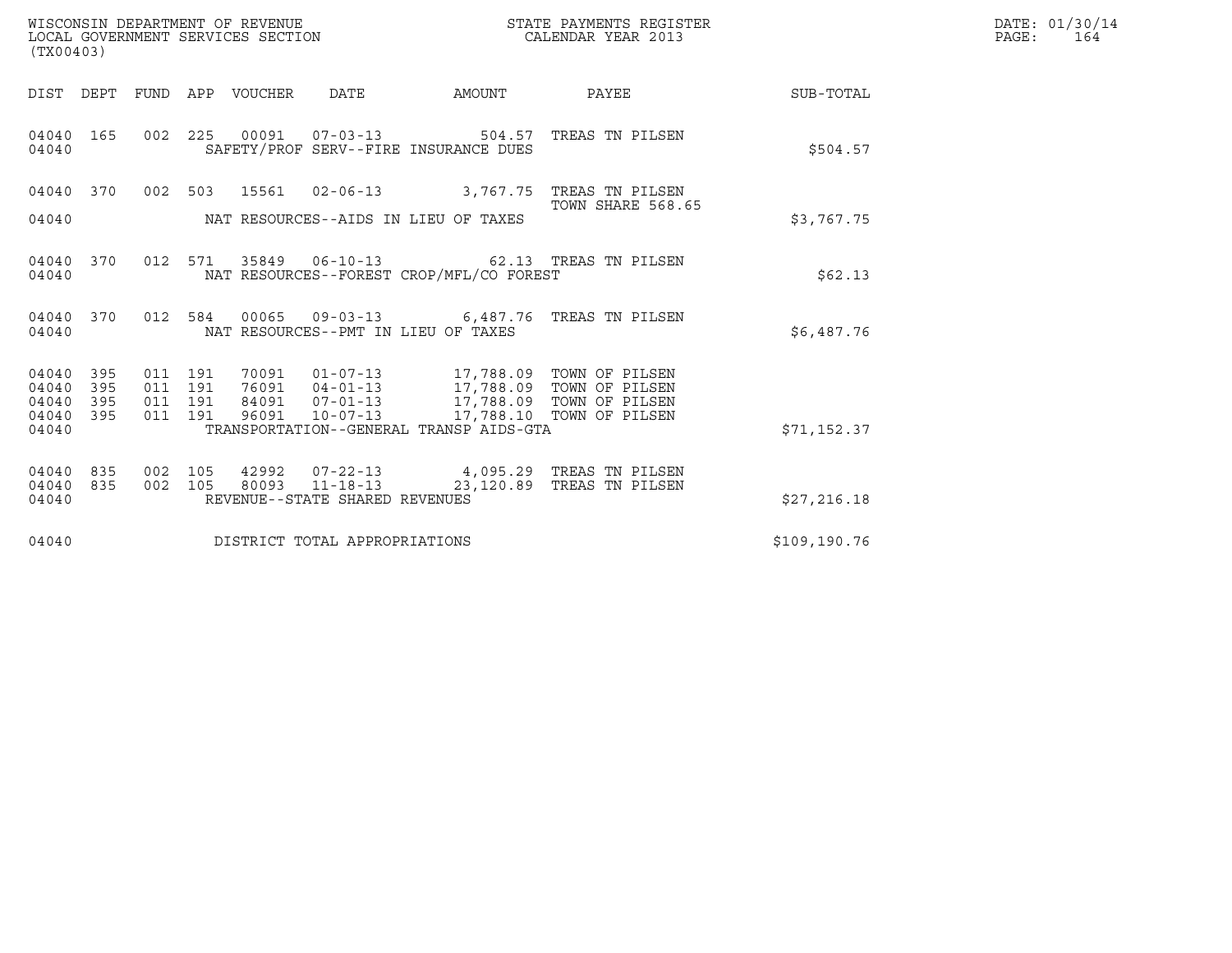| (TX00403)                                         |              |                                                                                                                                                                                                                                                                                                                                                                                                |               | DATE: 01/30/14<br>PAGE:<br>165 |
|---------------------------------------------------|--------------|------------------------------------------------------------------------------------------------------------------------------------------------------------------------------------------------------------------------------------------------------------------------------------------------------------------------------------------------------------------------------------------------|---------------|--------------------------------|
|                                                   |              | DIST DEPT FUND APP VOUCHER DATE AMOUNT PAYEE SUB-TOTAL                                                                                                                                                                                                                                                                                                                                         |               |                                |
| 04042                                             |              | 04042 165 002 225 00092 07-03-13 1,109.17 TREAS TN PORT WING<br>SAFETY/PROF SERV--FIRE INSURANCE DUES                                                                                                                                                                                                                                                                                          | \$1,109.17    |                                |
| 04042                                             |              | 04042 370 000 001 04DNR 10-23-13 251.74 TOWN PORT WING<br>NAT RESOURCES-SEVERANCE/YIELD/WITHDRAWAL                                                                                                                                                                                                                                                                                             | \$251.74      |                                |
| 04042 370<br>04042 370                            |              | 002 503 15562 02-06-13 2,614.24 TREAS TN PORT WING<br>002 503 15562 02-06-13 7,263.60 TREAS TN PORT WING<br>TOWN SHARE 1916.78                                                                                                                                                                                                                                                                 |               |                                |
|                                                   |              | 04042 NAT RESOURCES--AIDS IN LIEU OF TAXES                                                                                                                                                                                                                                                                                                                                                     | \$9,877.84    |                                |
| 04042                                             |              | 04042 370 012 571 35850 06-10-13 2,662.85 TREAS TN PORT WING<br>04042 370 012 571 35850 06-10-13 574.90 TREAS TN PORT WING<br>NAT RESOURCES--FOREST CROP/MFL/CO FOREST                                                                                                                                                                                                                         | \$3,237.75    |                                |
| 04042 370<br>04042 370<br>04042 370<br>04042      |              | 012 579 18189 04-15-13 51.04 TREAS TN PORT WING<br>012 579 18189 04-15-13 428.13 TREAS TOWN PORT WING<br>012 579 18189 04-15-13 570.38 TREAS TOWN PORT WING<br>NAT RESOURCES--AIDS IN LIEU OF TAXES                                                                                                                                                                                            | \$1,049.55    |                                |
| 04042                                             | 04042 370    | 012 584 00066 09-03-13 1,121.61 TREAS TN PORT WING<br>NAT RESOURCES--PMT IN LIEU OF TAXES                                                                                                                                                                                                                                                                                                      | \$1,121.61    |                                |
|                                                   | 04042 370    | 074 670 40250 05-20-13 3,833.43 TREAS TN PORT WING                                                                                                                                                                                                                                                                                                                                             | \$3,833.43    |                                |
| 04042<br>04042 395<br>04042<br>04042 395<br>04042 | 395<br>- 395 | $\begin{array}{cccccccc} 011 & 191 & 70092 & 01\text{--}07\text{--}13 & 27,843.84 & \text{TOWN OF PORT WING} \\ 011 & 191 & 76092 & 04\text{--}01\text{--}13 & 27,843.84 & \text{TOWN OF PORT WING} \\ 011 & 191 & 84092 & 07\text{--}01\text{--}13 & 27,843.84 & \text{TOWN OF PORT WING} \\ 011 & 191 & 96092 & 10\text{--}07\text{--}13 & 27,84$<br>TRANSPORTATION--GENERAL TRANSP AIDS-GTA | \$111, 375.37 |                                |
| 04042 465<br>04042 465<br>04042                   |              | 002 305<br>00549<br>02-28-13 4,148.89 TREAS TN PORT WING<br>05-07-13 513.61 TREAS TN PORT WING<br>00633<br>002 305<br>MILITARY AFFAIRS-EMER MGMT-DISASTER RECO                                                                                                                                                                                                                                 | \$4,662.50    |                                |
| 04042 465<br>04042 465<br>04042                   |              | 002 342<br>00549<br>02-28-13 24,893.39 TREAS TN PORT WING<br>05-07-13 3,081.70 TREAS TN PORT WING<br>002 342 00633<br>MILITARY AFFAIRS-EMERGENCY MGMT-FED FUND                                                                                                                                                                                                                                 | \$27,975.09   |                                |
| 04042 835<br>04042 835<br>04042                   |              | 002 105<br>42993<br>$07 - 22 - 13$<br>8,544.28 TREAS TN PORT WING<br>002 105 80094 11-18-13 48,416.20 TREAS TN PORT WING<br>REVENUE--STATE SHARED REVENUES                                                                                                                                                                                                                                     | \$56,960.48   |                                |
| 04042                                             |              | DISTRICT TOTAL APPROPRIATIONS                                                                                                                                                                                                                                                                                                                                                                  | \$221,454.53  |                                |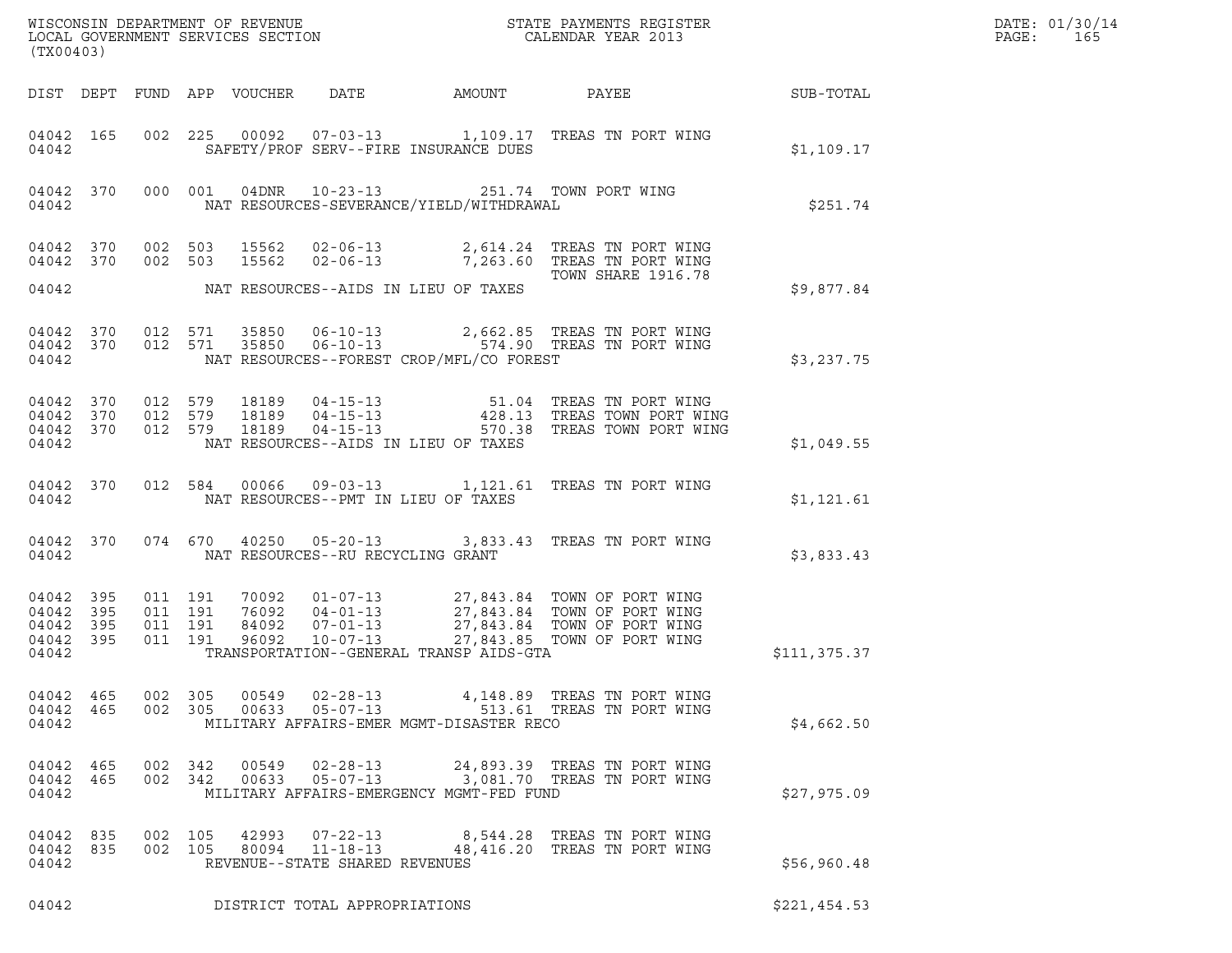| (TX00403)                       |  |                    |               |                                                  |  | WISCONSIN DEPARTMENT OF REVENUE<br>LOCAL GOVERNMENT SERVICES SECTION<br>CALENDAR YEAR 2013                                                                                                                                                                                                                       |              | DATE: 01/30/14<br>PAGE:<br>166 |
|---------------------------------|--|--------------------|---------------|--------------------------------------------------|--|------------------------------------------------------------------------------------------------------------------------------------------------------------------------------------------------------------------------------------------------------------------------------------------------------------------|--------------|--------------------------------|
|                                 |  |                    |               |                                                  |  | DIST DEPT FUND APP VOUCHER DATE AMOUNT PAYEE SUB-TOTAL                                                                                                                                                                                                                                                           |              |                                |
| 04046                           |  |                    |               | SAFETY/PROF SERV--FIRE INSURANCE DUES            |  | 04046 165 002 225 00093 07-03-13 644.32 TREAS TN RUSSELL                                                                                                                                                                                                                                                         | \$644.32     |                                |
|                                 |  |                    |               |                                                  |  | 04046 370 000 001 02DNR 07-03-13 5,584.63 TREAS TOWN RUSSELL<br>04046 NAT RESOURCES-SEVERANCE/YIELD/WITHDRAWAL                                                                                                                                                                                                   | \$5,584.63   |                                |
|                                 |  |                    |               | 04046   NAT RESOURCES--FOREST CROP/MFL/CO FOREST |  | $\begin{array}{cccccccc} 04046 & 370 & 012 & 571 & 35851 & 06-10-13 & & 2,571.25 & \text{TREAS TN RUSSELL} \\ 04046 & 370 & 012 & 571 & 35851 & 06-10-13 & & 482.11 & \text{TREAS TN RUSSELL} \end{array}$                                                                                                       | \$3,053.36   |                                |
|                                 |  |                    |               | 04046   MAT RESOURCES--AIDS IN LIEU OF TAXES     |  | 04046 370 012 579 18190 04-15-13 40.37 TREAS TN RUSSELL 04046 370 012 579 18190 04-15-13 95.70 TREAS TOWN RUSSELL                                                                                                                                                                                                | \$136.07     |                                |
|                                 |  |                    |               | 04046 MAT RESOURCES--RU RECYCLING GRANT          |  | 04046 370 074 670 40251 05-20-13 8,889.36 TREAS TN RUSSELL                                                                                                                                                                                                                                                       | \$8,889.36   |                                |
| 04046                           |  |                    |               | TRANSPORTATION--GENERAL TRANSP AIDS-GTA          |  | $\begin{array}{cccccc} 04046 & 395 & 011 & 191 & 70093 & 01-07-13 & 13,638.77 & \text{TOWN OF RUSSELL} \\ 04046 & 395 & 011 & 191 & 76093 & 04-01-13 & 13,638.77 & \text{TOWN OF RUSSELL} \\ 04046 & 395 & 011 & 191 & 84093 & 07-01-13 & 13,638.77 & \text{TOWN OF RUSSELL} \\ 04046 & 395 & 011 & 191 & 96093$ | \$54,555.09  |                                |
|                                 |  |                    |               |                                                  |  | 04046 465 002 305 00812 10-15-13 1,399.29 TREAS TN RUSSELL<br>04046 MILITARY AFFAIRS-EMER MGMT-DISASTER RECO                                                                                                                                                                                                     | \$1,399.29   |                                |
|                                 |  |                    |               | 04046 MILITARY AFFAIRS-EMERGENCY MGMT-FED FUND   |  | 04046 465 002 342 00812 10-15-13 8,395.73 TREAS TN RUSSELL                                                                                                                                                                                                                                                       | \$8,395.73   |                                |
|                                 |  |                    |               |                                                  |  | 04046 465 072 365 01016 04-12-13 9,080.36 TREAS TN RUSSELL                                                                                                                                                                                                                                                       | \$9,080.36   |                                |
| 04046 835<br>04046 835<br>04046 |  | 002 105<br>002 105 | 80095         | REVENUE--STATE SHARED REVENUES                   |  | 42994  07-22-13   17,129.07   TREAS TN RUSSELL<br>11-18-13 97,064.72 TREAS TN RUSSELL                                                                                                                                                                                                                            | \$114,193.79 |                                |
| 04046 835<br>04046              |  |                    |               | REVENUE--EXEMPT COMPUTER AID                     |  | 002  109  02078  07-22-13  7.00 TREAS TN RUSSELL                                                                                                                                                                                                                                                                 | \$7.00       |                                |
| 04046 835<br>04046              |  |                    | 002 501 00001 | DOA-PAYMENT FOR MUNICIPAL SERVICES AID           |  | 02-01-13 1,866.04 TREAS TN RUSSELL                                                                                                                                                                                                                                                                               | \$1,866.04   |                                |
| 04046                           |  |                    |               | DISTRICT TOTAL APPROPRIATIONS                    |  |                                                                                                                                                                                                                                                                                                                  | \$207,805.04 |                                |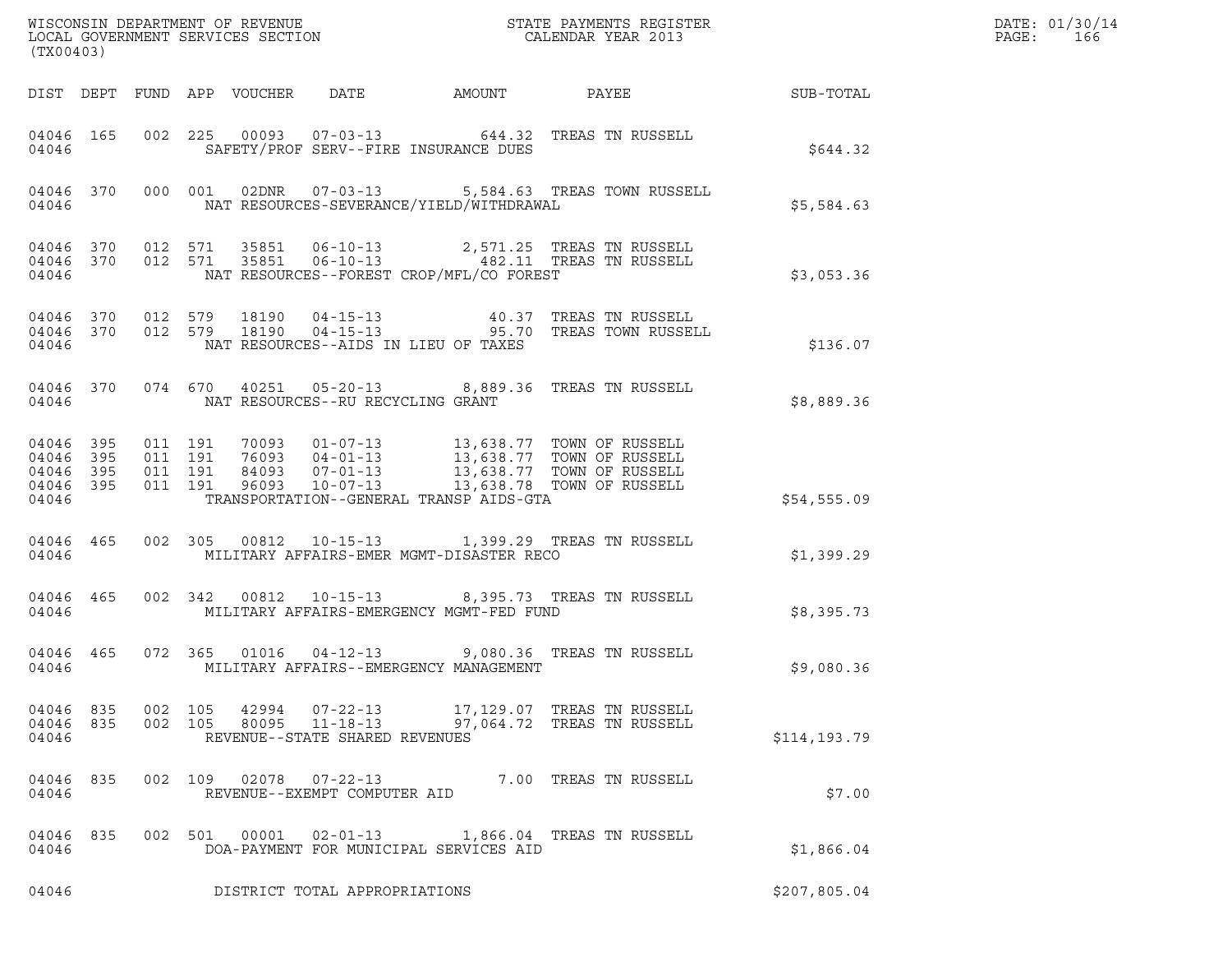| (TX00403)               |            |                    | WISCONSIN DEPARTMENT OF REVENUE<br>LOCAL GOVERNMENT SERVICES SECTION |                                   |                                                                                       | STATE PAYMENTS REGISTER<br>CALENDAR YEAR 2013 |              | DATE: 01/30/14<br>PAGE:<br>167 |
|-------------------------|------------|--------------------|----------------------------------------------------------------------|-----------------------------------|---------------------------------------------------------------------------------------|-----------------------------------------------|--------------|--------------------------------|
|                         |            |                    | DIST DEPT FUND APP VOUCHER                                           | DATE                              | AMOUNT                                                                                | PAYEE                                         | SUB-TOTAL    |                                |
| 04048<br>04048          | 165        |                    |                                                                      |                                   | 002 225 00094 07-03-13 428.96 TREAS TN TRIPP<br>SAFETY/PROF SERV--FIRE INSURANCE DUES |                                               | \$428.96     |                                |
| 04048                   | 370        | 002 503            | 15563                                                                |                                   | 02-06-13 1,361.15 TREAS TN TRIPP                                                      | TOWN SHARE 290.65                             |              |                                |
| 04048                   |            |                    |                                                                      |                                   | NAT RESOURCES--AIDS IN LIEU OF TAXES                                                  |                                               | \$1,361.15   |                                |
| 04048<br>04048<br>04048 | 370<br>370 | 012 571<br>012 571 | 35852                                                                | 35852 06-10-13                    | 06-10-13 204.36 TREAS TN TRIPP<br>NAT RESOURCES--FOREST CROP/MFL/CO FOREST            | 1,963.13 TREAS TN TRIPP                       | \$2,167.49   |                                |
| 04048<br>04048          | 370        | 012 584            |                                                                      |                                   | 00067  09-03-13  2,796.41  TREAS TN TRIPP<br>NAT RESOURCES--PMT IN LIEU OF TAXES      |                                               | \$2,796.41   |                                |
| 04048<br>04048          | 370        | 074 670            |                                                                      | NAT RESOURCES--RU RECYCLING GRANT | 40252  05-20-13  1,308.48  TREAS TN TRIPP                                             |                                               | \$1,308.48   |                                |
| 04048<br>04048          | 395<br>395 | 011 191<br>011 191 | 70094<br>76094                                                       | $01 - 07 - 13$<br>$04 - 01 - 13$  | 25,822.08 TOWN OF TRIPP<br>25,822.08   TOWN OF TRIPP<br>25,822.08   TOWN OF TRIPP     |                                               |              |                                |
| 04048<br>04048<br>04048 | 395<br>395 | 011 191<br>011 191 | 84094<br>96094                                                       | $07 - 01 - 13$                    | 10-07-13 25,822.08 TOWN OF TRIPP<br>TRANSPORTATION--GENERAL TRANSP AIDS-GTA           |                                               | \$103,288.32 |                                |
| 04048<br>04048          | 835<br>835 | 002 105<br>002 105 | 42995<br>80096                                                       |                                   | 07-22-13 2,201.63 TREAS TN TRIPP<br>11-18-13 12,475.87 TREAS TN TRIPP                 |                                               |              |                                |
| 04048                   |            |                    |                                                                      | REVENUE--STATE SHARED REVENUES    |                                                                                       |                                               | \$14,677.50  |                                |
| 04048                   |            |                    |                                                                      | DISTRICT TOTAL APPROPRIATIONS     |                                                                                       |                                               | \$126,028.31 |                                |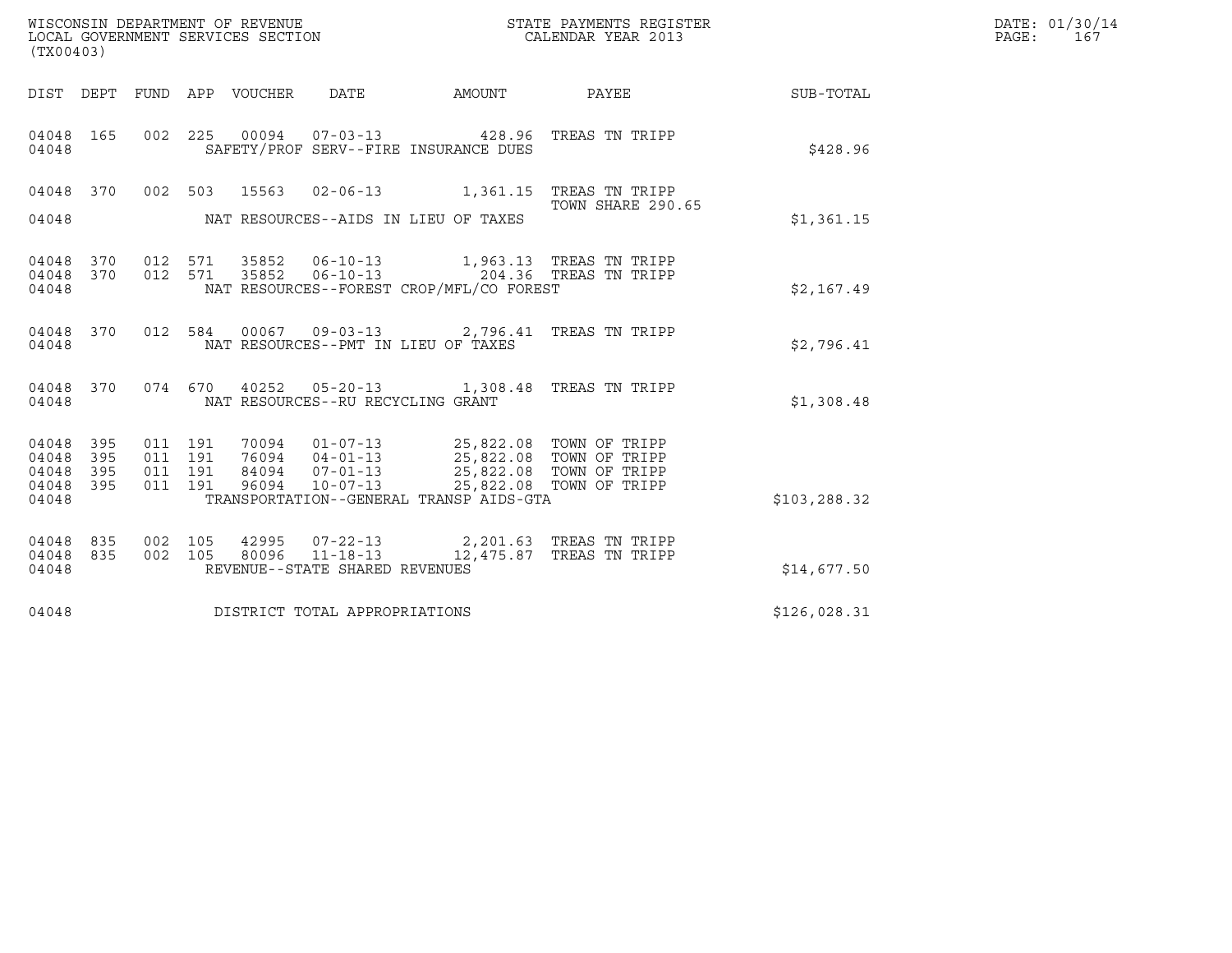| (TX00403)                                         |                               |                                          |         |                                 |                                                  |                                          |                                                                                          |                  | DATE: 01/30/14<br>PAGE:<br>168 |
|---------------------------------------------------|-------------------------------|------------------------------------------|---------|---------------------------------|--------------------------------------------------|------------------------------------------|------------------------------------------------------------------------------------------|------------------|--------------------------------|
|                                                   |                               |                                          |         | DIST DEPT FUND APP VOUCHER DATE |                                                  | AMOUNT                                   | PAYEE                                                                                    | <b>SUB-TOTAL</b> |                                |
| 04050 165<br>04050                                |                               |                                          |         |                                 |                                                  | SAFETY/PROF SERV--FIRE INSURANCE DUES    | 002 225 00095 07-03-13 1,622.14 TREAS TN WASHBURN                                        | \$1,622.14       |                                |
| 04050 370<br>04050                                |                               | 000 001                                  |         |                                 |                                                  | NAT RESOURCES-SEVERANCE/YIELD/WITHDRAWAL | 01DNR  03-13-13  886.38 TREAS TOWN WASHBURN                                              | \$886.38         |                                |
| 04050 370<br>04050                                |                               |                                          |         |                                 |                                                  | NAT RESOURCES--AIDS IN LIEU OF TAXES     | 002 503 15564 02-06-13 16,440.93 TREAS TN WASHBURN<br>TOWN SHARE 947.50                  | \$16,440.93      |                                |
| 04050 370<br>04050                                |                               |                                          |         |                                 |                                                  | NAT RESOURCES--FOREST CROP/MFL/CO FOREST | 012 571 35853 06-10-13 774.02 TREAS TN WASHBURN                                          | \$774.02         |                                |
| 04050 370<br>04050 370<br>04050                   |                               | 012 579<br>012 579                       |         | 18191                           |                                                  | NAT RESOURCES--AIDS IN LIEU OF TAXES     | 18191  04-15-13   6.40 TREAS TN WASHBURN<br>18191  04-15-13   529.63 TREAS TOWN WASHBURN | \$536.03         |                                |
| 04050 370<br>04050                                |                               |                                          | 012 584 |                                 |                                                  | NAT RESOURCES--PMT IN LIEU OF TAXES      | 00068  09-03-13  20,863.34  TREAS TN WASHBURN                                            | \$20,863.34      |                                |
| 04050 395<br>04050<br>04050<br>04050 395<br>04050 | 395<br>395                    | 011 191<br>011 191<br>011 191<br>011 191 |         |                                 |                                                  | TRANSPORTATION--GENERAL TRANSP AIDS-GTA  |                                                                                          | \$270,235.05     |                                |
| 04050 835<br>04050 835<br>04050                   |                               | 002 105<br>002 105                       |         | 42996                           | 80097 11-18-13<br>REVENUE--STATE SHARED REVENUES |                                          | 07-22-13 3,589.79 TREAS TN WASHBURN<br>20,342.45 TREAS TN WASHBURN                       | \$23,932.24      |                                |
| 04050                                             | DISTRICT TOTAL APPROPRIATIONS |                                          |         |                                 |                                                  |                                          |                                                                                          | \$335,290.13     |                                |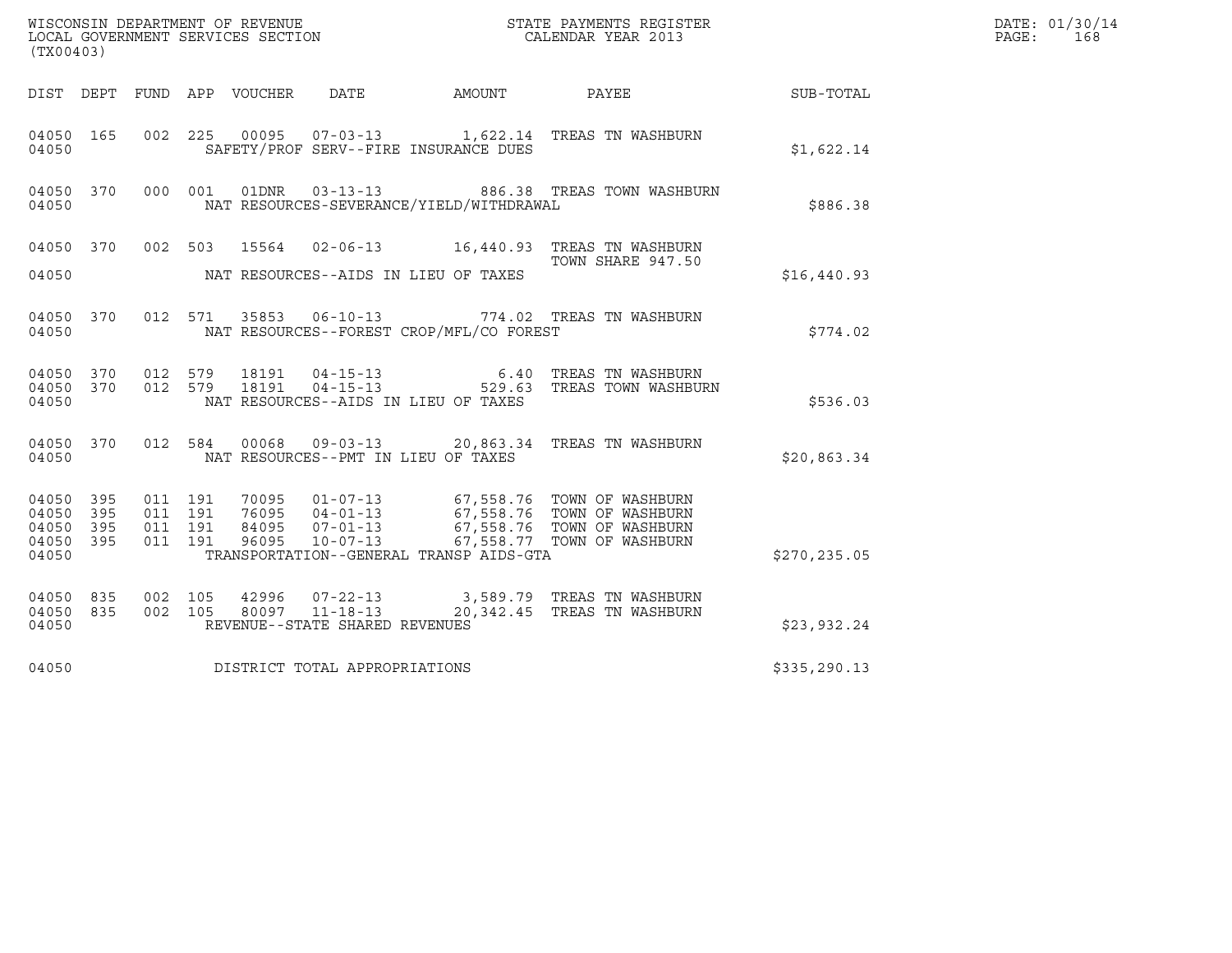|       | DATE: 01/30/14 |
|-------|----------------|
| PAGE: | 169            |

| WISCONSIN DEPARTMENT OF REVENUE<br>LOCAL GOVERNMENT SERVICES SECTION<br>(TX00403)                                                                                                   | STATE PAYMENTS REGISTER<br>CALENDAR YEAR 2013                                                                        |                                                                                     | DATE: 01/30/14<br>PAGE:<br>169 |  |
|-------------------------------------------------------------------------------------------------------------------------------------------------------------------------------------|----------------------------------------------------------------------------------------------------------------------|-------------------------------------------------------------------------------------|--------------------------------|--|
| DIST<br>DEPT<br>FUND<br>APP<br>VOUCHER                                                                                                                                              | DATE<br>AMOUNT                                                                                                       | PAYEE                                                                               | SUB-TOTAL                      |  |
| 00096<br>225<br>04151 165<br>002<br>04151                                                                                                                                           | 07-03-13<br>164.62<br>SAFETY/PROF SERV--FIRE INSURANCE DUES                                                          | TREAS VIL MASON                                                                     | \$164.62                       |  |
| 395<br>70096<br>04151<br>191<br>011<br>04151<br>395<br>011<br>191<br>76096<br>04151<br>395<br>191<br>84096<br>$07 - 01 - 13$<br>011<br>04151<br>395<br>011<br>191<br>96096<br>04151 | $01 - 07 - 13$<br>04-01-13<br>1,381.34 VILLAGE OF MASON<br>$10 - 07 - 13$<br>TRANSPORTATION--GENERAL TRANSP AIDS-GTA | 1,381.34 VILLAGE OF MASON<br>1,381.34 VILLAGE OF MASON<br>1,381.35 VILLAGE OF MASON | \$5,525.37                     |  |
| 04151<br>835<br>105<br>42997<br>002<br>80098<br>04151<br>835<br>002<br>105<br>$11 - 18 - 13$<br>04151<br>REVENUE--STATE SHARED REVENUES                                             | 07-22-13<br>33,337.10                                                                                                | 5,883.02 TREAS VIL MASON<br>TREAS VIL MASON                                         | \$39,220.12                    |  |
| 04151<br>DISTRICT TOTAL APPROPRIATIONS                                                                                                                                              |                                                                                                                      |                                                                                     | \$44,910.11                    |  |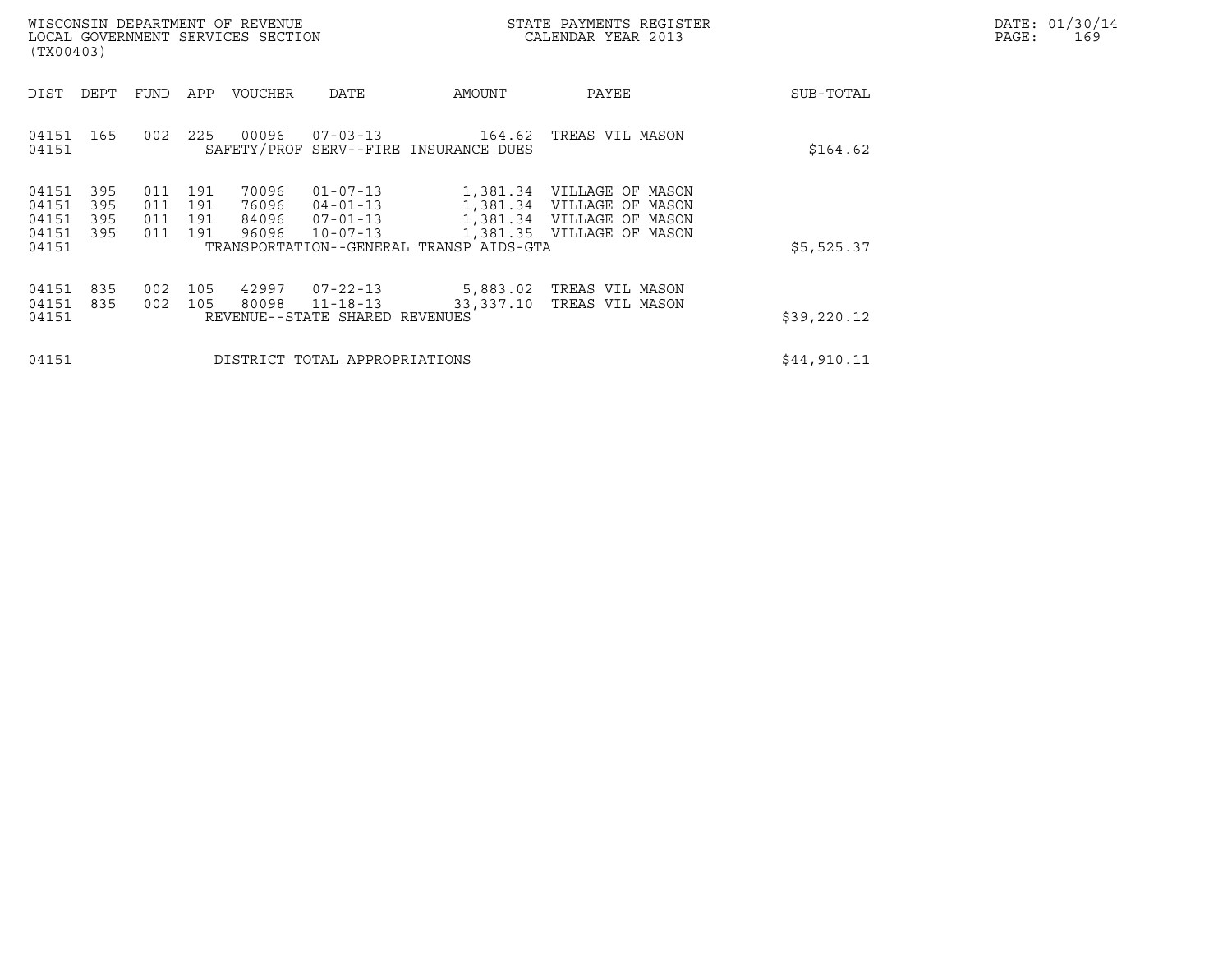| WISCONSIN DEPARTMENT OF REVENUE ${\small \begin{array}{ll} \texttt{MISCONS} \\ \texttt{LOCAL} \end{array}} {\small \begin{array}{ll} \texttt{OCER} \\ \texttt{OCAL} \end{array}}$<br>(TX00403) |  |         |                                        |                                                                    |                                                                                                                                                                                                                                                                         |                                                                 |  |               | DATE: 01/30/14<br>PAGE:<br>170 |
|------------------------------------------------------------------------------------------------------------------------------------------------------------------------------------------------|--|---------|----------------------------------------|--------------------------------------------------------------------|-------------------------------------------------------------------------------------------------------------------------------------------------------------------------------------------------------------------------------------------------------------------------|-----------------------------------------------------------------|--|---------------|--------------------------------|
|                                                                                                                                                                                                |  |         |                                        |                                                                    | DIST DEPT FUND APP VOUCHER DATE AMOUNT PAYEE SUB-TOTAL                                                                                                                                                                                                                  |                                                                 |  |               |                                |
| 04206                                                                                                                                                                                          |  |         |                                        |                                                                    | 04206 165 002 225 00097 07-03-13 3,065.88 TREAS CITY BAYFIELD<br>SAFETY/PROF SERV--FIRE INSURANCE DUES                                                                                                                                                                  |                                                                 |  | \$3,065.88    |                                |
| 04206 370<br>04206                                                                                                                                                                             |  |         |                                        |                                                                    | 04206 370 012 579 18192 04-15-13 .01 TREAS CITY BAYFIELD<br>04206 370 012 579 18192 04-15-13 98.85 TREAS CITY BAYFIELD<br>NAT RESOURCES--AIDS IN LIEU OF TAXES                                                                                                          |                                                                 |  | \$98.86       |                                |
|                                                                                                                                                                                                |  |         | 04206 TRANSPORTATION--FLOOD DAMAGE AID |                                                                    | 04206 395 011 174 90615 10-15-13 3,618.45 TREAS CITY BAYFIELD                                                                                                                                                                                                           |                                                                 |  | \$3,618.45    |                                |
| 04206 395<br>04206 395<br>04206 395<br>04206 395<br>04206                                                                                                                                      |  |         |                                        |                                                                    | 011 191 70097 01-07-13 15,045.45 TREAS CITY BAYFIELD<br>011 191 76097 04-01-13 15,045.45 TREAS CITY BAYFIELD<br>011 191 96097 10-07-13 15,045.45 TREAS CITY BAYFIELD<br>011 191 96097 10-07-13 15,045.45 TREAS CITY BAYFIELD<br>TRANSPORTATION--GENERAL TRANSP AIDS-GTA |                                                                 |  | \$60,181.80   |                                |
| 04206                                                                                                                                                                                          |  |         |                                        |                                                                    | 04206 395 011 278 98347 12-30-13 11,666.30 TREAS CITY BAYFIELD<br>TRANSPORTATION--LRIP/TRIP/MSIP GRANTS                                                                                                                                                                 |                                                                 |  | \$11,666.30   |                                |
| 04206                                                                                                                                                                                          |  |         |                                        |                                                                    | 04206 435 005 162 01HSD 09-03-13 4,566.27 TREAS CITY BAYFIELD<br>HS--AMBULANCE FUNDING ASSISTANCE GRANTS                                                                                                                                                                |                                                                 |  | \$4,566.27    |                                |
| 04206                                                                                                                                                                                          |  |         |                                        |                                                                    | 04206 435 005 163 01LGS 11-18-13 2,000.00 BAYFIELD COMM AMBULANCE SERV<br>HS--PREPAID MEDICAL TRANSPORT REIMBURSE                                                                                                                                                       |                                                                 |  | \$2,000.00    |                                |
| 04206                                                                                                                                                                                          |  |         |                                        | JUSTICE--LAW ENFORCEMENT TRAINING                                  | 04206 455 002 231 00153 02-06-13 640.00 TREAS CITY BAYFIELD                                                                                                                                                                                                             |                                                                 |  | \$640.00      |                                |
| 04206 505<br>04206                                                                                                                                                                             |  |         |                                        |                                                                    | 002 142 08624 03-26-13 2,605.11 TREAS CITY BAYFIELD DOA--FEDERAL ENERGY GRANTS                                                                                                                                                                                          |                                                                 |  | \$2,605.11    |                                |
| 04206 835<br>04206 835<br>04206                                                                                                                                                                |  | 002 105 | 42998<br>002 105<br>80099              | $07 - 22 - 13$<br>$11 - 18 - 13$<br>REVENUE--STATE SHARED REVENUES |                                                                                                                                                                                                                                                                         | 4,844.17   TREAS CITY BAYFIELD<br>25,459.61 TREAS CITY BAYFIELD |  | \$30,303.78   |                                |
| 04206 835<br>04206                                                                                                                                                                             |  |         | 002 109                                | $02079$ $07 - 22 - 13$<br>REVENUE--EXEMPT COMPUTER AID             |                                                                                                                                                                                                                                                                         | 627.00 TREAS CITY BAYFIELD                                      |  | \$627.00      |                                |
| 04206 835<br>04206                                                                                                                                                                             |  |         | 002 501<br>00001                       | $02 - 01 - 13$                                                     | DOA-PAYMENT FOR MUNICIPAL SERVICES AID                                                                                                                                                                                                                                  | 738.34 TREAS CITY BAYFIELD                                      |  | \$738.34      |                                |
| 04206                                                                                                                                                                                          |  |         |                                        | DISTRICT TOTAL APPROPRIATIONS                                      |                                                                                                                                                                                                                                                                         |                                                                 |  | \$120, 111.79 |                                |